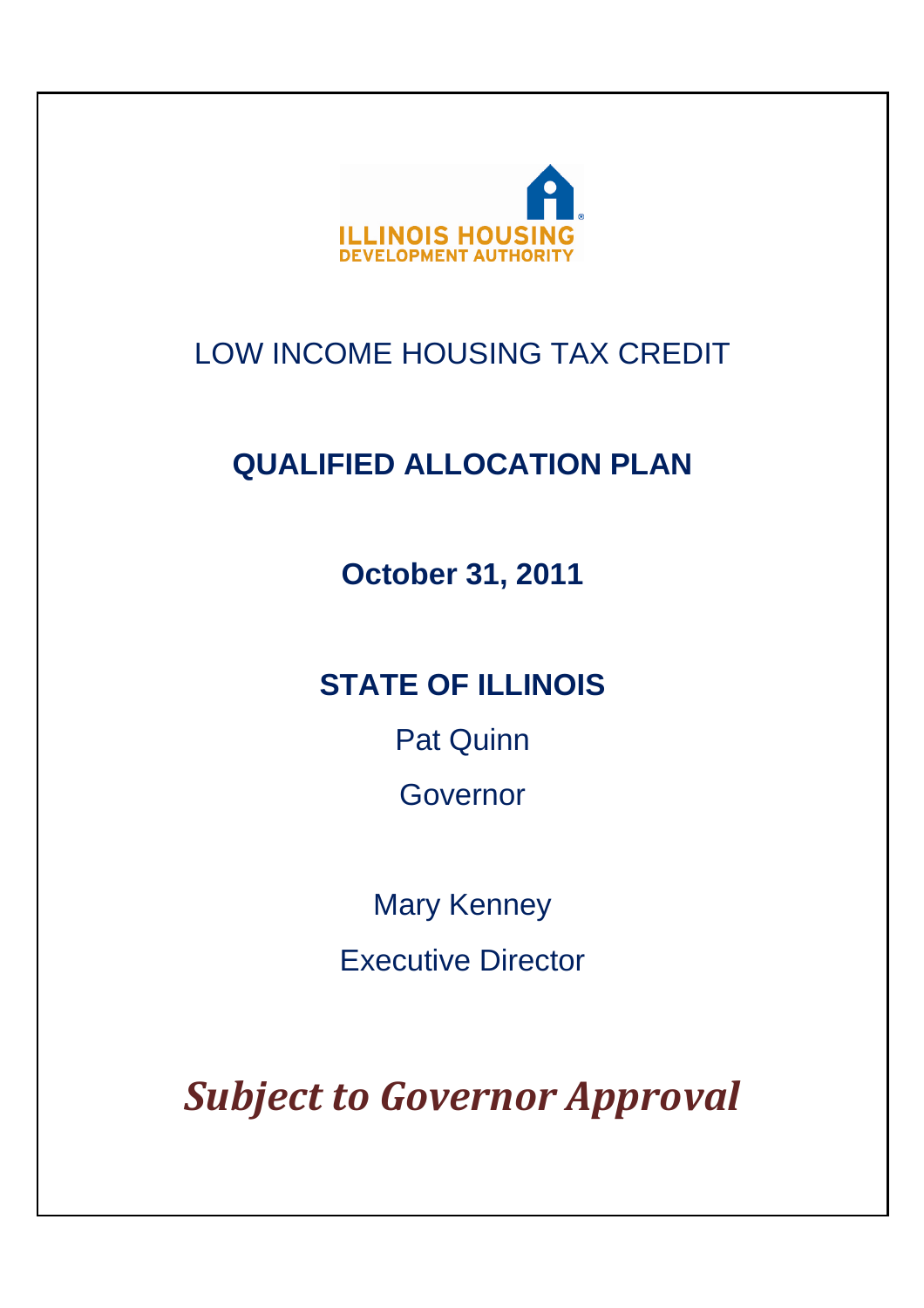# **Contents**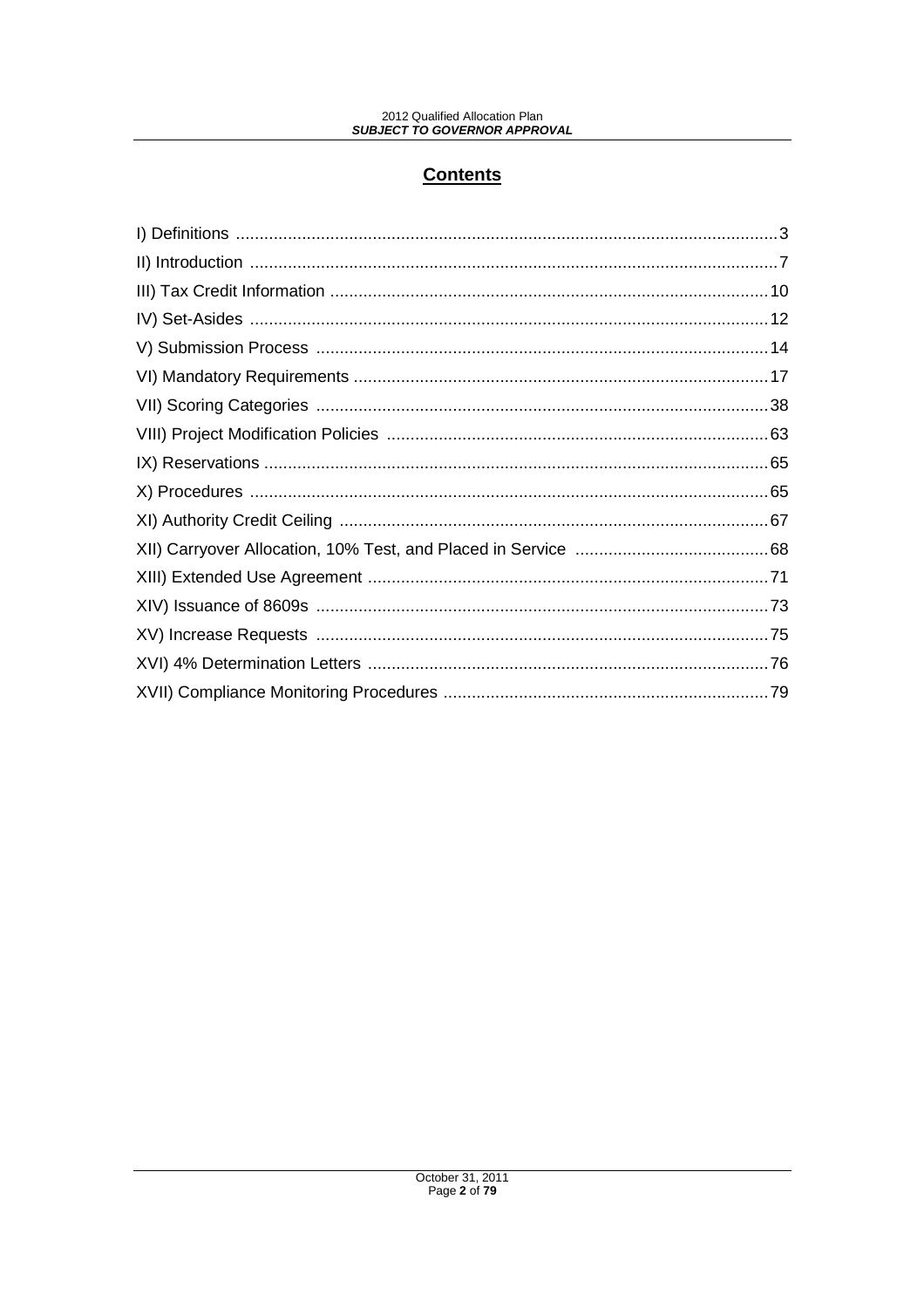# **I) Definitions**

The following capitalized terms used in this QAP shall have the following definitions:

| "Allocation"                  | shall mean the award of Tax Credits to a Project pursuant to Section<br>42. An Allocation may be made pursuant to a Carryover Allocation<br>Letter or the issuance of IRS Form(s) 8609.                                                                                                                                                                                                                                   |
|-------------------------------|---------------------------------------------------------------------------------------------------------------------------------------------------------------------------------------------------------------------------------------------------------------------------------------------------------------------------------------------------------------------------------------------------------------------------|
|                               | "Area Median Income" or "AMI" shall mean the median income of the County in which the Project is<br>located, or the metropolitan statistical area of Chicago, or the<br>metropolitan statistical area of St. Louis, adjusted for family size, as<br>such adjusted income and median income for the area are determined<br>from time to time by HUD for purposes of Section 8 of the United States<br>Housing Act of 1937. |
| "Application"                 | shall mean an entire set of required and requested documents, in paper<br>and electronic form, as prescribed in this QAP and submitted by a<br>Sponsor to the Authority.                                                                                                                                                                                                                                                  |
| "Authority"                   | shall mean the Illinois Housing Development Authority.                                                                                                                                                                                                                                                                                                                                                                    |
| "Board"                       | shall mean the Members of the Authority.                                                                                                                                                                                                                                                                                                                                                                                  |
| "Carryover Allocation"        | shall mean the Allocation for a Project which is not expected to be<br>Placed in Service in the year of the initial Allocation, made pursuant to<br>the provisions of Section 42(h)(1)(E) of the Code.                                                                                                                                                                                                                    |
| "Carryover Allocation Letter" | shall mean the written documentation from the Authority to an Owner<br>making a Carryover Allocation for that Owner's Project.                                                                                                                                                                                                                                                                                            |
| "Code"                        | shall mean the Internal Revenue Code of 1986, as amended, and the<br>regulations, notices, revenue rulings and other official pronouncements<br>promulgated under it, all as they may be amended from time to time.                                                                                                                                                                                                       |
| "Compliance Period"           | shall mean the period, as defined in Section 42(i)(1) of the Code, during<br>which a Project must comply with the occupancy restrictions (both<br>income and rent) of Section 42.                                                                                                                                                                                                                                         |
| "Credit Ceiling"              | shall mean the amount of Tax Credits available for Allocation by the<br>Authority for any calendar year, as provided in Section 42.                                                                                                                                                                                                                                                                                       |
| "Credit Period"               | shall mean with respect to any building in a Project, the period of ten<br>taxable years beginning with the taxable year in which such building is<br>Placed In Service or, at the election of the Owner, the following taxable<br>year.                                                                                                                                                                                  |
| "Determination Letter"        | shall mean the written documentation from the Authority to an Owner<br>evidencing a determination by the Authority that a Project being<br>financed with the proceeds of tax-exempt bonds satisfies the<br>requirements of the QAP and Section 42(m)(1)D of the Code.                                                                                                                                                     |
| "Elderly Housing"             | shall mean housing (i) intended for, and solely occupied by, persons<br>age 62 or older; or (ii) intended and operated for occupancy by at least<br>one person age 55 years or older per unit, and at least 80% of units<br>within the Project are so occupied, when such housing also provides                                                                                                                           |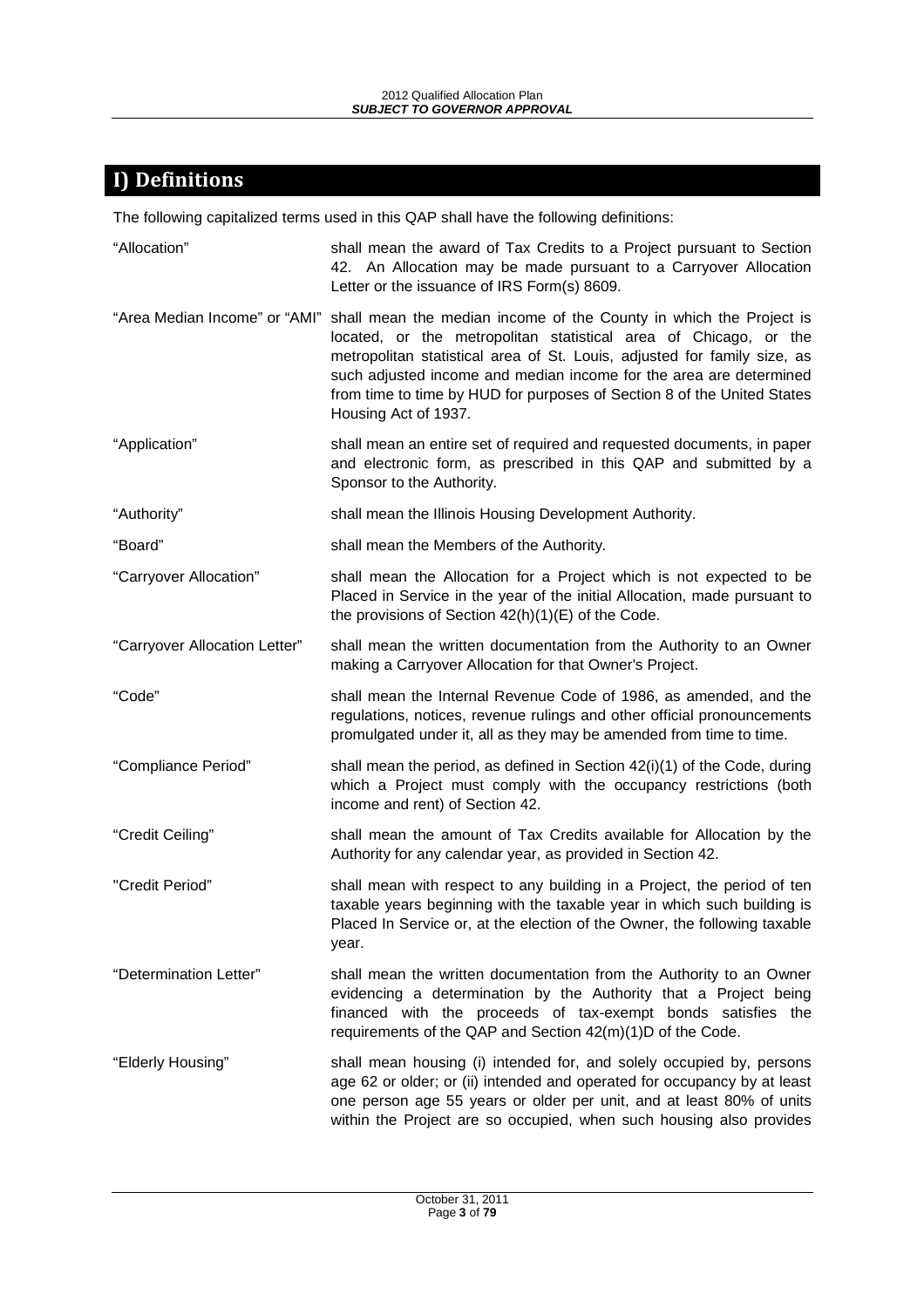| "Elderly Services," as defined herein; or (iii) provided for under any   |
|--------------------------------------------------------------------------|
| state or federal program that HUD has determined is specifically         |
| designed and operated to assist elderly persons (as defined in the state |
| or federal program).                                                     |

- "Elderly Services" shall mean two or more of the following: social and recreational programs, continuing education, information and counseling, recreation, homemaker, outside maintenance and referral services, an accessible physical environment, emergency and preventive health care programs, congregate dining facilities, transportation to facilitate access to social services and facilities available to them.
- "Extended Use Agreement" shall mean the Tax Credit documentation executed by and between the Authority and the Owner, which is binding upon the Owner and all successors to the Owner, and which requires that the Project comply with the requirements of Section 42, the QAP, the Application and the Authority.
- "Extended Use Period" shall mean the period during which a Project must comply with the occupancy restrictions (both income and rent) of Section 42, given a Sponsor's or Owner's election or indication on the Application, as set forth in the Extended Use Agreement and as defined in and subject to the requirements, terms and conditions set forth in Section 42(h)(6)(D).
- "Extremely Low Income" shall mean a household income that falls between 15% and 30% of the AMI for the area in which a Project is located.
- "HUD" shall mean the United States Department of Housing and Urban Development
- "Identity of Interest" shall mean the existence of any of the following conditions:
	- When one or more of the officers, directors, stockholders, members, or partners of the Owner is also an officer, director, stockholder, member, or partner of any other Participant;
	- When any officer, director, stockholder, member or partner of the Owner has any financial interest whatsoever in any other Participant;
	- When any Participant advances any funds to the Owner;
	- When any Participant provides and pays, on behalf of the Owner, the cost of any architectural services or engineering services other than those of a surveyor, general superintendent, or engineer employed by any other Participant in connection with its obligations under its contract with the Owner;
	- When any Participant takes stock or any interest in the Owner entity as part of the consideration to be paid him/her;

"IRS" shall mean the Internal Revenue Service

"Low Income" shall mean a household income that is less than or equal to 60% of the AMI for the area in which a Project is located.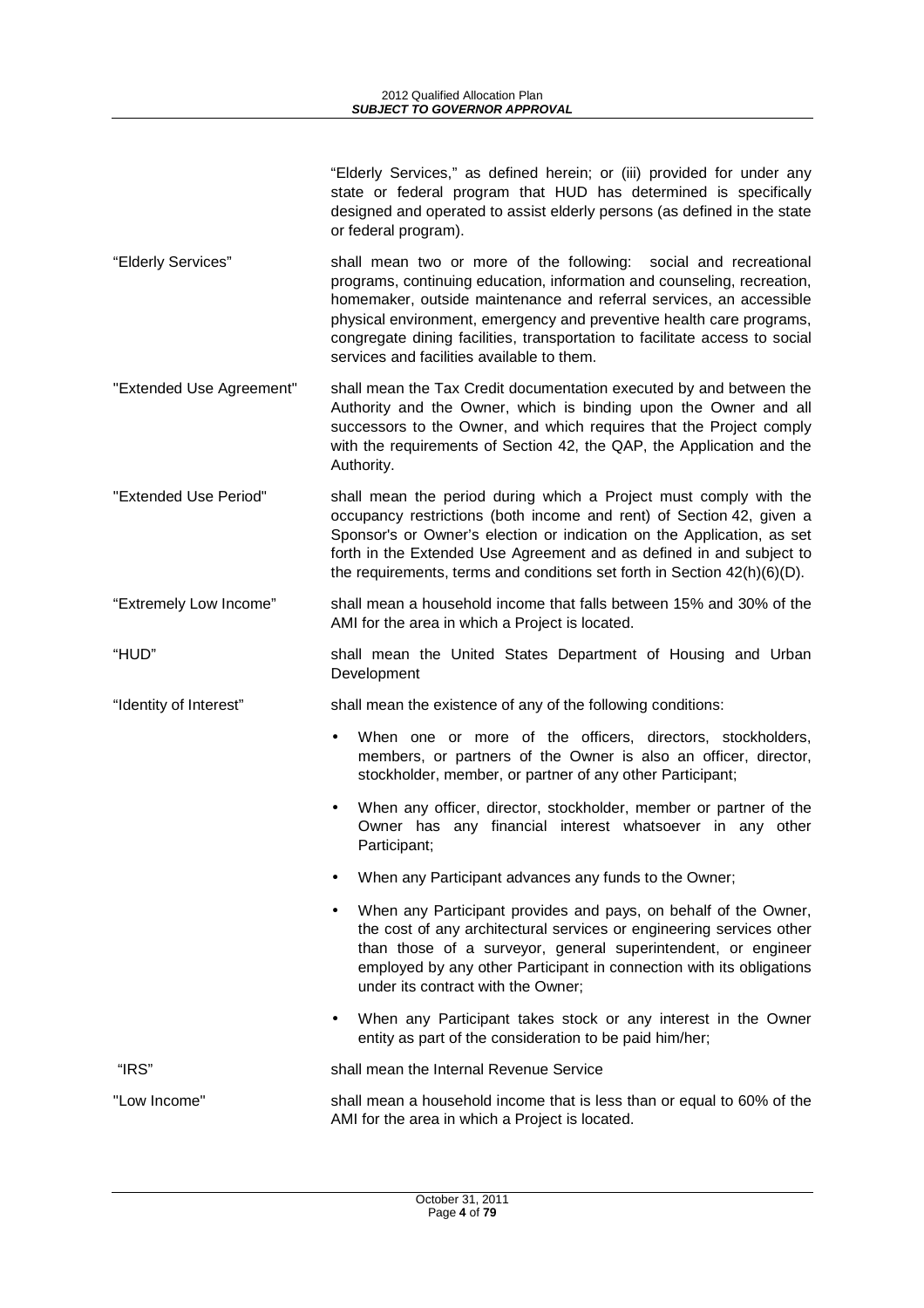| "Material Participation" | shall mean the regular, continuous and substantial involvement in the<br>operation of the development throughout the Compliance Period, as<br>defined in Section 469(h) of the Code and the regulations promulgated<br>under the Code, codified at 26 CFR § 1.469-5T. |
|--------------------------|-----------------------------------------------------------------------------------------------------------------------------------------------------------------------------------------------------------------------------------------------------------------------|
|                          |                                                                                                                                                                                                                                                                       |

- "Owner" shall mean the duly formed, validly existing, single purpose entity, organized under the laws of the State of Illinois, or any other state, that is awarded Tax Credits for a Project pursuant to this QAP and which owns or will own the Project. The Owner shall be owned or controlled by the Sponsors.
- "Participants" shall mean the members of the development team, including Sponsor, Owner, general contractor, architect, property manager, consultants, and syndicators proposed to be involved with the Project.
- "Permanent Supportive Housing" shall mean non-age restricted housing which helps people live stable, successful lives through a combination of affordable, permanent housing and supportive services, appropriate to the needs and preferences of residents, either on-site or closely integrated with the housing. Supportive housing serves individuals and families who are homeless, at risk of homelessness, and/or have disabilities, and who need access to supportive services in order to maintain housing. Acceptance of services is not a condition of tenancy.

"Placed in Service" shall have the following meaning, based on the Project type:

New construction Projects: A building is determined to be Placed in Service when the first unit is ready for occupancy.

Rehabilitation Projects: The Placed in Service date for a rehabilitation building is the date established by the Owner at the end of any 24 month period within which the Tax Credit rehabilitation expenditure threshold (the greater of \$3,000 per Low Income unit or 10 percent of acquisition cost) has been satisfied.

Acquisition Projects: An existing building is normally Placed in Service upon it acquisition. However, if the building is not in habitable condition, it will not be Placed in Service until restored. Note, however, that even though an occupied building is Placed in Service when it is acquired, its Credit Period cannot begin until the beginning of the Credit Period for the related rehabilitation expenditures.

- "Preliminary Project Assessment" shall mean an entire set of required and requested documents for a site, market and project review, in paper and electronic form, as prescribed in this QAP and submitted to the Authority.
- "Project" shall mean an existing or proposed qualified Low Income housing project, as defined in Section 42, that satisfies, or will satisfy, all of the requirements of the QAP and the Authority.

"QAP" shall mean the Qualified Allocation Plan, as required under Section 42.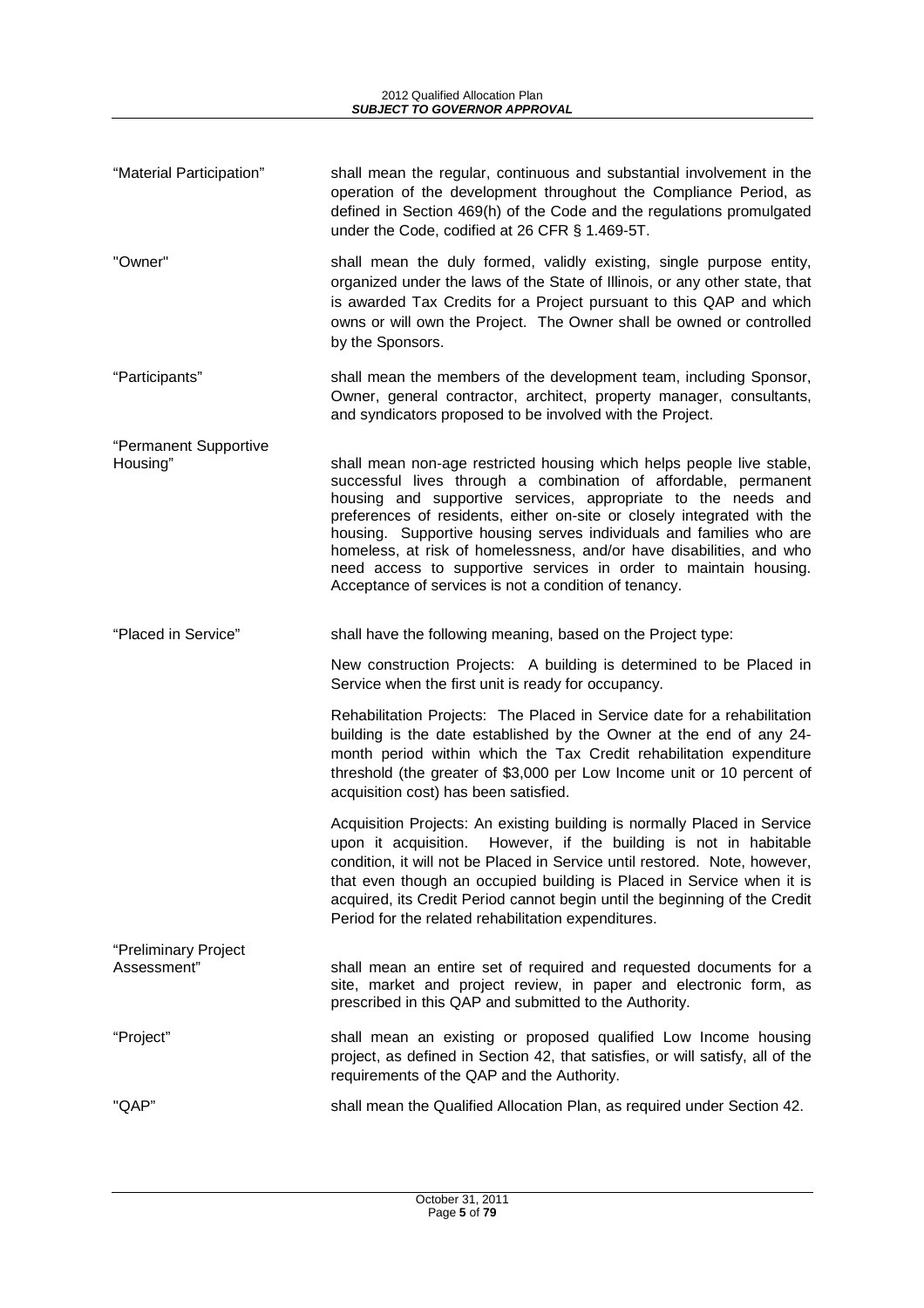| "Reservation"                       | shall mean the specific amount of Tax Credits reserved for a Project, as<br>evidenced by a Reservation Letter, which the Authority may allocate to<br>the Project.                                                                                                                                                                                                                           |
|-------------------------------------|----------------------------------------------------------------------------------------------------------------------------------------------------------------------------------------------------------------------------------------------------------------------------------------------------------------------------------------------------------------------------------------------|
| "Reservation Letter"                | shall mean the written documentation from the Authority to an Owner<br>conditionally binding the Authority to make an Allocation of Tax Credits<br>in a specific amount for that Owner's Project.                                                                                                                                                                                            |
| "Section 42"                        | shall mean Section 42 of the Code and the regulations and revenue<br>rulings promulgated under it, all as they may be amended from time to<br>time.                                                                                                                                                                                                                                          |
| "SLF"                               | shall mean a Supportive Living Facility under the Supportive Living<br>Program for the frail elderly, administered by the Illinois Department of<br>Healthcare and Family Services.                                                                                                                                                                                                          |
| "Sponsor":                          | A duly formed, validly existing entity, organized under the laws of the<br>State of Illinois, or any other state, that is applying for Tax Credits for a<br>Project pursuant to this QAP. The Sponsor shall own or control the<br>Owner of the Project and shall not be a single purpose entity. Project<br>consultants and other like professionals shall not be considered as<br>Sponsors. |
| "Supportive Housing<br>Populations" | shall mean households headed by persons with disabilities and<br>households that are homeless or at-risk of homelessness, who need<br>access to supportive services in order to maintain housing.                                                                                                                                                                                            |
| "Targeted Units"                    | shall mean Permanent Supportive Housing units set-aside for<br>households earning at or below 30% of Area Median Income (AMI),<br>which are headed by persons with disabilities and referred through a<br>State referral network. Targeted Units will assist the State in its efforts<br>to transition persons with disabilities from long-term care to community-<br>based housing.         |
| "Tax Credits"                       | shall mean federal low income housing tax credits, as authorized by<br>Section 42.                                                                                                                                                                                                                                                                                                           |
| "Ten Percent (10%) Test"            | shall mean ten percent (10%) of the reasonably expected basis, as<br>defined in Section 42.                                                                                                                                                                                                                                                                                                  |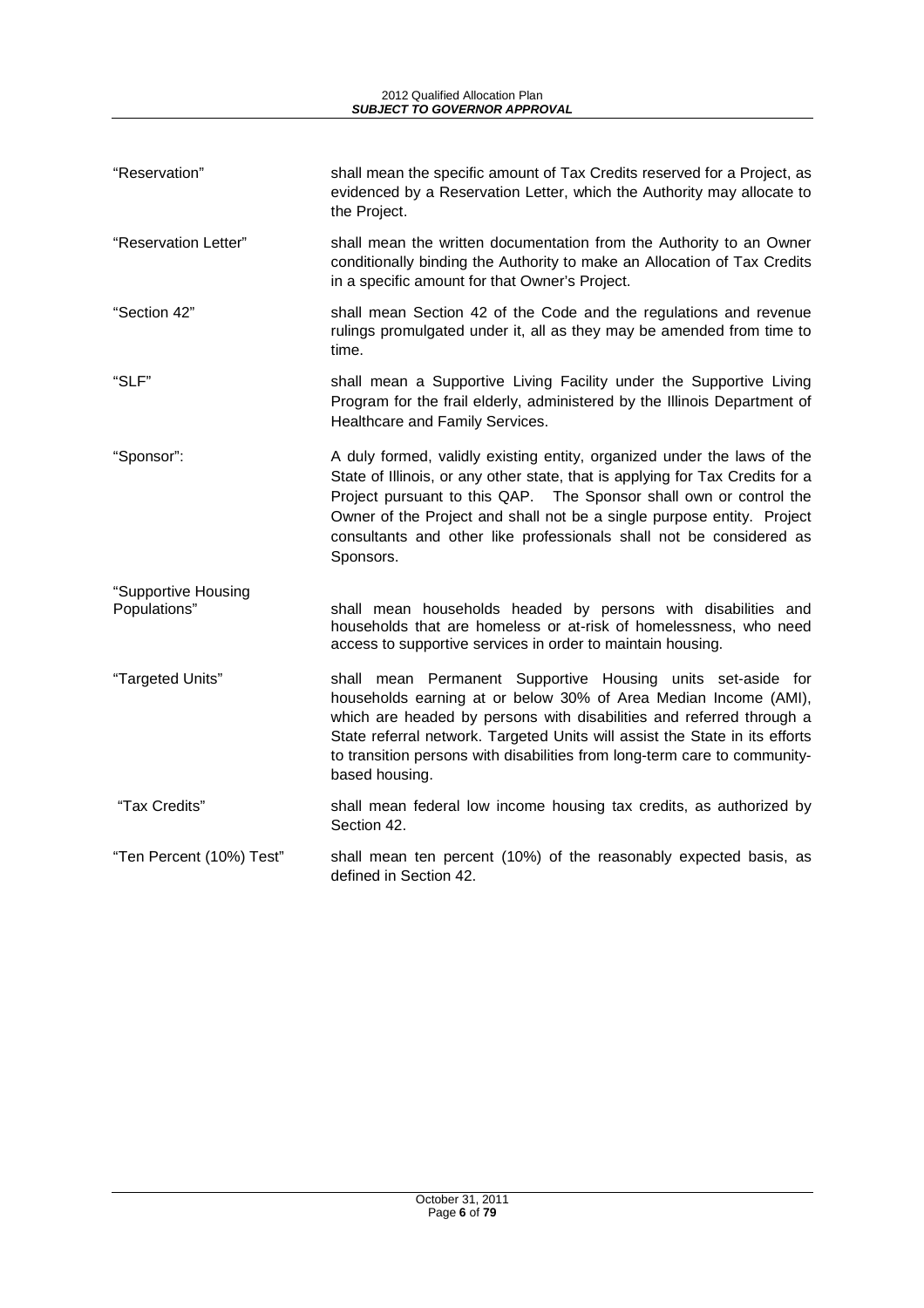## **II) Introduction**

The mission of the Authority is to finance the creation and the preservation of affordable housing throughout the State of Illinois in order to increase the supply of decent and safe places for people of low or moderate means to live.

The Tax Credit program was created by the United States Congress in 1986 to promote the development of affordable housing for low income individuals and families. The IRS regulations for the Tax Credit program are found under Section 42 of the Code of 1986, as amended.

The Authority is an allocating agency for the Tax Credit program in the State of Illinois. Pursuant to Section 42 of the Code, the Authority is required to publish a QAP describing the criteria that the Authority will consider in evaluating Projects applying for an Allocation of Tax Credits. The Authority will administer the Tax Credit program as set forth herein.

Section 42(m) of the Code requires the Authority to include the following items in the annual QAP:

- Selection criteria for projects receiving Tax Credit Allocations
- Preference for projects serving the lowest income tenants
- Preference for projects serving qualified Low Income tenants for the longest period of time
- Preference for projects located in Qualified Census Tracts, the development of which will contribute to a concerted community revitalization plan

Additionally, Section 42(m) states that the selection criteria must take into consideration the following project, community, or development team attributes:

- Project location
- Housing need characteristics
- Project characteristics, including whether the project involves the use of existing housing as part of a community revitalization plan
- Sponsor characteristics
- Tenant populations with special housing needs
- Public housing waiting lists
- Projects intended for eventual tenant ownership
- Tenant populations of individuals with children
- The energy efficiency of the project
- The historic nature of the project

## **A) Authority Priorities**

Executive Order 2003-18, issued on September 16, 2003, established the first statewide comprehensive housing initiative and appointed the Housing Task Force to improve the planning and coordination of the State of Illinois' housing resources. Six underserved populations were identified in Executive Order 2003-18: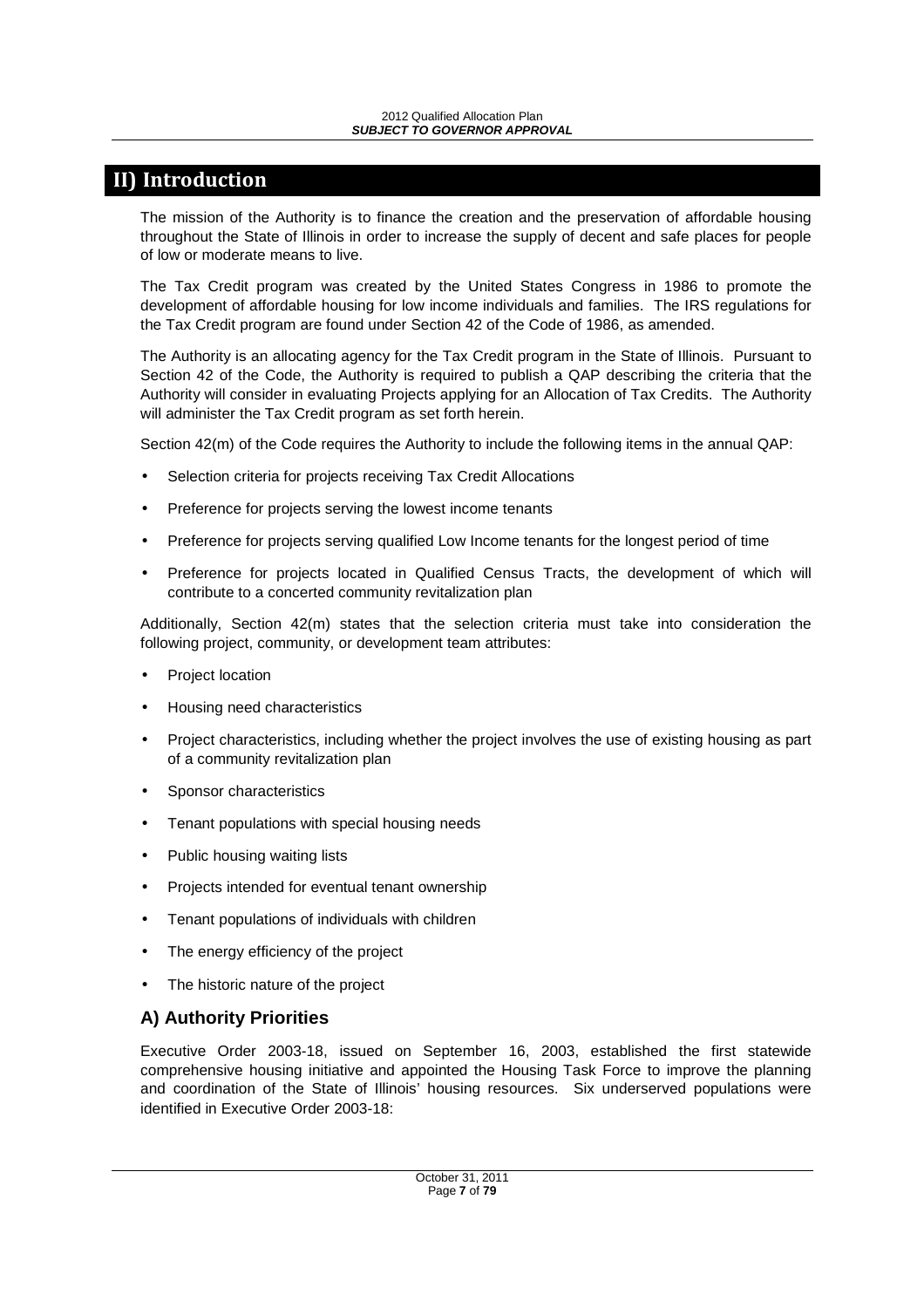- Low-income households (with particular emphasis on households earning below 30% of area median income)
- Low-income seniors
- Low-income persons with disabilities
- Homeless persons and persons at-risk of homelessness
- Low- and moderate- income persons unable to afford housing near work or transportation
- Low-income persons residing in existing affordable housing that is in danger of being lost or becoming unaffordable

## **B) General Provisions**

The Authority reserves the right to amend, modify, or withdraw provisions contained in the QAP, and/or update the QAP, including attachments, at any time and may waive the application of any or all requirements when changes are necessary to administer the Tax Credit program, subject to public notice requirements.

If, as a result of changes in the Code or otherwise, the IRS finds that any part of this QAP is not in compliance with Section 42, only that non-compliant part shall be considered as being out of compliance with Section 42.

## **C) Application Disclosures**

## **1) Limitation of Acceptance of Submission**

The fact that a Preliminary Site and Market Assessment or an Application is accepted for processing or that a Project receives a Reservation or Allocation of Tax Credits shall not be construed to be a representation or warranty by the Authority as to the feasibility, viability, or lack thereof, of any Project.

## **2) Sharing of Information with Third Parties and Governmental Entities**

The Authority shall have the right at any time without any further consent from, or notice to, the Owner, or any other party, to discuss or communicate and disseminate any information concerning the Owner or the Project with any third party, including, without limitation, any general or limited partner, member, or shareholder of the Owner or any entity or individual comprising any part of Owner's ownership structure, any party providing any funds to or on behalf of the Owner or Project, the IRS, or any other governmental entity.

## **3) Disclosure of Information Pursuant to the Illinois Freedom of Information Act**

The Application is subject to the Illinois Freedom of Information Act (5 ILCS 140) and all or part of such submission may be open to public inspection or copying. Any claim that the information submitted is exempt from disclosure must (i) be made as part of the submission; (ii) identify the information alleged to be exempt; (iii) reference the specific statutory basis for the claimed exemption; and (iv) provide an explanation as to why the information meets the requirements of the exemption. The Authority will determine whether such exemption applies.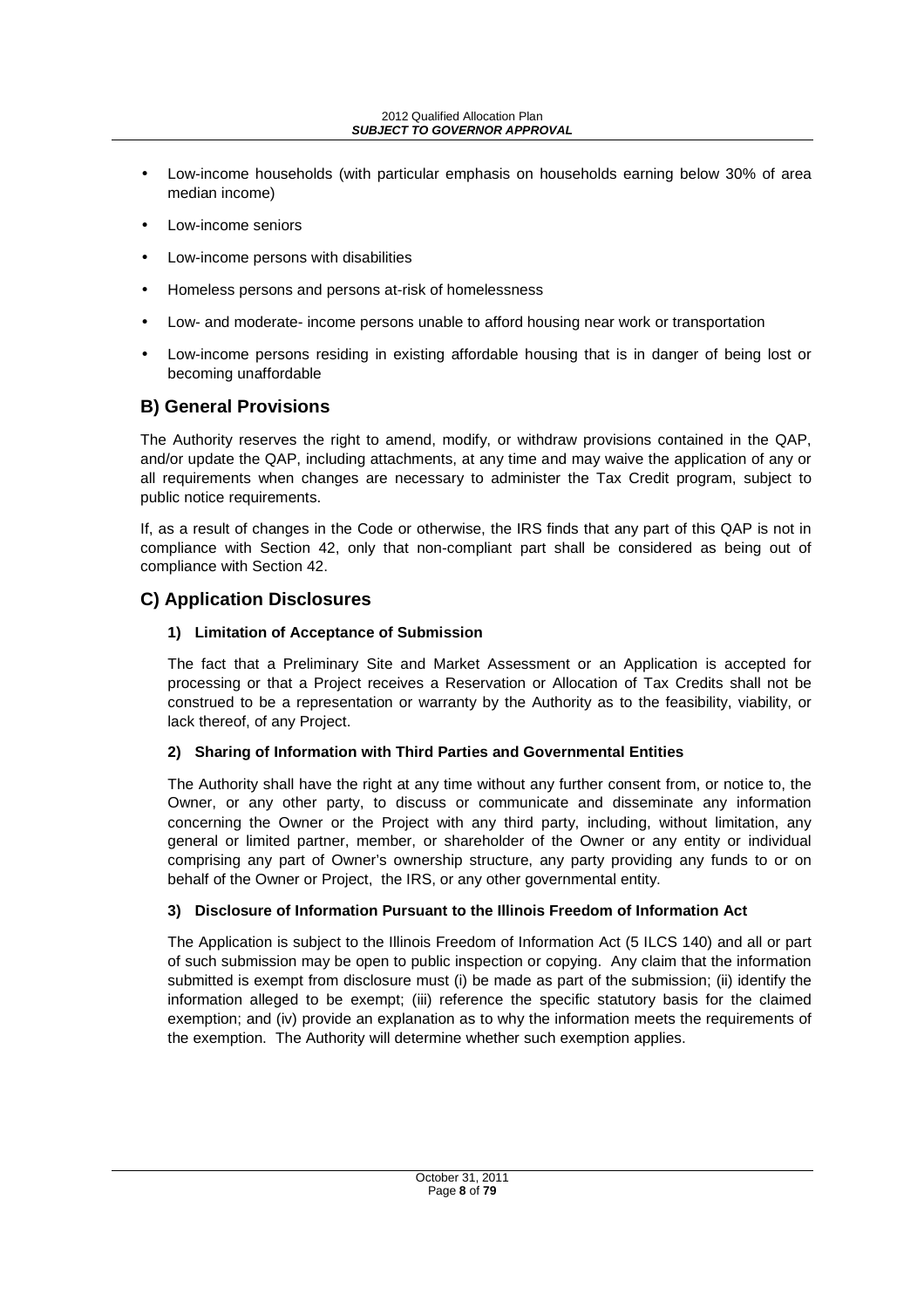## **4) Notification of Elected Officials**

The Authority will send notification letters of its receipt of an Application, along with copies of the relevant sections of the Application and a copy of this QAP, to the chief elected executive official (or an equivalent official) of the local jurisdiction in which the Project is to be located. That official will have thirty (30) days from the date of notification to submit written comments on the Project. A copy of this notification letter will be sent to the Sponsor and will serve as the Authority's confirmation of receipt of the Application.

## **D) Owner Knowledge of Section 42 and Authority Limitation**

The Tax Credit program is a regulated and highly complex program. Final interpretations of certain rules and regulations governing various aspects of the program have not been issued by the U.S. Department of Treasury, especially as related to the provisions in the Housing and Economic Recovery Act of 2008 enacted on July 30, 2008, and the American Recovery and Reinvestment Act of 2009. As such, additional requirements or conditions applying to the Tax Credit program may be forthcoming. It is the responsibility of the Owner to be knowledgeable of Section 42 of the Code, regulations and administrative documents (rulings, notices, and procedures), and all relevant materials published by the IRS. It is strongly suggested that prospective Sponsors and Owners interested in the Tax Credit program contact their tax accountant and/or attorney prior to the development of Projects under the Tax Credit program. While the Authority will strive to assist those Sponsors applying for an Allocation of Tax Credits, the Authority will not provide tax or legal advice.

The Authority's review of an Application is solely for its own purposes, and neither the Sponsor nor Owner of a Project may rely upon the Authority's review as evidence of such Project's compliance with federal or State law. The Authority's Allocation of Tax Credits for a Project shall not constitute a representation or warranty that the Project complies with Section 42 or any other laws and regulations governing Tax Credits. The Owner is responsible to ensure that the Project complies with all such laws and regulations.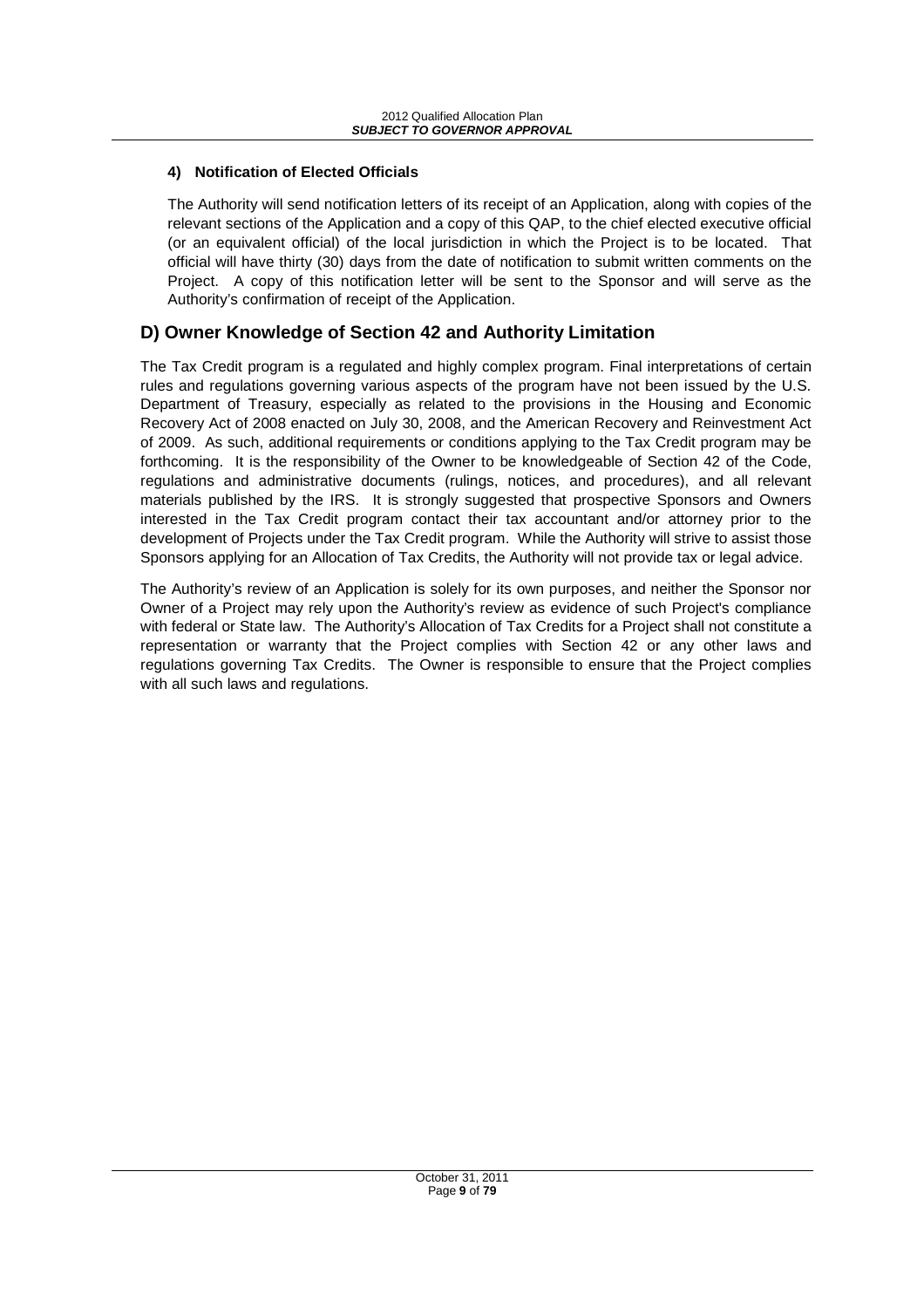## **III) Tax Credit Information**

## **A) Amount of Authority Credit Ceiling in 2012**

As of the date on which this QAP becomes final, the Authority anticipates approximately 28 million in 2012 Tax Credits available for Allocation in Illinois.

In accordance with Section 42 and Treasury Regulation 1.42 - 14, these Credits consist of:

- Approximately 22 million in per capita Tax Credits allocated to the Authority; and
- Approximately 6 million in per capita Tax Credits allocated directly to the City of Chicago.

The total amount of Tax Credits available for Allocation in 2012 is subject to change. Additional Tax Credits may become available if Projects that received Allocations in prior years return Tax Credits to the Authority or if the Authority receives an allocation of Tax Credits from the national pool.

## **B) Maximum Tax Credit Reservation**

The maximum Reservation for which any single Project (including a scattered site Project) may apply is the lesser of 1,500,000 Tax Credits, or the Tax Credit amount supported by the Project's eligible basis. A Project may apply for a Reservation amount up to 1,950,000, **ONLY** if the Project meets at least one of the criteria under Section I(C) Project Eligibility for Tax Credit Boost below.

The Authority reserves the right to allocate Tax Credits to any Project in excess of the maximum Reservation amount.

The Authority reserves the right to limit the number of age-restricted Projects recommended for a Tax Credit Reservation in any Set-Aside.

The Authority reserves the right to limit the Tax Credit Reservations for any one Sponsor with multiple Applications in a given year.

The Authority reserves the right to limit Tax Credit Reservations in areas where the Authority has previously allocated resources.

## **C) Project Eligibility for Tax Credit Boost**

**ONLY** Projects meeting the specific criteria below are eligible **to apply** for up to a thirty percent (30%) boost (a "Boost") to the eligible basis of the Project.

As with all Allocations, the amount of Tax Credits allocated due to a Boost under this section will not exceed the amount necessary to make the project financially feasible, as determined by the Authority. Therefore, a Tax Credit increase due to a Boost under this section may result in an amount less than the allowable thirty percent (30%) increase.

The Authority reserves the right to provide a Boost to a Project at any time in order to make the Project financially feasible.

Projects utilizing 4% Tax Exempt Bond Projects are not eligible for the Boost.

A Project may apply for a Reservation amount up to 1,950,000, inclusive of the Boost, **ONLY** if it meets at least one of the following criteria: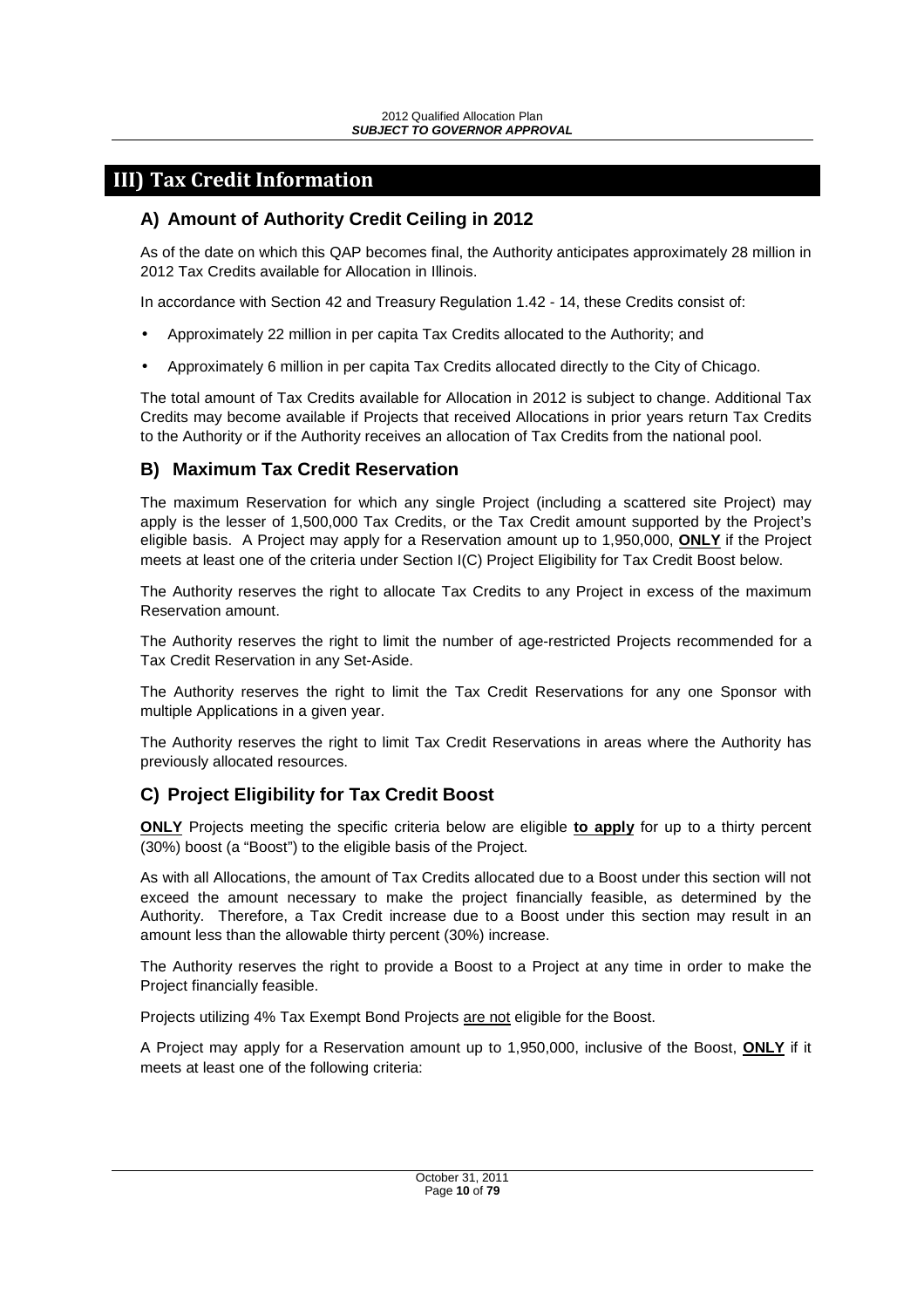## **1) Qualified Census Tract Projects**

Projects located in a Qualified Census Tract are eligible to apply for a Boost of up to thirty percent (30%) to the eligible basis. See "Qualified Census Tracts" form on the Authority's website (www.ihda.org) for a listing of the eligible areas.

## **2) Non Qualified Census Tract Projects**

Projects located outside a Qualified Census Tract but which meet at least **one** of the following two (2) criteria is eligible to apply for a Boost of up to thirty percent (30%) to the eligible basis.

## Affordable Housing Planning and Appeal Act ("AHPAA")

Non-age-restricted Projects located in municipalities which are subject to or at risk of being subject to AHPAA are eligible to apply for a Boost of up to thirty percent (30%) to the eligible basis.

A list of municipalities meeting this criterion can be found in the "AHPAA Municipalities" form on the Authority's website (www.ihda.org).

#### Supportive Housing Projects with Targeted Units Plus Non-Targeted Supportive Housing Population Projects

Projects meeting all requirements to request and receive points under the Supportive Housing Projects - Targeted Units Plus Non-Targeted Supportive Housing Population Projects Scoring of the QAP are eligible to apply for a Boost of up to thirty percent (30%) to the eligible basis.

## **D) Tax Credit Calculation Method**

The Authority will determine the amount of Tax Credits that the Project is eligible to receive by using both the qualified basis method (using the applicable percentage) and equity gap method (using a market rate as the net cent raise). See "Sample Calculation of Both Methods" on the Authority's website (www.ihda.org) for a sample calculation of both of these calculation methods.

The applicable percentage for both Tax Credit Projects is subject to adjustment based on the 9% and 4% Applicable Federal Rates ("AFR"), which are reported monthly by the Internal Revenue Service. The applicable percentage rate can be locked on the date of Reservation, or the date of the Carryover allocation for the Project.

**Based on legislation in the Housing and Economic Recovery Act of 2008, the applicable percentage rate for 9% Tax Credit Projects placed into service between July 30, 2008 and December 31, 2013 will be fixed at 9%. The applicable percentage rate for any 9% Project that has an anticipated Placed in Service date after December 31, 2013 may less than 9%, as determined by the AFR at the time of Reservation or Carryover.** 

The applicable percentage rate for federally-subsidized buildings, including those financed through the issuance of tax-exempt bonds, was not affected by the Housing and Economic Recovery Act of 2008 and is not fixed.

The amount of Tax Credits allocated to a Project will not exceed the amount necessary to make the Project financially feasible, as determined by the Authority.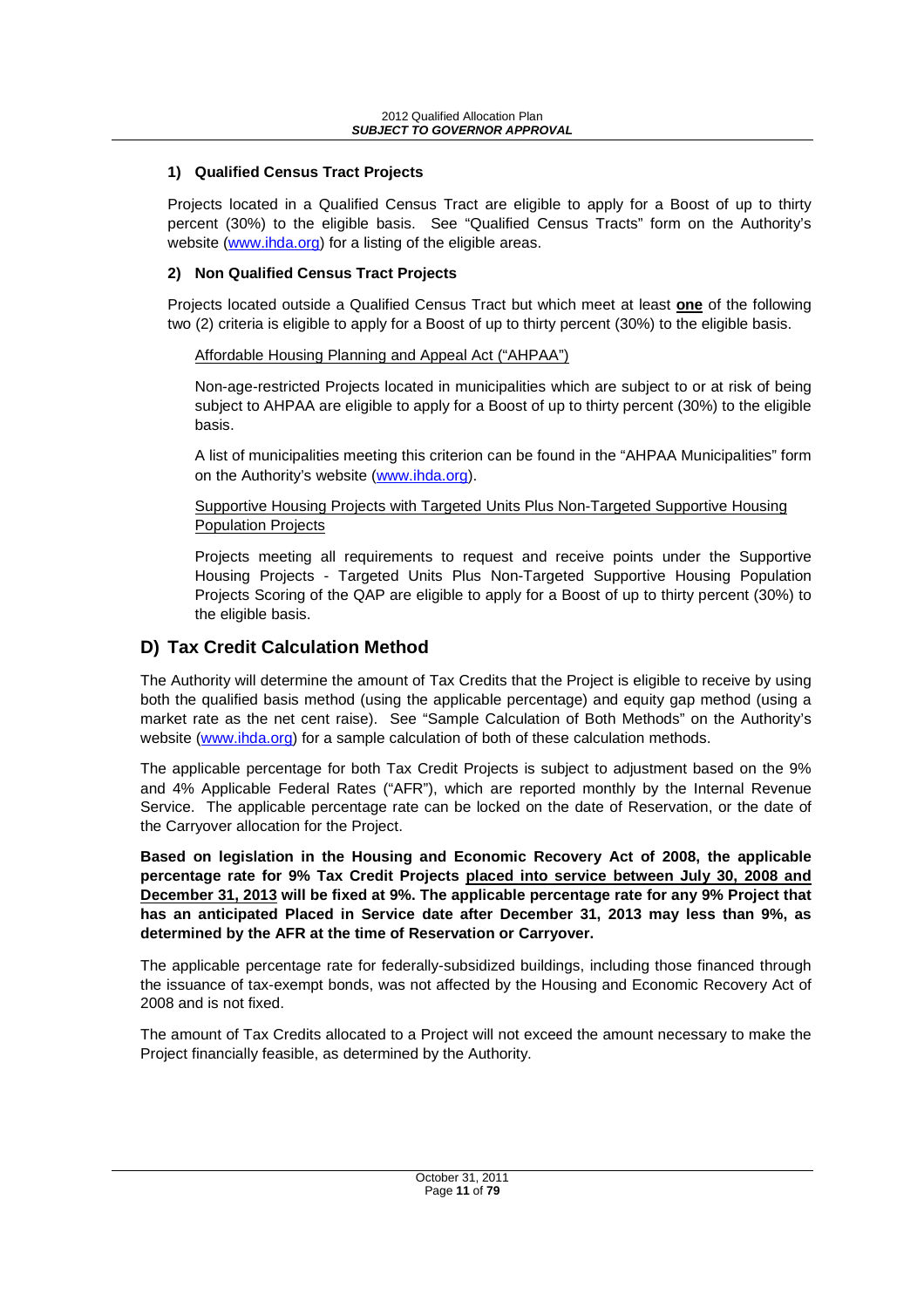# **IV) Set-Asides**

## **A) Overview**

On an annual basis, goals will be established for allocating Tax Credits based on a Project's geographic region as reflected in the following set-aside table. In addition, the Authority may reserve a portion of Tax Credits to allocate to Projects that are not awarded Tax Credits through the geographic regions.

These allocation goals are not absolute minimum or maximum amounts, but rather the anticipated approximate amount of Tax Credits to be awarded. Upon evaluating all Projects and determining the most effective use of available Tax Credits, the Authority may choose to modify any of these allocation goals.

**Notwithstanding anything to the contrary, the Authority may limit the number of Projects or amount of Tax Credits allocated in any set-aside, regardless of the Project's score and how its score relates to all other Projects.** 

## **B) Geographic Tax Credit Set-Asides**

All Projects and Applications will be ranked and evaluated within the appropriate geographic setaside based on Project location. Projects in each set-aside will be assigned a score through the competitive process. Tax Credits will be allocated to the highest ranking Projects within each setaside as guided by the annual allocation goals.

In the event there are Tax Credits remaining in any of the geographic set-asides, those remaining Tax Credits may be allocated to the single next highest scoring project in the other geographic setasides according to the following order of priority: Non-Metro, Other Metro, Chicago Metro (subject to or at risk of being subject to AHPAA), Chicago Metro (not subject to or at risk of being subject to AHPAA), and City of Chicago; or to any Project that has been allocated Tax Credits.

## **C) Statewide Tax Credit Set-Aside**

All Applications will be competitively evaluated within the applicable geographic set-aside. Owners cannot apply for or request an award of statewide Tax Credits (the "Statewide Set-Aside"). Rather, upon review of all Applications received in a given round, the Authority may choose to allocate Tax Credits under the Statewide Set-Aside to Projects that fulfill certain housing policy goals, as designated by the Authority, and which may change from year to year.

Projects receiving an award of Tax Credits under the Statewide Set-Aside may include Projects whose competitive score in the geographic set-aside is such that the Project would not otherwise be awarded Tax Credits; or Projects located in a geographic set-aside where the total amount of Tax Credits available is less than the total amount of Tax Credits requested.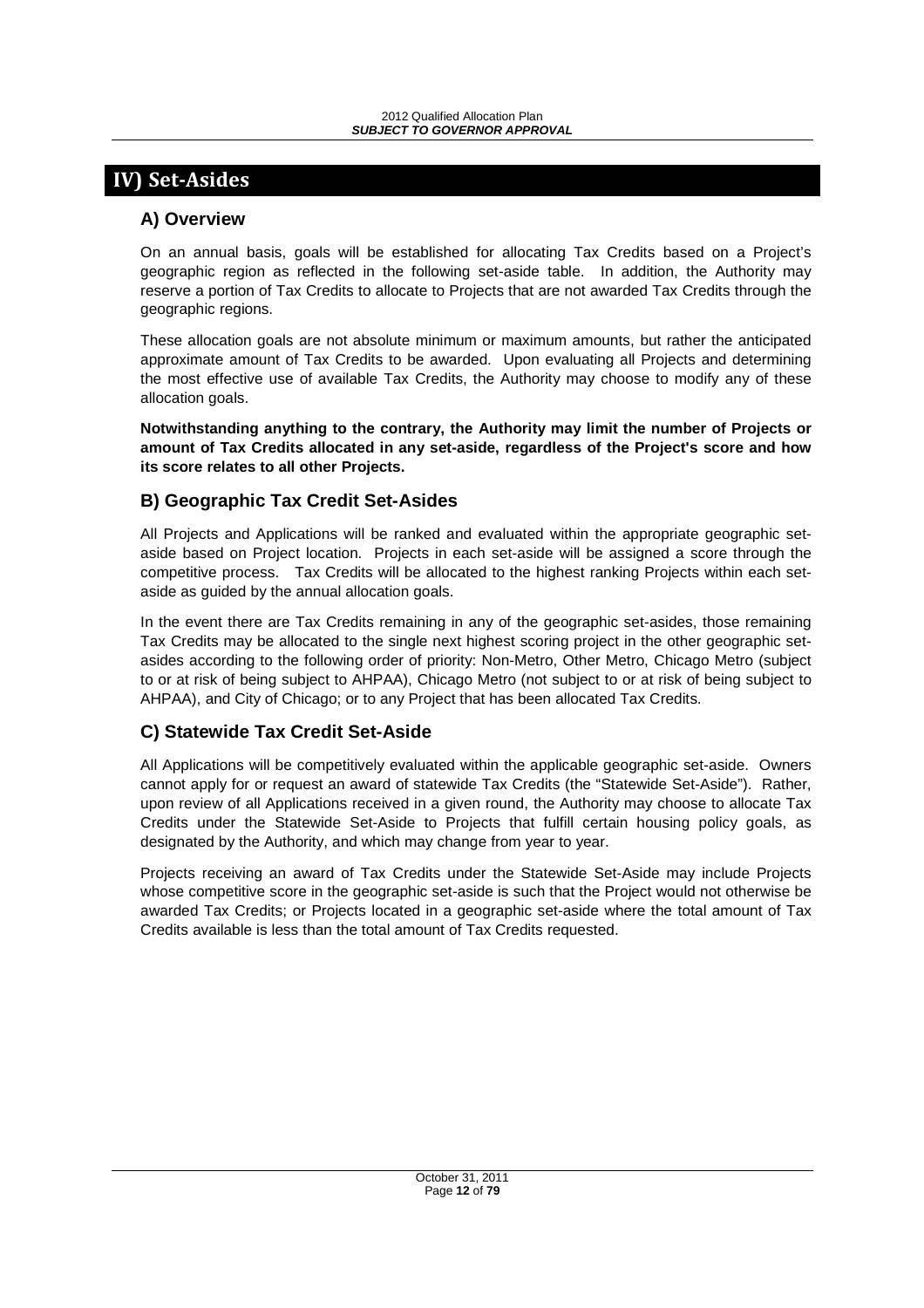# **2012 Tax-Credit Set-Asides**

## **Approximate % of Annual Allocation**

**of IHDA Administered Tax Credits**

| <b>Authority Allocated Per-Capita 9% Tax Credits</b>         | 100%  |
|--------------------------------------------------------------|-------|
| Statewide                                                    | 16.3% |
| Non Metro <sup>4</sup>                                       | 26.1% |
| Other Metro <sup>3</sup>                                     | 14.4% |
| Chicago Metro <sup>2</sup> (not at risk or subject to AHPAA) | 14.9% |
| Chicago Metro <sup>2</sup> (at risk or subject to AHPAA)     | 14.1% |
| City of Chicago $(HDA)^1$                                    | 14.2% |

**Set-Aside** 

 $1$  This total does not reflect the additional per-capita allocation that is awarded directly to the City of Chicago out of the State's total per capita Tax Credit allocation.

 $2$  Chicago Metro consists of: Lake, DuPage, Kane, McHenry, Will, and Cook County excluding the City of Chicago. For a list of municipalities subject to AHPAA see "AHPAA Municipalities" on the Authority's website (www.ihda.org).

<sup>3</sup> See "Other Metro Municipalities" chart on the Authority's website (www.ihda.org).

<sup>4</sup> Non Metro consists of Projects not included in Chicago, Chicago Metro, or the Other Metro set-asides.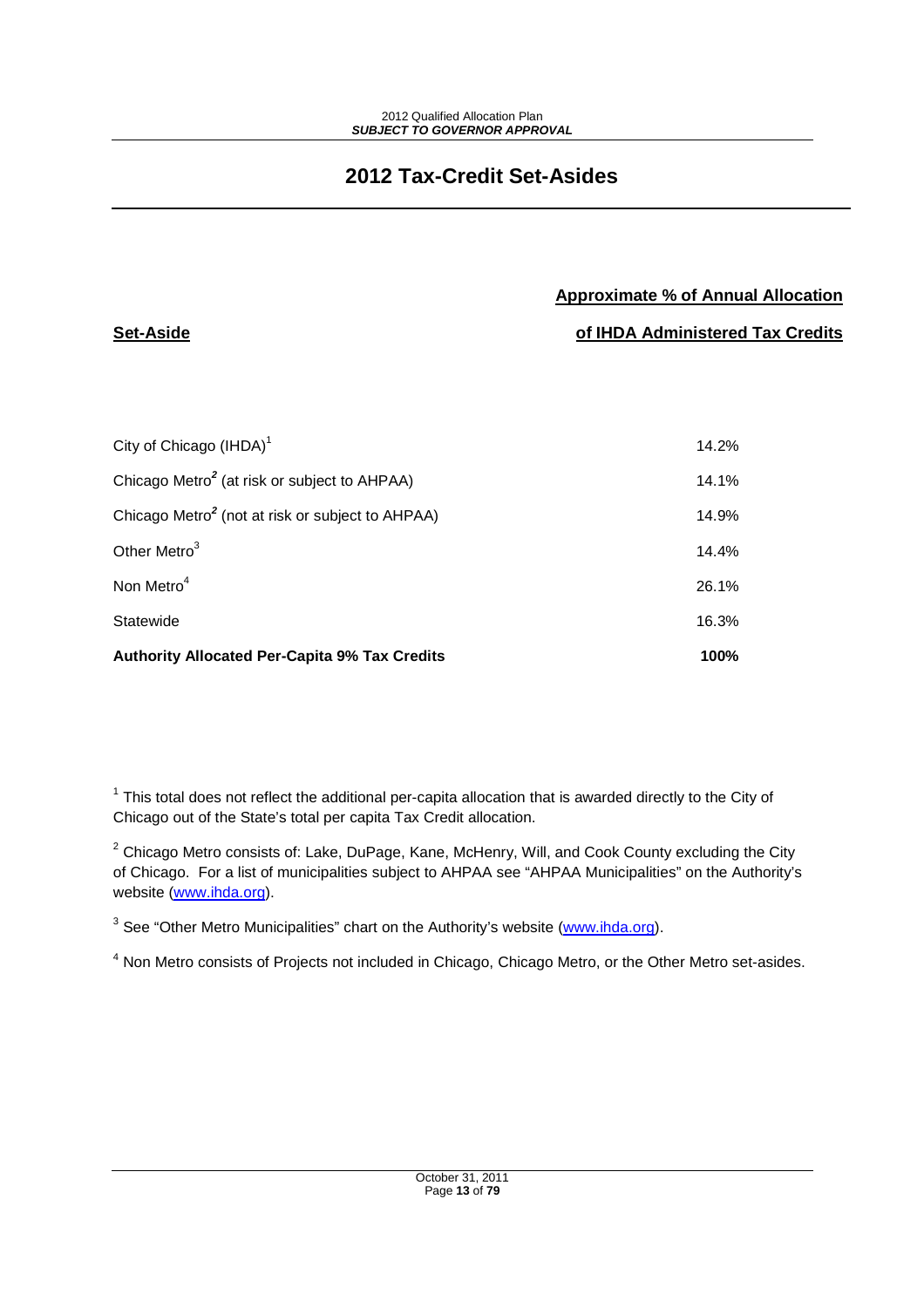# **V) Submission Process**

## **A) Deadline**

**9% Applications:** For the 2012 QAP, all submission deadlines are outlined in the "2012 Low Income Housing Tax Credit Schedule", available on the Authority's website (www.ihda.org). In order to effectively manage the Tax Credit program, the Authority may adjust the deadlines and reserves the right to hold additional Application rounds.

In order for a 9% Application to be accepted for review, it must be submitted no later than 3:00 P.M. on the deadline dates noted in the "2012 Low Income Housing Tax Credit Schedule" to the following address:

> Illinois Housing Development Authority Attn: Multifamily Financing Department 401 N. Michigan Ave Suite 700 Chicago, IL 60611

**4% Applications:** Applications for 4% Tax Credits will be accepted at any time during calendar year 2012. A Preliminary Project Assessment for a 4% Project must be submitted to and approved by the Authority prior to submission of a 4% Application.

## **B) Mandatory Submission Materials**

Applications **MUST** be submitted on original current year Authority forms. All submission materials are available on the Authority's website (www.ihda.org) or directly from the Authority, upon request.

The Application **MUST** comply with the format and content requirements of this QAP. The Sponsor must present to the Authority a clear, unambiguous, and complete Application by the deadline date. **The Authority may reject any Application that does not conform to the requirements of this QAP.**

The Application submission to the Authority by the deadline date **MUST**:

- Be placed in an adequately sized accordion file folder tabbed to correspond with the enumeration outlined in the "Application Checklist", available on the Authority's website (www.ihda.org); **and**
- Include the completed "Application Checklist"; **and**
- Include **ALL** documentation requested in the QAP and outlined on the "Application Checklist", including all applicable attachments and supporting materials; **and**
- Include the non-refundable Application fee in the amount required on the "Multifamily Fee Payment Form" available on the Authority's website (www.ihda.org); **and**
- Include an electronic version of the "Common Application" in Excel format on a disk or flash drive; **and**
- Include electronic PDF file versions of **ALL** Application materials on a disk or flash drive, including all applicable attachments and supporting materials. **Each mandatory and scoring tab section of the Application Checklist must be saved as a separate PDF file with a meaningful file name.**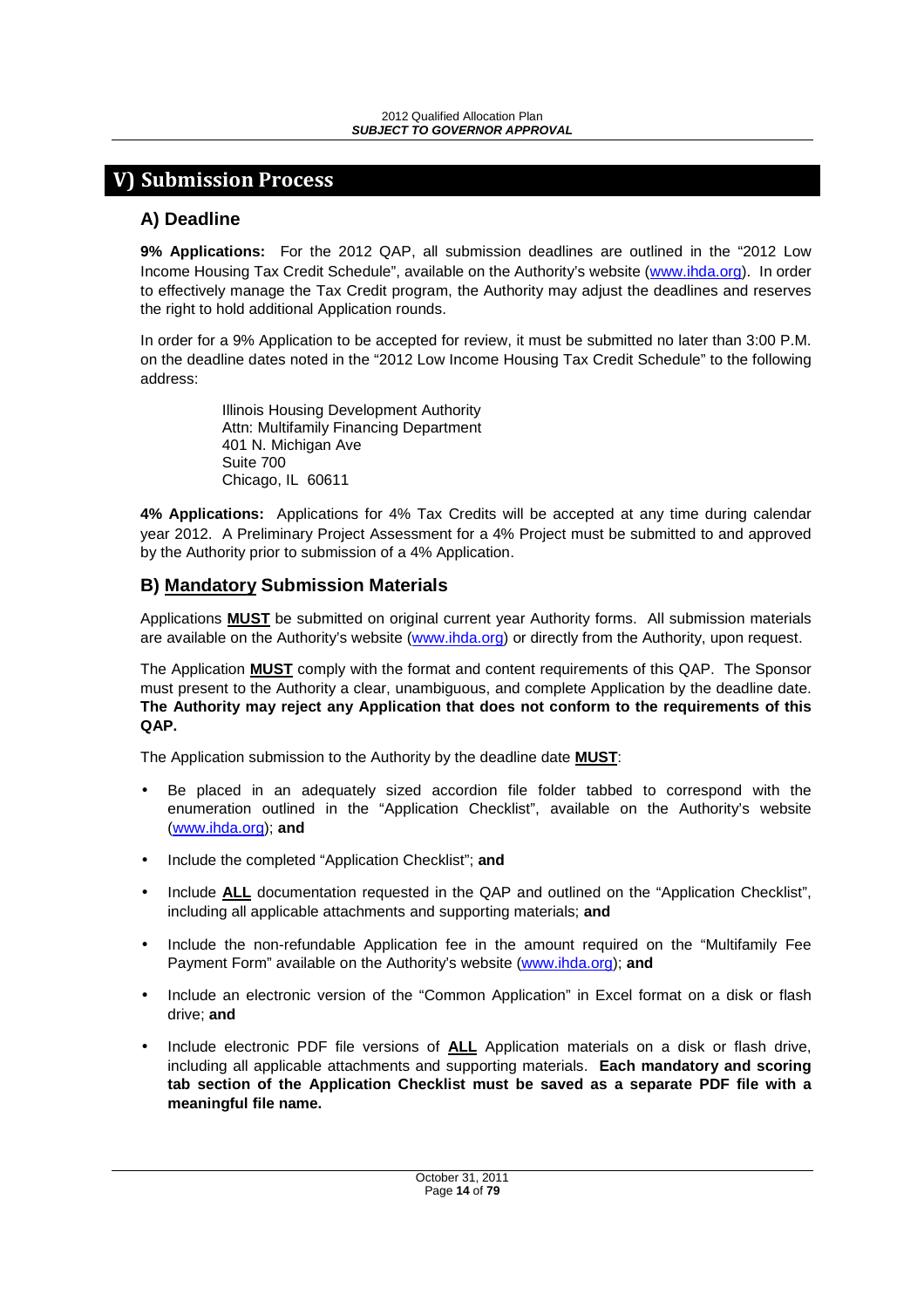## **C) Evaluation of Applications**

Applications for an Allocation of Tax Credits in calendar year 2012 will be evaluated in the manner described below.

## **1) Preliminary Project Assessment**

Evidence of an approved 2012 Preliminary Project Assessment (the "PPA") for a Project is required prior to submitting an Application to the Authority. If a PPA for a Project was not submitted to and/or approved by the Authority, an Application for Tax Credits will not be accepted by the Authority.

The "Preliminary Project Assessment Workbook", is available on the Authority's website (www.ihda.org).

## **2) Application**

If the PPA is approved by the Authority, an Application for Tax Credits may be submitted. The Application must be received by the Application deadline, be in the formats described above, and must include all items outlined in the "Application Checklist," including all applicable attachments and supporting materials.

A single Application submission must describe a unique project scenario. Projects considering multiple scenarios must submit a separate PPA for each proposal. Multiple scenarios within one Application will not be acceptable.

An Application for 4% Tax Credits must meet all Mandatory Section requirements as well as include all items required on the "Application Checklist" that pertain to the 4% Tax Credits. Please see the 4% Determination Letter Requests section for further information regarding 4% Tax Credit Projects.

## **3) Changes in Project**

The Authority expects an Application for a Project to be substantially similar to the Project for which a PPA was approved.

#### **In no case will a project which has changes to site(s), population served, or construction type be considered as having an approved PPA. Such substantial changes will result in the denial of the Application in the full LIHTC round.**

The Authority does recognize that slight Project changes may occur after PPA approval and prior to Application, and may consider the following changes as permissible, on a case by case basis:

- Decrease to the total number of units;
- 10% or less increase or decrease to the number of affordable units;
- 10% or less increase or decrease to number of units of any bedroom size;
- Modification of income restrictions to increase the number of units targeting lower income households;
- Site plan modifications due to local requirements and/or further site assessment.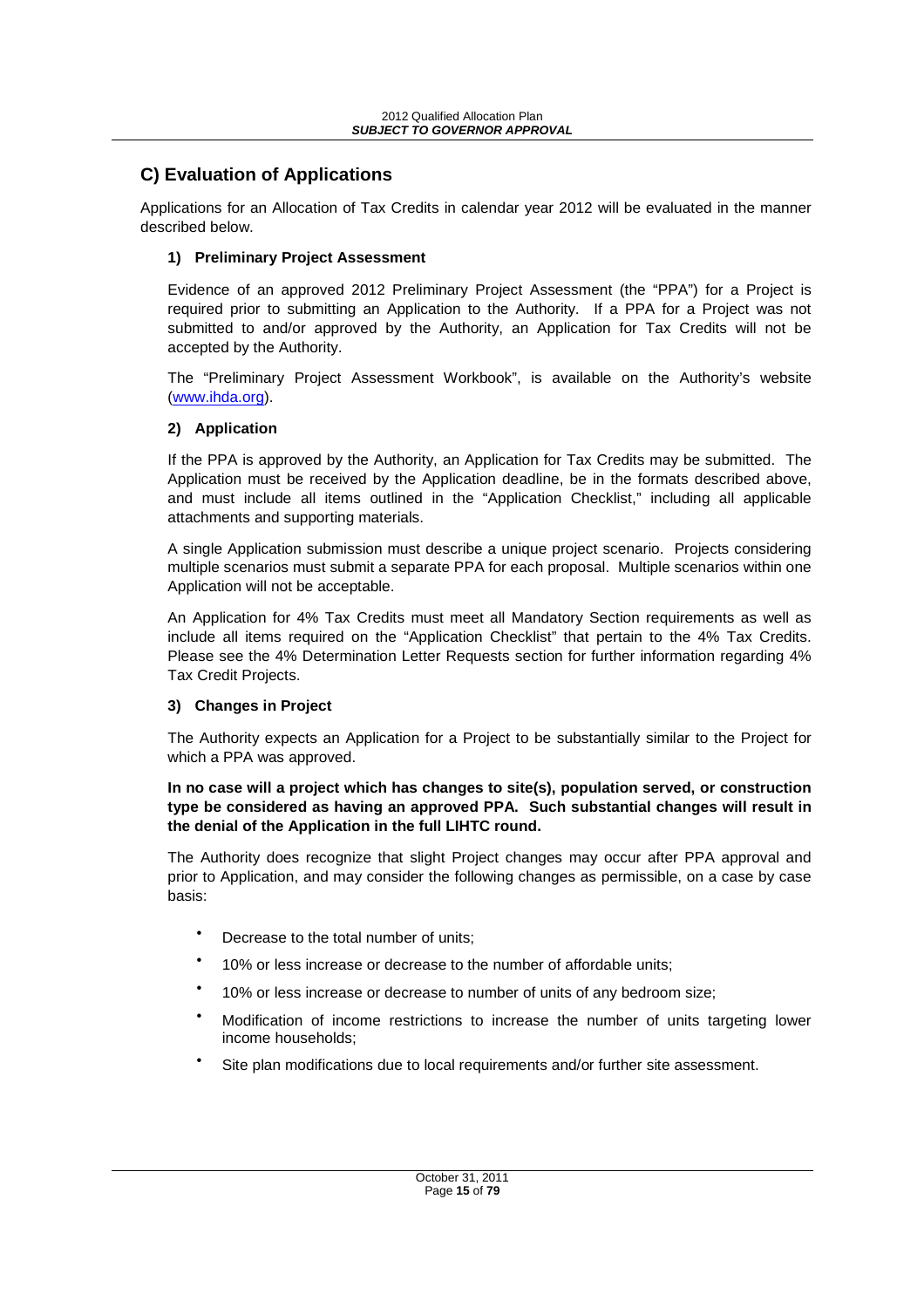The Authority reserves the right to consider any other Project changes outside the approved PPA.

#### **4) Completeness Review**

If the Authority finds that the Application is not complete, the Authority reserves the right to reject the Application. All Applications will be reviewed for completeness, based on but not limited to, the following:

- Submission of all required Application forms and supporting documentation;
- Submission of all applicable fees; and inclusion of appropriate signatures on all necessary documents.

The Authority will not accept submission of any documentation after the Application deadline. **The Authority is also not responsible for supplementing Applications with materials that it receives outside of the Application submission. Projects will be reviewed solely on the basis of the materials contained in the Application submitted to the Authority by the Application deadline.**

#### **5) Mandatory Review**

If the Authority determines that the Application is complete, the Application will be reviewed to determine if the Project meets all mandatory requirements set forth in the Mandatory Requirements section of this QAP.

If the Authority determines that an Application fails to meet one or more of the mandatory requirements, the Application will not be evaluated under the competitive scoring criteria and the Sponsor will be notified in writing that the Application has failed the mandatory review.

## **6) Scoring Review**

If an Application has met all mandatory requirements, as described in the Mandatory Requirements section of the QAP, the Application will be scored based on the categories set forth in Scoring Categories section of this QAP.

Applications that are scored will be ranked in descending order by total point score within each Set-Aside. Generally, Applications with the highest score in each Set-Aside will be allocated Tax Credits except as noted in the Set Asides section.

Applications for 4% Tax Credits will not be scored based on the categories set forth in the Scoring Categories section. Please see the 4% Determination Letter Requests section for further information regarding 4% Tax Credit Projects.

## **7) Clarifications**

If the Authority, in its sole discretion, determines a need for clarification of information, the Authority may contact Sponsors after the application deadline to request clarification of certain materials contained in the Application. The clarification request will only be utilized for minor inconsistencies.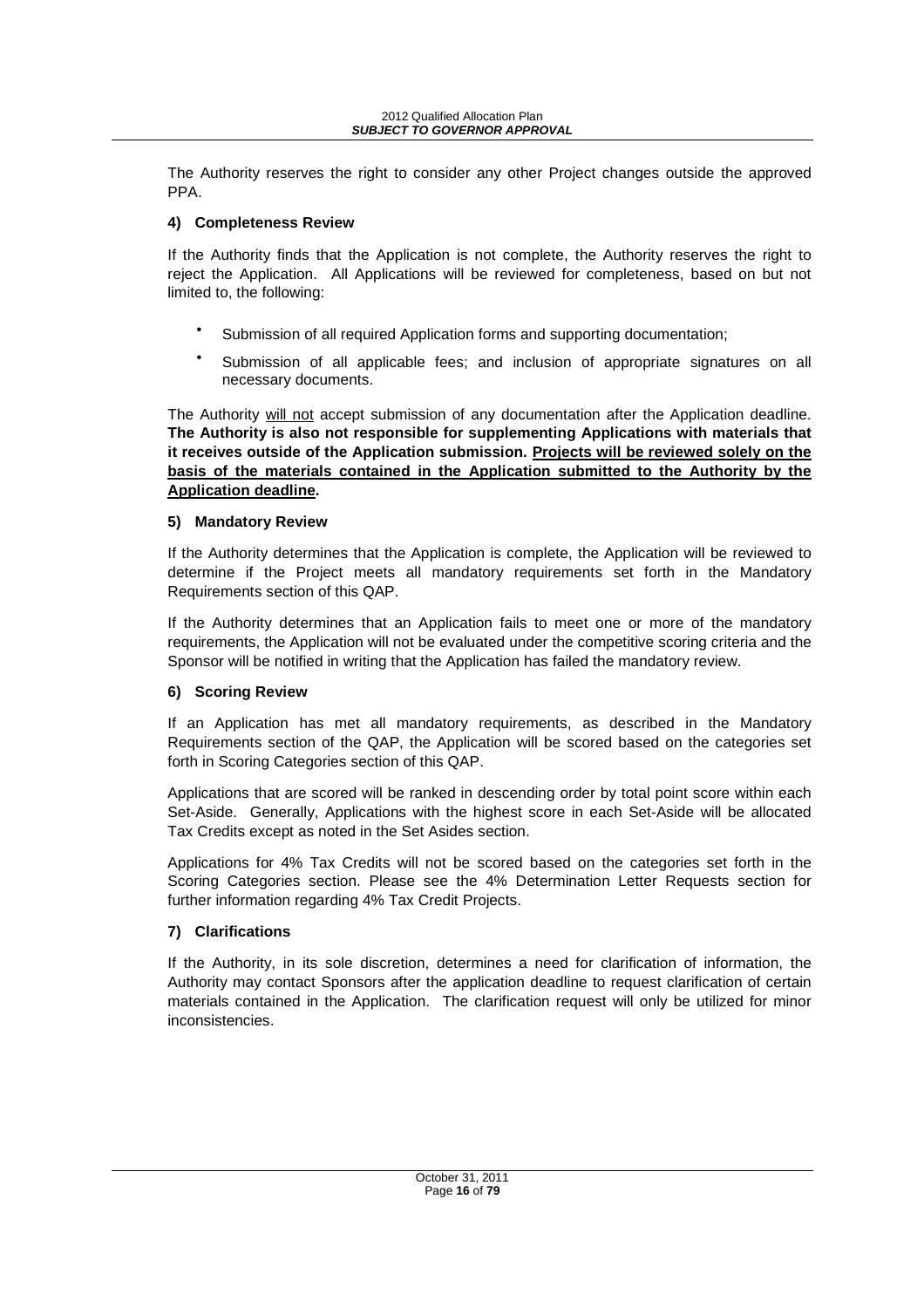# **VI) Mandatory Requirements**

**ALL PROJECTS MUST** meet the following mandatory requirements at the time the Application is submitted. A Project that fails to meet these requirements will be notified in writing that the Application has failed the mandatory review and will not be evaluated under the competitive scoring criteria.

An Application may fail the mandatory review is there is **any** missing, incomplete, incorrect, or misfiled documentation of any type, or if information available to the Authority negates information submitted in the Application.

All documentation submitted to fulfill mandatory Application requirements can be **no older than six (6) months prior to the Application deadline**, unless specifically stated otherwise in the QAP**.** 

## **A) Evidence of Preliminary Project Assessment (PPA)**

**ALL APPLICATIONS MUST** include a current letter of PPA approval from the Authority, dated **within three (3) months** of the Application submission.

## **B) Project Narrative**

**ALL APPLICATIONS MUST** include a detailed Project narrative through submission of the "Project Narrative" form, completed by the Sponsor, and found on the Authority's website (www.ihda.org).Sponsors are encouraged to provide as much detail and background information about the Project as possible in order to assist the Authority in assessing the Project.

## **C) Public Housing Waiting List Preference**

**ALL APPLICATIONS MUST** include the "PHA Preference Certification", available on the Authority's website (www.ihda.org), which provides a written certification that the Project will:

- o Give preferential treatment to persons on PHA waiting list(s); and
- o Make on-going efforts to request that the PHA make referrals to the Project, or request that the PHA include relevant information about the Project on any listing the PHA makes available to persons on its waiting list(s).

## **D) Certification of Consistency with Relevant Consolidated Plan**

**ALL APPLICATIONS MUST** evidence consistency with the applicable Consolidated Plan through submission of the "Certification of Consistency with Relevant Consolidated Plan" form, found on the Authority's website (www.ihda.org).

For a list of jurisdictions covered by a Consolidated Plan see the Authority's website (www.ihda.org).

Projects located within a county with a Consolidated Plan must include a certification of consistency with the County Consolidated Plan unless the Project is also located within a municipality with a Consolidated Plan, in which case the Application must include a certification of consistency with the municipality's Consolidated Plan.

If the Project is not located in a county or municipality covered by a Consolidated Plan, the Application must include a written request for the Authority to review the Project for consistency with the State Consolidated Plan.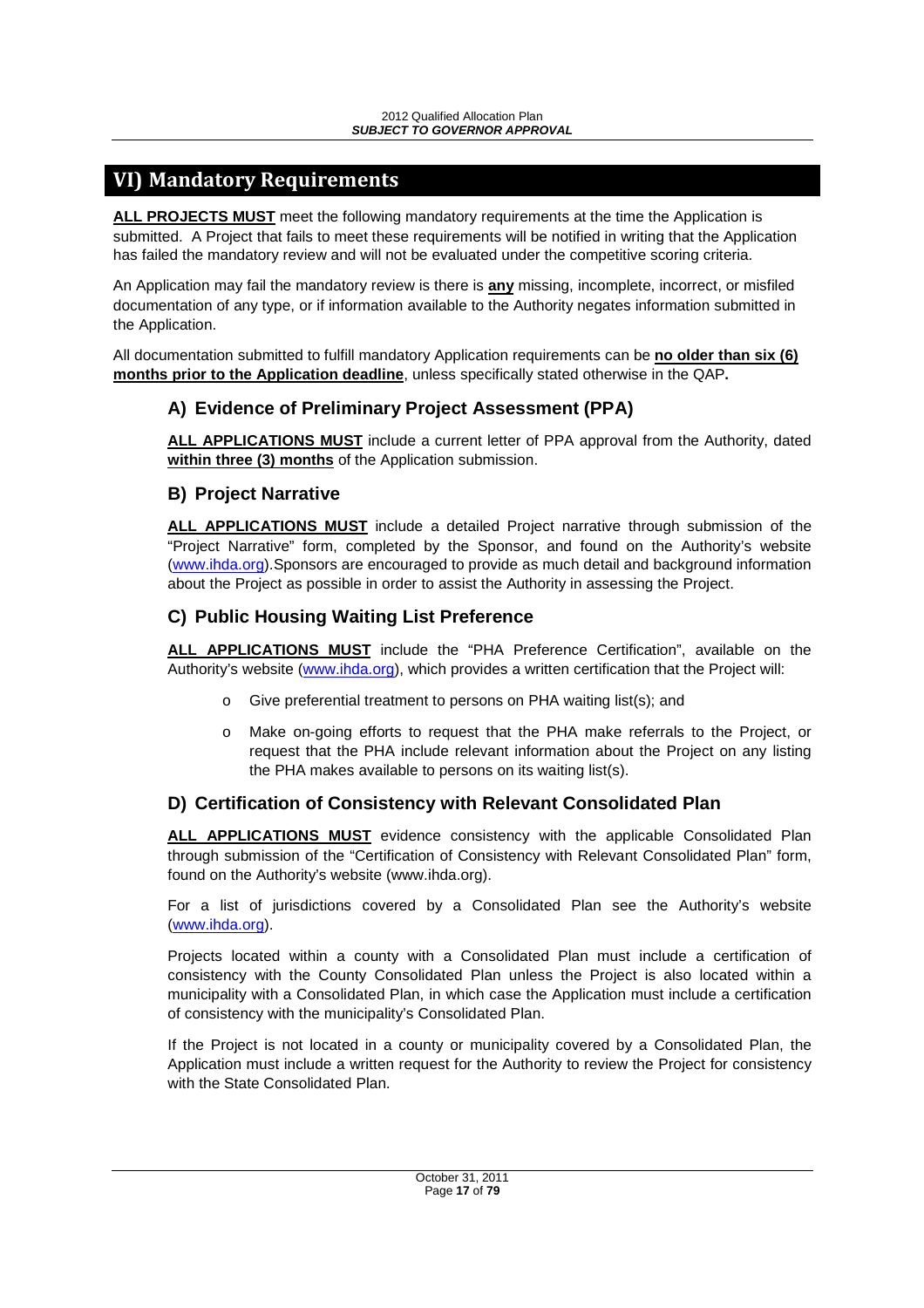## **E) Local Support**

**ALL APPLICATIONS MUST** include a letter of support, addressed to the Authority and specifically endorsing the Project, from the chief elected official of all municipalities in which the Project is located. For Projects located in the City of Chicago, a letter of support from the alderman of all wards in which the Project will be located is acceptable.

Any Application that does not include the required letter(s) of support specifically endorsing the Project from the chief elected municipal official(s) or local Chicago alderman(en) must include a description of the efforts to obtain the letter(s) of support, and if applicable, respond to any concerns raised by the chief elected municipal official(s) or local Chicago alderman(en). **Inability to obtain letters of support due to timing issues will not be an acceptable reason for this documentation missing from the Application.** 

The Authority will review the documentation, as well as any additional letters of support, and may waive the requirement for the letter of support from the chief elected official(s) or Chicago alderman(en).

All letters of support must be included in the Application. Letters of support received after the Application deadline, except as solicited by the Authority, will not be accepted.

## **F) Site Control**

**ALL APPLICATIONS MUST** include site control for the Project that extends for **a minimum of six (6) months** beyond the Application deadline. Site control can **only** be demonstrated through one of the following:

- o A fee simple interest in the subject property in the name of the Sponsor or Owner; or
- o A fully executed, binding agreement, signed by both the Sponsor or Owner and the seller for the purchase of the subject property; or
- o A fully executed, binding agreement, signed by both the Sponsor or Owner and the seller for the long term lease for a minimum ninety-nine(99) years of the subject property; or
- o A fully executed, binding agreement, signed by both the Sponsor or Owner and the seller of the subject property evidencing land and/or building donation; or
- o When the subject property is owned by a governmental entity, a letter of intent to the Sponsor or Owner from the governmental entity to sell, donate, or enter into a long term lease of the subject property.

The site control documentation **must** include **all** of the following:

- o The sale or lease price; and
- o Legal description of the property; and
- $\circ$  Expiration date for purchase option(s), purchase agreement(s), or letter(s) of intent

**All** Applications **must** also include **all** of the following:

o Legal description(s) submitted in both a printed and plain text electronic formats; and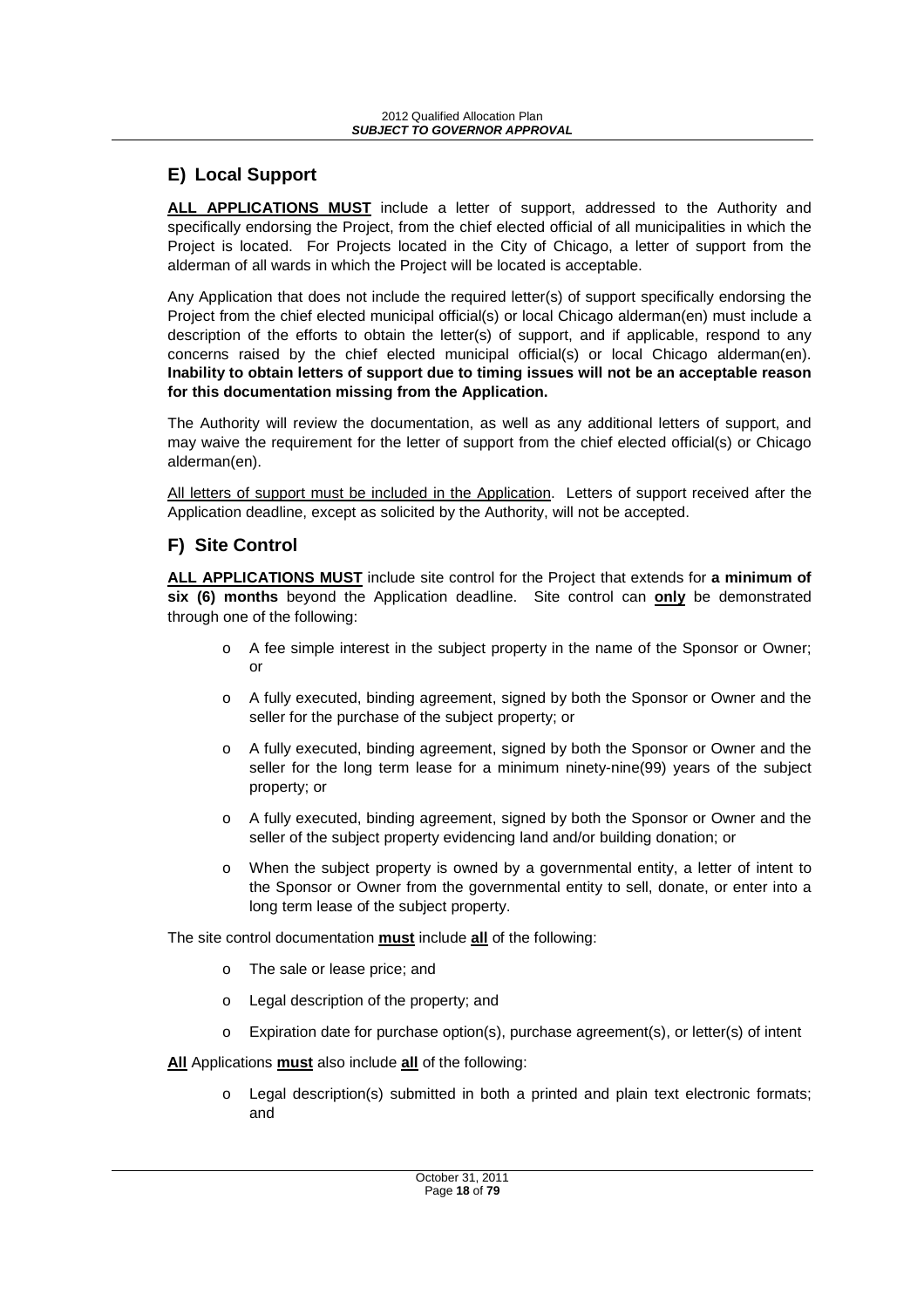o Aerial photograph(s) with the location(s) of the Project site(s) clearly marked, and surrounding uses clearly visible. Aerial maps and photographs are obtainable at no cost via the internet from several online mapping services.

# **G) Zoning**

**ALL APPLICATIONS MUST** include evidence that the Project site is currently zoned for its proposed use. For a scattered-site Project, the Application must include evidence that each parcel is currently zoned for its proposed use.

Evidence of appropriate zoning can **only** be demonstrated through one of the following:

- o A valid building permit; or
- o A letter of zoning certification from the local zoning administrator (or chief elected official in localities without a zoning administrator) identifying the Project and containing **all** of the following:
- 1) The location of the Project site (e.g. address or street crossings); and
- 2) The current zoning designation; and
- 3) A description of the Project (including number of units, proposed use, and whether it is new construction, rehabilitation, or both); and
- 4) A statement that the current zoning is appropriate for the proposed Project and no zoning variation requests are pending that would alter this zoning.
- 5) In cases where the Project will be approved through a Planned Development or Planned Unit Development ("PUD") process, the Authority may consider an exception to the requirement that the current zoning be appropriate for the proposed Project on a case-bycase basis. In order to be considered for such an exception, the Application **must** include a letter from the local zoning administrator (or chief elected official in localities without a zoning administrator) identifying the Project and containing **all** of the following:
	- o The location of the Project site (e.g. address or street crossings); and
	- o A description of the Project (including number of units, proposed use, and whether it is new construction, rehabilitation, or both); and
	- o A written explanation of the PUD approval process; and
	- o Evidence the PUD process has been initiated; and
	- o Evidence of which stage in the PUD approval process the Project has reached; and
	- o Evidence satisfactory to the Authority that the PUD will be reviewed in a timely manner.

Sufficient evidence of progress for PUD approval to satisfy the zoning requirement may include, but is not limited to, the local planning body's recommendation of approval to the entity with authority to approve the PUD, such as the town council or board of trustees.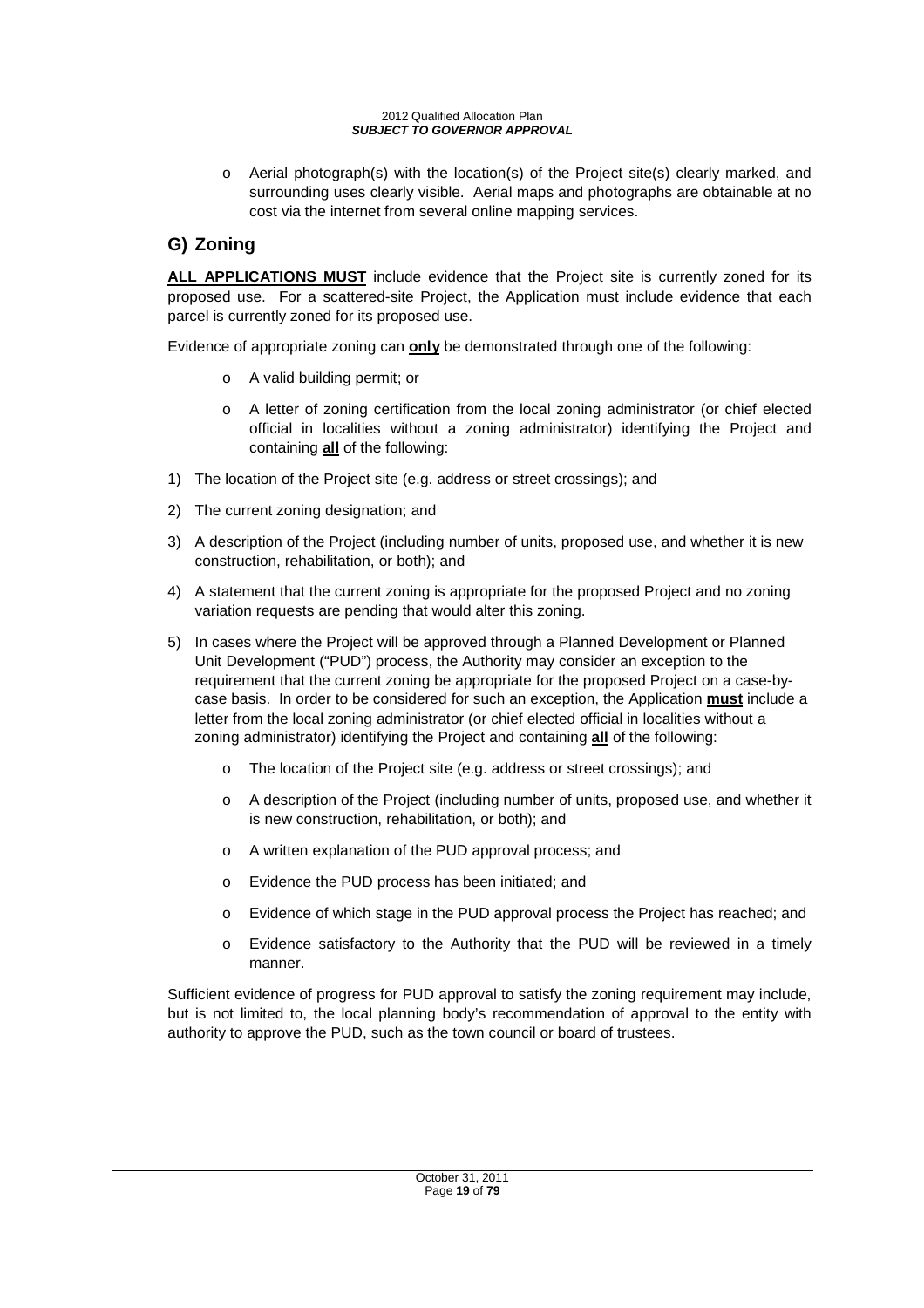## **H) Site Physical Information**

#### **1) Floodplains / Floodways**

**ALL APPLICATIONS MUST** include a Federal Emergency Management Agency ("FEMA") floodplain map for the Project area. The boundaries of the Project site must be clearly delineated on the FEMA map. FEMA floodplain maps can be obtained from the FEMA website.

#### **2) Projects Located in 100 Year Floodplain / Floodway**

Generally, the Authority prefers Projects located outside the 100-year floodplain / floodway.

**All** Applications for Projects within the 100 year floodplain / floodway **must** submit one or both of the following depending on the Project's scope of work:

Rehabilitation of Existing Structures

- 1) The location of the existing buildings; and
- 2) The elevation of the lowest floor level in the existing buildings; and
- 3) The FEMA determined elevation of the existing floodplain / floodway;

Note: Projects involving the rehabilitation of existing buildings located in the 100-year floodplain / floodway, will meet mandatory criteria **ONLY** if the lowest existing floor elevation of each building in the floodplain is at least six inches (6") above the FEMA designated floodplain / floodway elevation.

New Construction and/or Demolition of Existing Buildings:

- 1) A qualified environmental professional or engineer's opinion as to whether or not the Project will impact any floodplain or floodway;
- 2) A qualified environmental professional or engineer's documented mitigation efforts regarding impacts to existing floodplains / floodways planned for development, including consideration of alternative locations for the Project;
- 3) A FEMA Conditional Letter of Map Amendment ("CLOMA") or Conditional Letter of Map Revision ("CLOMR") for the Project site that shows the site is eligible for reclassification out of the floodplain / floodway area; and
- 4) Evidence that the property is eligible for flood insurance and that such insurance will be in place if awarded funding from the Authority until FEMA amends the flood plain map and the Authority determines the Project site is no longer in the floodplain / floodway.

#### **3) Wetlands**

**ALL APPLICATIONS MUST** include a U.S. Fish and Wildlife Service ("USFWS") National Wetlands Inventory map for the area in which the site is located delineating the boundaries of the Project site. National Wetlands Inventory maps can be obtained from the USFWS website.

In cases where there are wetlands suspected on the Project site, or in the event the Project may impact wetlands, the Application **must** include the following: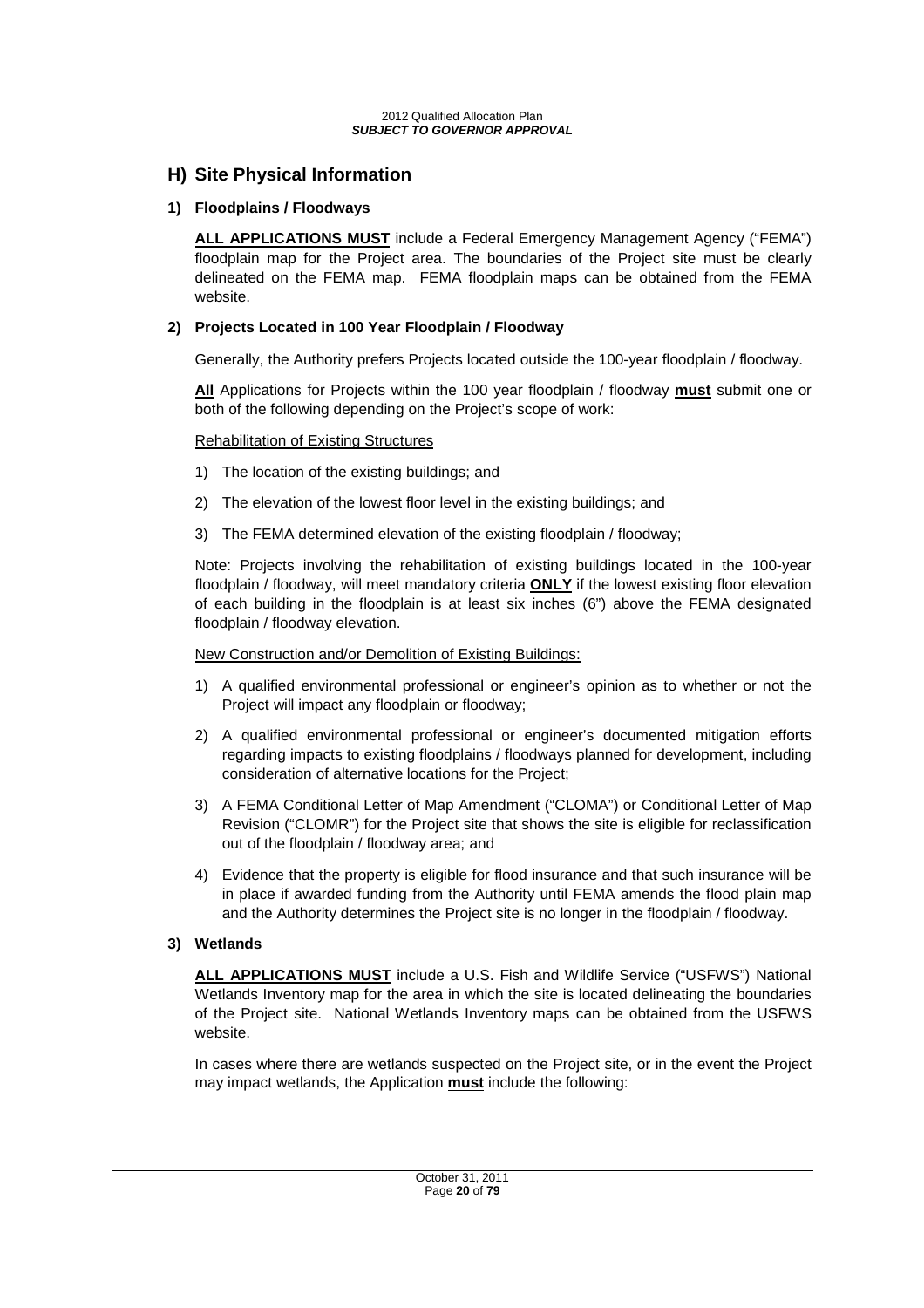#### 2012 Qualified Allocation Plan **SUBJECT TO GOVERNOR APPROVAL**

- o A wetlands delineation performed in accordance with all federal and state guidelines; and
- o An official jurisdictional determination issued by the U.S. Army Corps of Engineers ("USACE") in the form of a USACE wetlands permit.

## **4) Mining**

**ALL APPLICATIONS MUST** include documentation from the Illinois State Geological Survey ("ISGS") that clearly indicates whether the Project is located in or near an area that has been affected by mining. Information on mining activity in Illinois is available on the ISGS website.

If the Project is in or near an area the ISGS identifies as affected by mining, the following information **must** be submitted:

- o The quadrangle study (if available) or the county mine map completed by the ISGS for the area in which the Project is located with the boundaries of the Project site delineated; and
- $\circ$  Information provided by a qualified geotechnical engineer indicating the depth of the mine, the type of mining that was performed, the year that mining ceased, and any other data that may impact the Project. In addition, the qualified geotechnical engineer must submit a letter of opinion as to whether or not the Project will be impacted by the mining.

Based on documentation submitted, the Authority may reject the Project or require mine subsidence insurance.

## **I) Historic Preservation**

**ALL APPLICATIONS MUST** include **all** documentation listed in the "Historic Preservation Checklist" found on the Authority's website (www.ihda.org).

**ALL PROJECTS MUST** meet the requirements of the National Historic Preservation Act and the Illinois State Historic Resources Protection Act as determined by the Illinois Historic Preservation Agency ("IHPA"), regardless of the Project type, location or its historic nature. Information about these requirements is available on the IHPA website.

## **J) Site Environmental Information**

**ALL APPLICATIONS MUST** include the following environmental information:

- o The "Environmental Checklist" completed by an Authority-approved environmental vendor **within six (6) months** prior to the Application submission addressing **all** properties in the Project. The Environmental Checklist and the Authority-approved environmental vendor list can be found on the Authority's website (www.ihda.org).
- o A Phase I environmental site assessment ("Phase I") completed **within one (1) year** prior to the Application deadline for all properties in the Project that meets the requirements of ASTM E1527-05 and address all the items in "Phase I Additional Scope Requirements" form on the Authority's website (www.ihda.org). A letter of reliance addressed to the Authority must also be submitted. The Phase I **must** be performed by a vendor approved by the Authority. The Authority-approved environmental vendor list can be found on the Authority's website (www.ihda.org).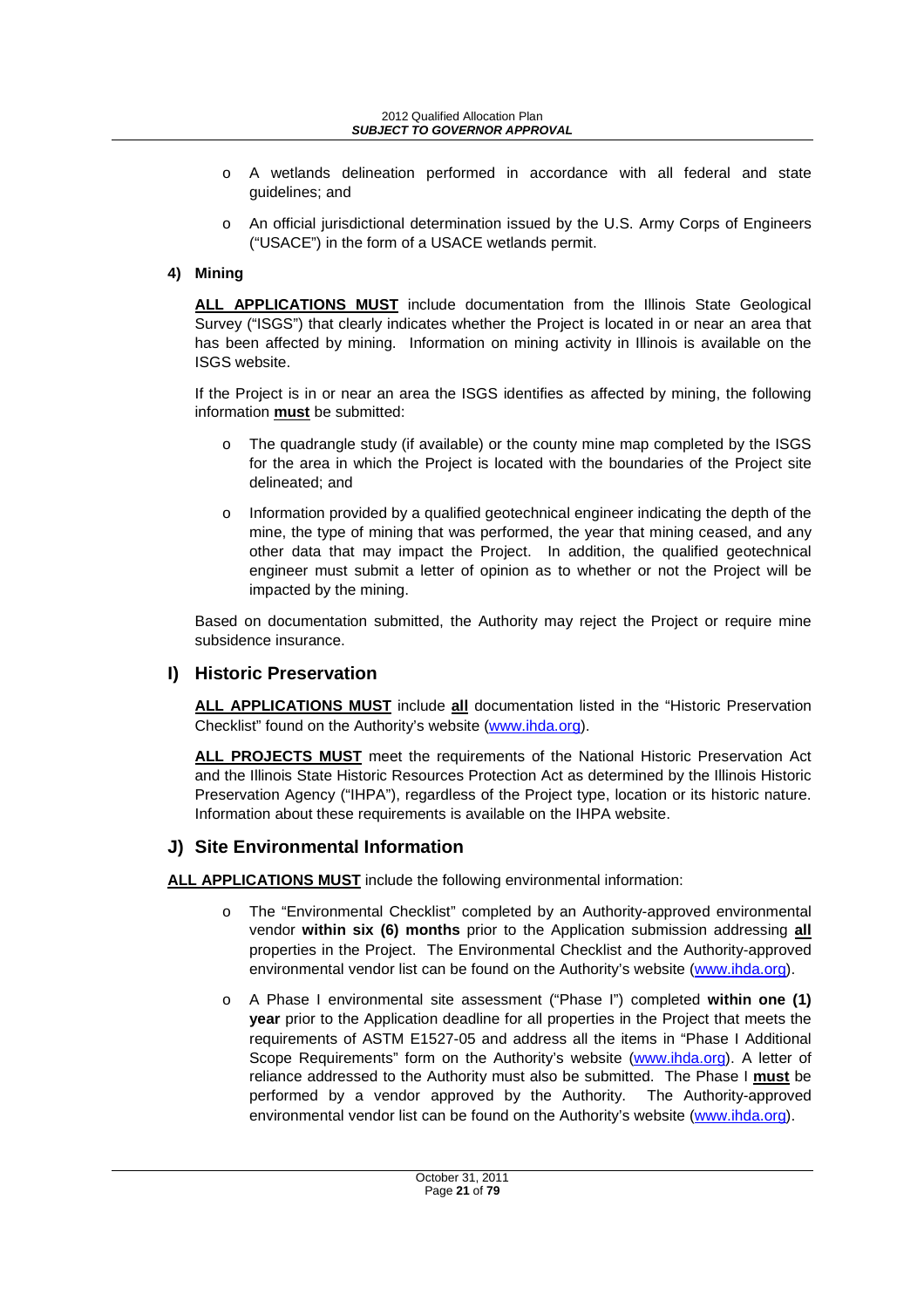The Authority reserves the right to require additional environmental testing, including but not limited to a phase II environmental site assessment, and / or testing for radon, mold or any other environmental hazards.

Environmental concerns will be considered in the context of the housing to be provided. The Authority will weigh the benefits of the housing to the public against the costs to mitigate any environmental hazards, the potential health risks, and other financial and public policy implications.

## **K) Architectural Requirements**

## **1) Preliminary Architectural Plans and Specifications**

**ALL APPLICATIONS MUST** include preliminary architectural plans and specifications on 11" x 17" paper that, at a minimum, include **all** of the following:

- Dimensioned floor and unit plan(s) indicating square footage; and
- o Elevations for all building types (photographs are acceptable for rehabilitation Projects). For single-family homes, an elevation for each of the typical construction styles in the Project will be acceptable; and
- $\circ$  A site plan showing the placement and orientation of buildings, parking areas, sidewalks, landscaping, easements, trash dumpsters, buffers, required site amenities, significant natural features, etc.; and

#### **2) Standards for Architectural Planning and Construction**

**All** Projects receiving an Allocation of Tax Credits **must** meet the requirements contained in the Authority's "Standards for Architectural Planning and Construction", as amended and found on the Authority's website (www.ihda.org).

**ALL APPLICATIONS MUST** include a certification signed by a licensed architect that all required architectural standards will be incorporated into the Project and the Project will be designed according to the Authority's Standards for Architectural Planning and Construction. Please see the "Architectural Certification" form found on the Authority's website (www.ihda.org).

Close attention should be paid to the following sections in the Standards for Architectural Planning and Construction:

## Green Design Requirements

All minimum green design requirements as specified in the Standards for Architectural Planning and Construction Section 18.00 – Green Criteria. These minimum requirements are based on one of the following: Enterprise Green Communities Criteria 2011; Enterprise Green Communities certification; U.S. Green Building Council's LEED certification; NAHB Model Green Home Building Guidelines certification.

A licensed architect should be consulted to determine the minimum green design requirements for the Project.

Accessibility Requirements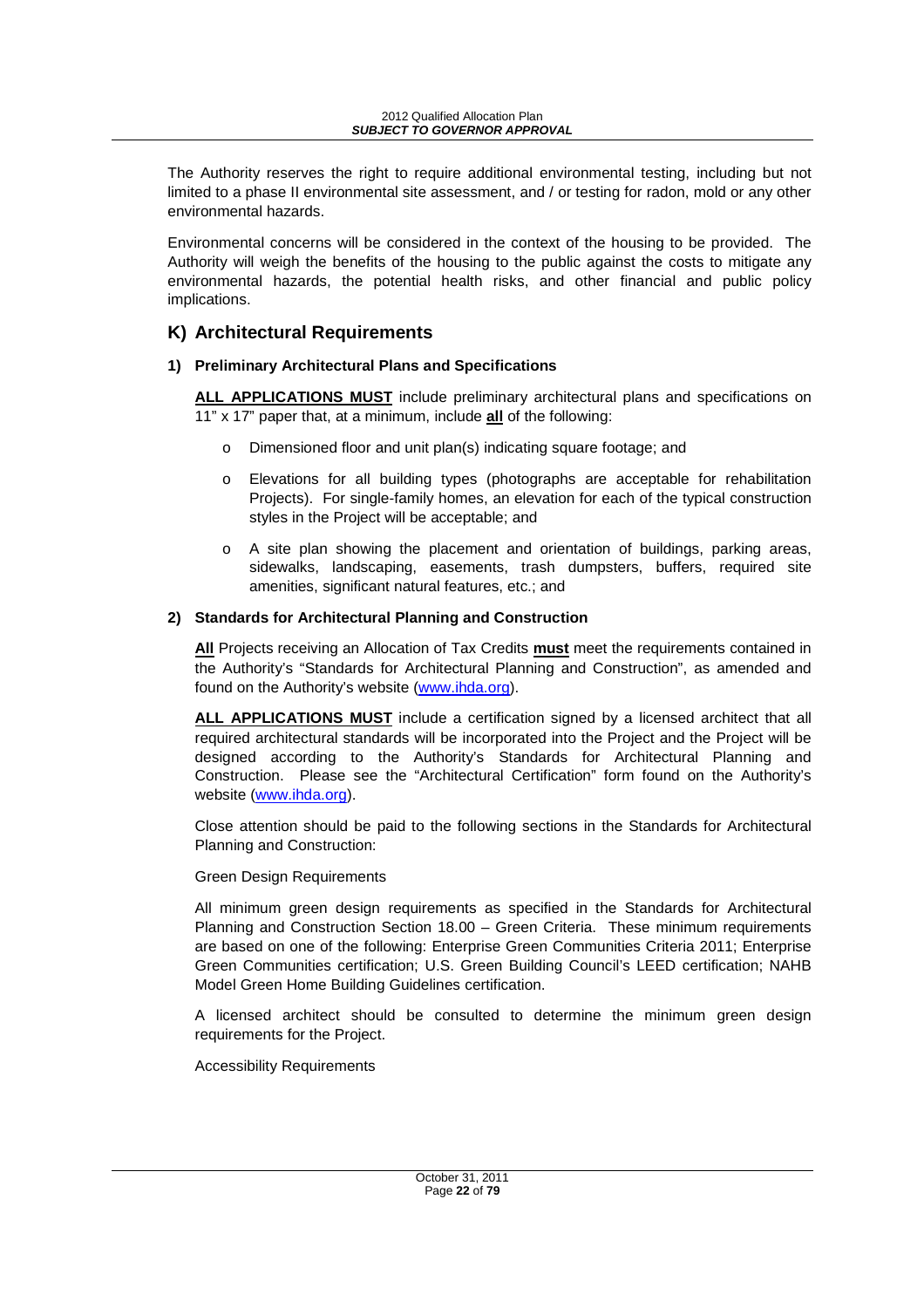**ALL PROJECTS MUST** comply with all applicable Federal and State accessibility laws and / or as specified in the Standards for Architectural Planning and Construction Section 14.00 – Accessibility Standards.

Depending on the Project scope of work and sources of financing the applicable laws include but may not be limited to the following: the Fair Housing Amendments Act of 1988; the Illinois Accessibility Code; the Americans with Disabilities Act of 1990, as amended; Section 504 of the 1973 Rehabilitation Act; and the Americans with Disabilities Act of 1990, as amended.

A licensed architect should be consulted to determine which Federal and State accessibility laws may apply.

Required Project Amenities

**ALL PROJECTS MUST** provide minimal unit and project amenities as specified in the Standards for Architectural Planning and Construction Section 6.00 – Design and Planning.

For rehabilitation and scattered-site Projects, the Authority may allow the exemption or substitution of required Project amenities. A request for exemption or substitution of any amenity must be submitted with the Application along with a detailed explanation describing why the required Project amenity cannot be included in the Project design and a description of the substitution amenity, if applicable.

Additionally, Projects with a previously funded phase may be able to share some required Project amenities between phases. A request to share Project amenities between phases must be submitted with the Application along with a detailed explanation describing how the shared Project amenity with adequately serve both phases. The Authority may require cross easements when granting approval to share Project amenities between phases.

A licensed architect should be consulted to determine the minimum unit and project amenities required.

# **L) Cost Certification**

**ALL APPLICATIONS MUST** include a construction cost certification, submitted on the form "Construction Cost Certification", as found on the Authority's website (www.ihda.org) and prepared by a qualified contractor, architect, or construction cost consultant.

In cases where there is an Identity of Interest between a Sponsor and Project general contractor or between a Sponsor and the Project architect, the Construction Cost Certification form must be completed by a cost estimate vendor approved by the Authority. For a listing of Authorityapproved cost estimator firms, please see the Authority's website (www.ihda.org).

The Authority will review the scope of work, type of construction, and construction costs to confirm the Project budget and ensure the Project will result in high quality housing.

For rehabilitation Projects, this scope of work will be evaluated along with the Physical Needs Assessment to ensure that all necessary items are being addressed. If the scope of work is insufficient, the Application will fail the mandatory review.

Sponsors must provide a detailed explanation of all construction cost variances existing between the development budget, construction cost certification and/or physical needs assessment.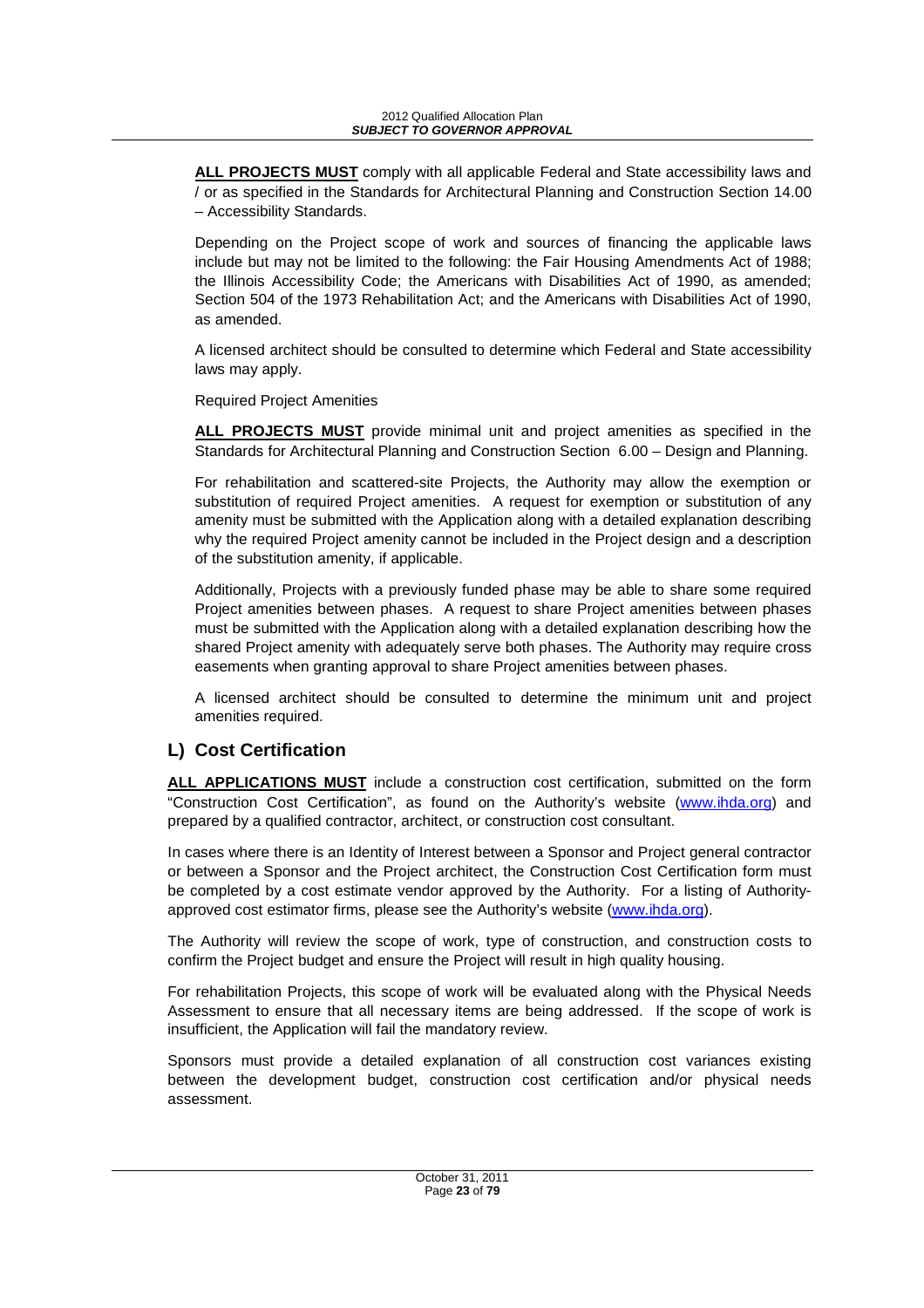## **M) Market Analysis**

#### **1) Market Study**

**ALL APPLICATIONS MUST** include a market study conducted by an independent third party market analyst showing that there is adequate market demand for the Project. The market analyst must be chosen from a list of Authority-approved firms available on the Authority's web site (www.ihda.org).

Market studies must accurately reflect the rental structure and unit mix of the proposed Project. It is the Sponsor's responsibility to ensure that the market study is an accurate reflection of the Project and meets all of the Authority's requirements.

Sponsors and Owners are encouraged to reference the Multifamily Production file in the Market and Research-related Downloads category on the Authority website (www.ihda.org) for a listing of previously approved Authority deals.

#### Market Study Format Requirements:

The market study must be prepared in accordance with the Authority's guidelines and must include, at a minimum, the criteria set forth in the documents referenced in the chart below and found on the Authority's website (www.ihda.org).

The following format for site and market studies will be required based on the Project type:

| <b>Project Type</b>                                                                                                                                                                    | <b>Site &amp; Market Format</b>                                         |
|----------------------------------------------------------------------------------------------------------------------------------------------------------------------------------------|-------------------------------------------------------------------------|
| Rehabilitation Projects with significant (80%)<br>or more) low-income occupancy at the time<br>of Application, Supportive Housing Projects,<br>or small Projects with 12 units or less | "Market Study for Rehab Occupied,<br>Supportive Housing or Small Scope" |
| Supportive Living Facilities (regardless of<br>the number of units)                                                                                                                    | "Market Study for SLF"                                                  |
| All other Projects                                                                                                                                                                     | "Market Study Full"                                                     |

#### Evaluation of Market Study

The Authority will take the results of the site and market study into consideration in evaluating the strength of the market for a Project. While the Authority will consider the conclusions of the analyst in evaluating a Project's marketability, the Authority will not be bound by the opinion or conclusions reached by the market analyst. Additionally, the Authority reserves the right to require additional information and/or an Authoritycommissioned site and market study, which shall be conducted at the Owner's expense.

The Authority will review the market study and project data of similar housing located in the primary market area ("PMA") of the Project in determining whether the Project will be able to achieve the desired lease-up.

The Authority will also carefully analyze existing Authority-financed developments located in the PMA of the Project to determine if selection of the Project will have an adverse financial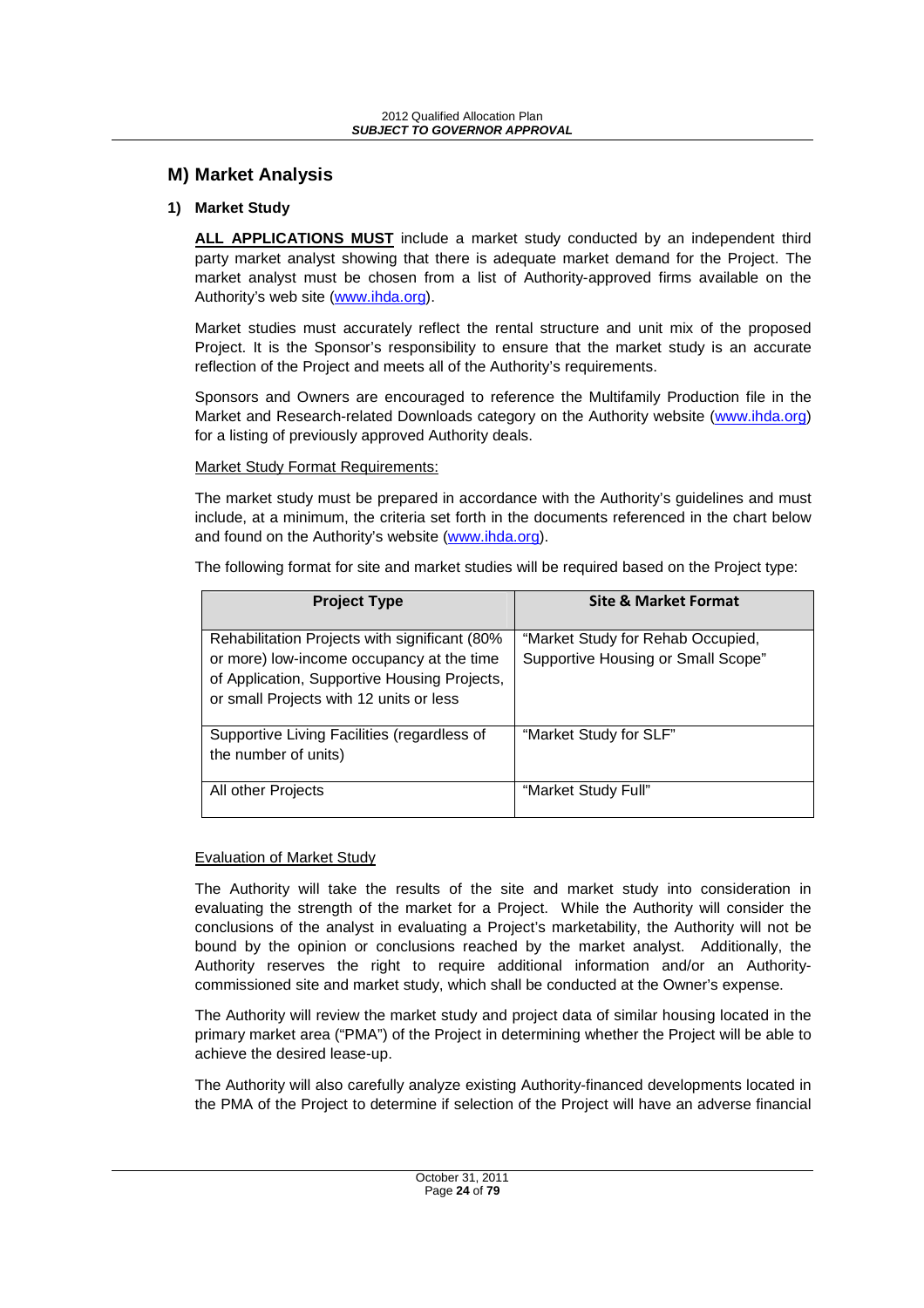impact on existing affordable housing inventory. If the Authority determines that the given market area cannot support the Project or if the Project will have a negative impact on existing Authority-financed developments, the Project will fail the mandatory review.

In evaluating the market, the Authority's analysis will include, but not be limited to, the following factors:

- Development Attributes: Items such as the level and appropriateness of the proposed unit and development amenities, the amount of proposed parking, the general acceptability and marketability of the site including surrounding land uses, and the site's overall public accessibility and proximity to area services and amenities.
- PMA: Items such as the appropriateness of the PMA and the demographic and economic trends for that area.
- Existing Rental Market: The competiveness of the Project to existing comparable properties in various ways such as rents, unit size and amenities; also the occupancy of comparable properties in the PMA.
- Demand: Based upon such information as waiting lists at existing properties, penetration and capture rates, forecasted absorption potential for the Project and documented need for this type of housing in the PMA.
- Impact: The likelihood the Project will negatively impact similar existing Authority properties in the PMA, based on various issues including observations from Authority staff and the Authority's overall presence in the PMA.

The Authority will generally not fund two Projects during a twelve (12) month period which serve the same population and whose PMA's are significantly the same. In some cases, the Authority may select two Projects in the same PMA, provided there is a significant showing of demand.

In the event that multiple Applications serving the same population are submitted for a given PMA and meet all mandatory requirements, the Authority will decide whether any will be selected for funding based upon the Projects' overall score.

If multiple Applications are submitted for a given PMA proposing to serve different populations, the Authority will analyze the Applications to ensure that no Project will be redundant or have adverse impact on the other Applications or existing Projects.

Sponsors and Owners are encouraged to reference the Multifamily Production file in the Market and Research-related Downloads category on the Authority website (www.ihda.org) for a listing of previously approved Authority deals.

## **N) Appropriate Development Team**

**1) Items for Submission** 

**ALL APPLICATIONS MUST** include the following forms (available on the Authority's website www.ihda.org) for the Authority to understand and evaluate the experience and capacity of the development team:

a. Completed "Organizational Chart" reflecting **all** entities within the proposed Owner down to individuals, including percentages of ownership.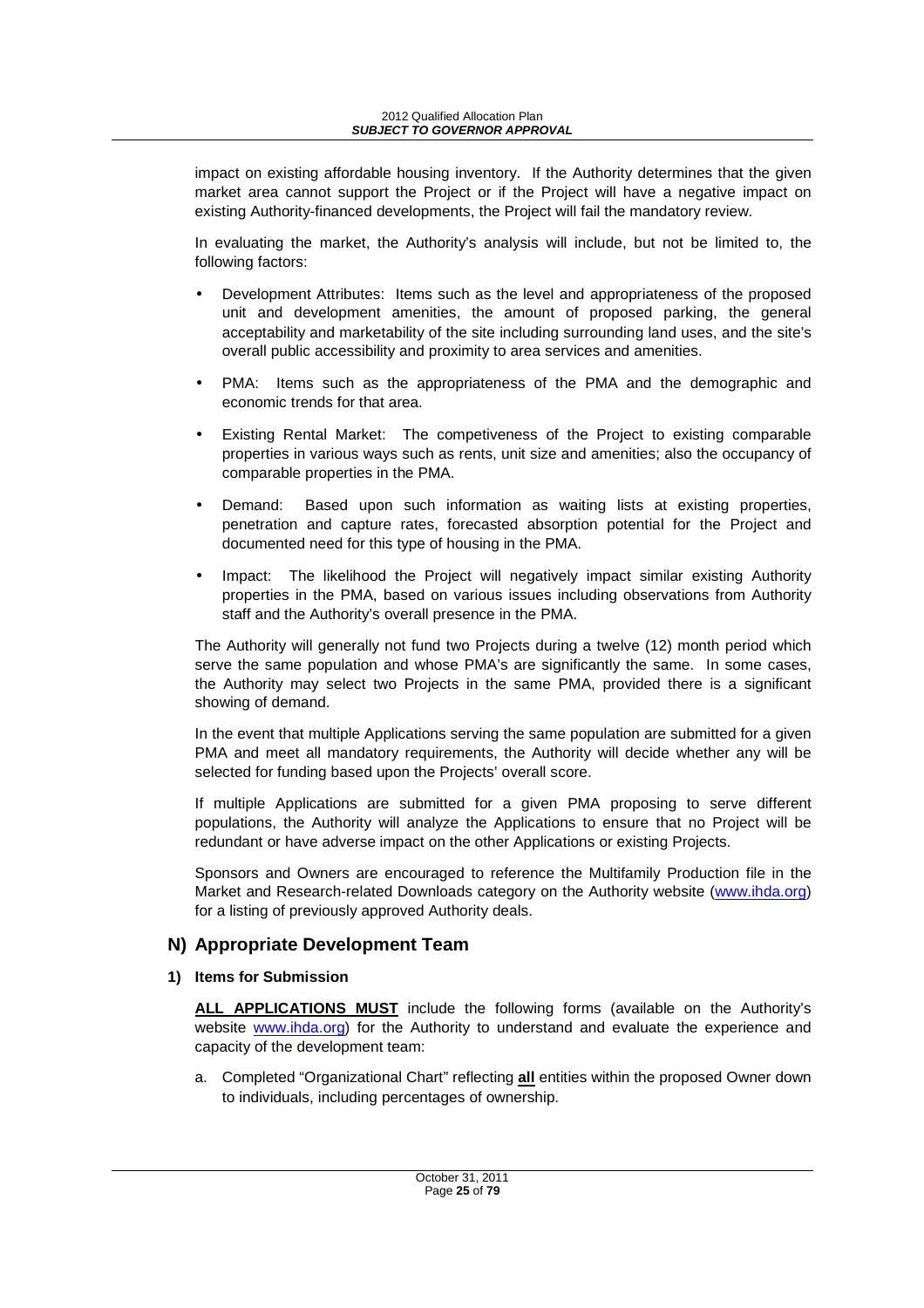- b. Completed "Development Experience Certifications" for the Sponsor, general contractor, property manager, architect, and consultant indicating current status of all pending, under construction, or completed projects in any state.
- c. Completed "Identity of Interest Certification" for the Sponsor.

## **2) Ownership Experience**

In order to meet the Authority's mandatory development team standard for ownership experience, the following minimum requirement **must** be met:

The Sponsor **must** demonstrate prior successful experience as follows: In at least one (1) Authority Tax Credit Project, at least one (1) other subsidized, low-income multifamily rental development that contains at least the number of housing units in the proposed Project, or at least one (1) comparable housing development as determined by the Authority. To be considered, the experience must extend for at least two (2) years and must include both the development as well as the operating of the project(s).

In addition, the experienced team member described above must:

- Be identified in the Application, and
- o Remain responsible for overseeing the operation of the Project for the entire Compliance Period.

Partnerships between inexperienced Sponsors and those with the experience necessary to fulfill this requirement are encouraged.

## **3) Management Experience**

In order to meet the Authority's mandatory development team standard for management experience, the following minimum requirement must be fulfilled:

- The proposed management agent must demonstrate prior experience in the management of at least one (1) Authority Tax Credit Project or one (1) other subsidized, low-income multifamily rental development with tenant income certifications and ongoing reporting requirements that contains at least the number of housing units in the proposed Project. If the management agent has no experience in the management of Tax Credit Projects, it must demonstrate that at least one (1) staff member assigned to the proposed Project has demonstrated prior experience meeting these requirements.
- o To be considered, the management agent's experience with a Project must extend for at least two (2) years and include Project lease up experience and stabilization (90% occupancy within one (1) year of placed in service date).

## **4) Development Team Capacity**

The Authority will evaluate the proposed Participants' capacity to successfully complete the Project based upon the following criteria:

o Past experience **developing** affordable housing using income and rent-restricted programs. Properties presently in service and those under construction will be considered, and the quality and success of previous developments will be taken into account. The Authority will also consider location and experience in the geographic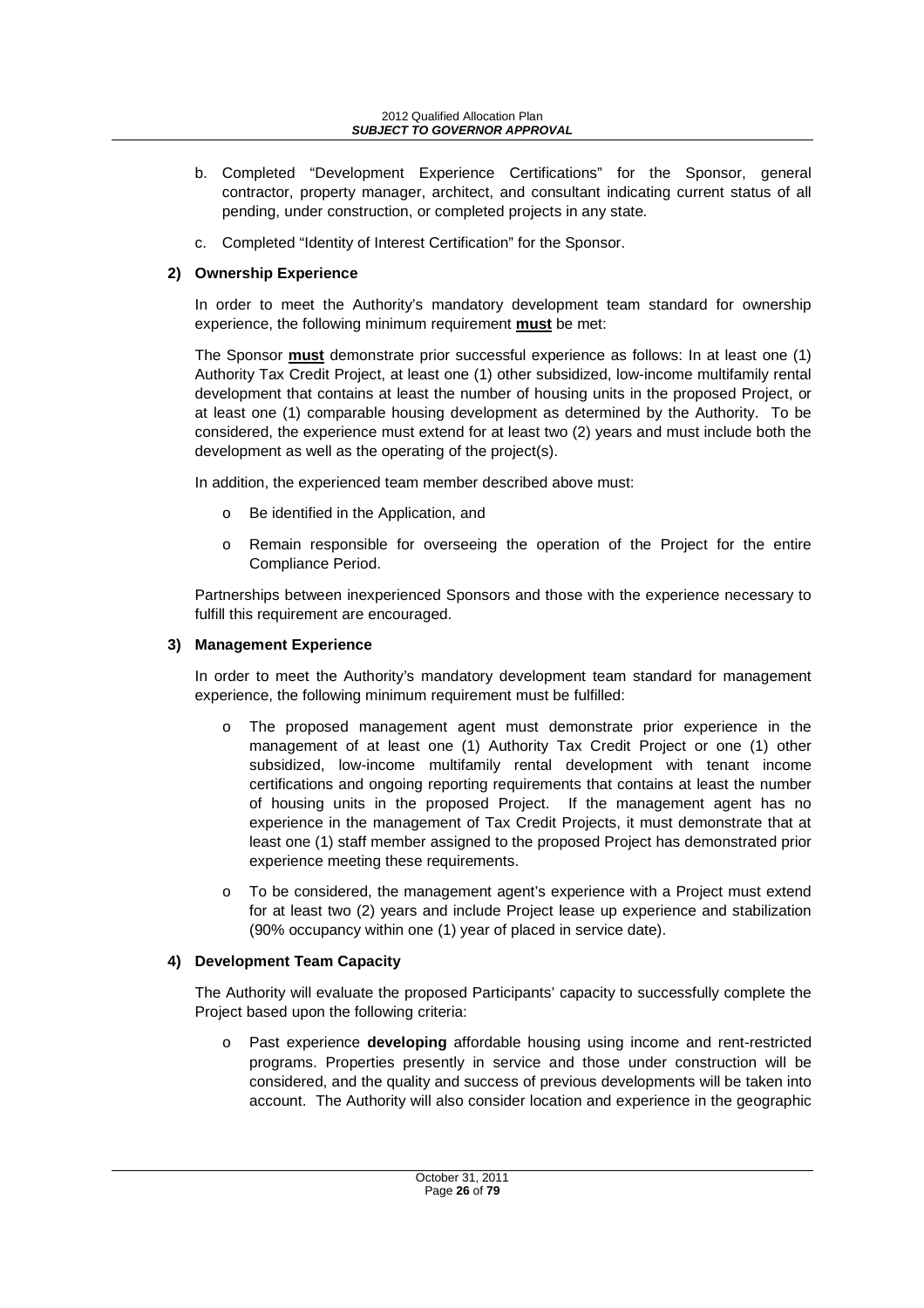areas to be served, experience with the type of housing product proposed, and the past working relationships of the proposed Project and ownership partners.

- o Past experience **operating** affordable housing using income and rent-restricted programs and maintaining these developments in compliance with all program restrictions and standards. The Authority will consider location and experience in the geographic areas to be served, experience with the type of housing product proposed, and the past working relationships with ownership entities and compliance staff.
- o Development capacity to complete construction of all current developments on time and within program requirements and application commitments, as well as the number of outstanding incomplete developments when determining capacity.
- o Financial capacity to ensure that construction will be completed on time and that work will be guaranteed for completion.

## **5) Unacceptable Practices**

The Authority will conduct a comprehensive review of all Participants' experience based upon the information submitted in the "Development Team Experience Certifications" on the Authority's website (www.ihda.org). The review will not be limited to Participants' experience with Authority programs or resources. A Participant may not meet the Authority's mandatory requirement if any of the following apply to the Participant:

- o A Participant is affiliated with existing developments which have been cited for material and/or continuing, but curable, noncompliance. Material noncompliance exists when a party exhibits a continual pattern of noncompliance, or when a party demonstrates an inability or an unwillingness to resolve noncompliance in a timely manner.
- o A Participant has experienced any events of foreclosure or failed to perform under the terms of a workout agreement over the past three (3) years.
- o A Participant has declared bankruptcy over the past three (3) years.
- o Any Participant has a mortgage default or arrearage of three months or more within the last three (3) years.
- o A Participant has been involved in any development awarded Tax Credits where there has been a change in general partners or managing members during the last three (3) years that was not approved by the Authority.
- o A Participant that has been involved in a development determined to have uncorrected noncompliance more than three months from the date of notification in the past three (3) years.
- $\circ$  A Participant that has failed to pay any fee or expense due to the Authority or any other state allocating agency, including outstanding compliance monitoring fees in the past three (3) years.
- o A Participant has been involved in any development awarded Tax Credits by the Authority or any other state allocating agency in 2007 or earlier for which either the permanent financing or equity investment has not closed.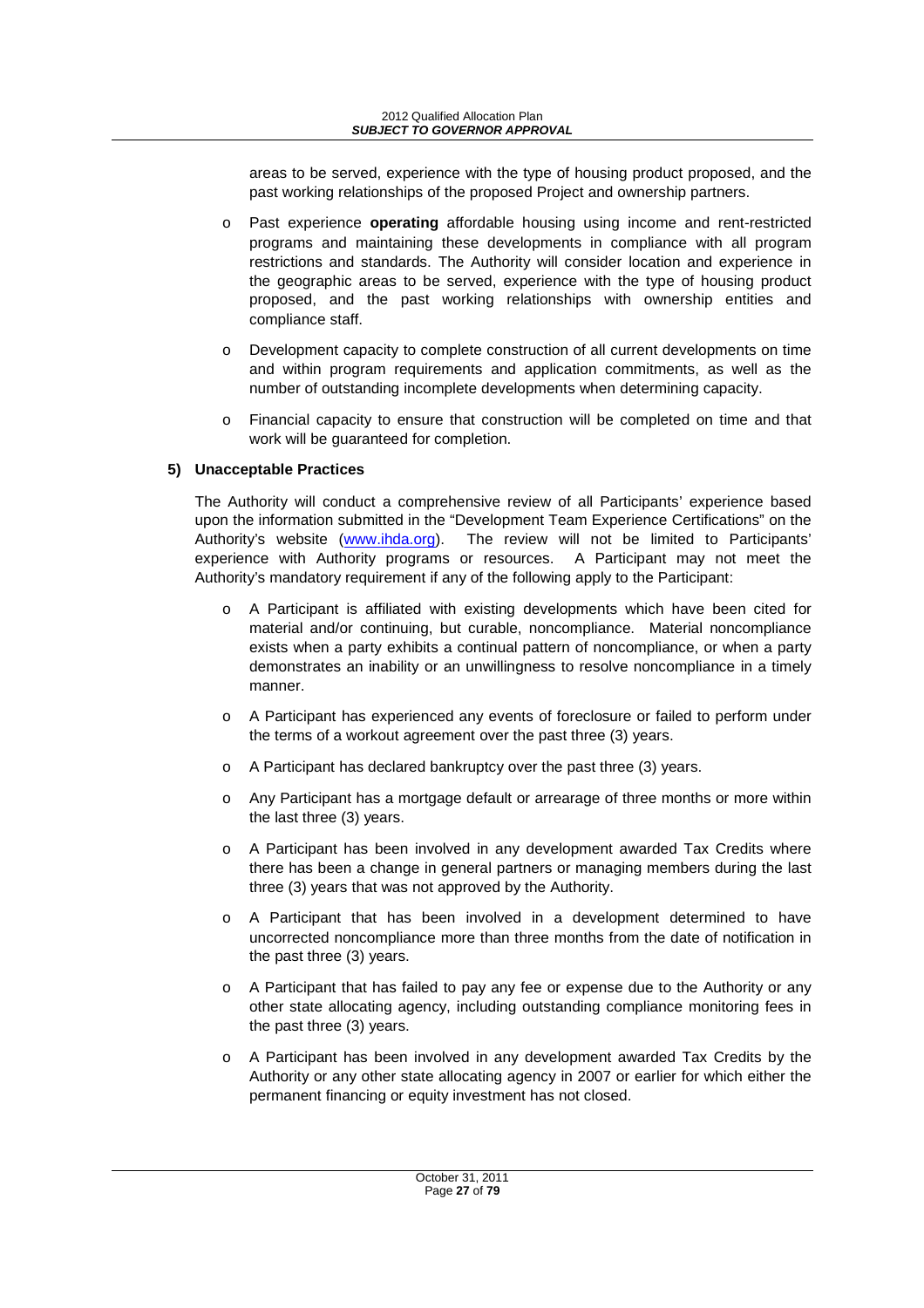- o A Participant has been involved in any development awarded Tax Credits in 2006 or earlier for which all requirements for Authority issuance of 8609s, or any other state allocating agency issuance of 8609s, have not been met.
- o Any liens or other claims exist against property owned by a Participant for which the Participant has failed to resolve a public filing such as a lien or a judgment.
- o A Participant as been debarred or received a limited denial of participation in the past three (3) years by any federal or state agency from participating in any development program.
- o A Participant that has materially misrepresented facts on any request for Authority resources

In the event that any of these unacceptable practices apply to any Participant, the Application may include an explanation of the circumstances surrounding the unacceptable practice and the roles of Participants.

When evaluating unacceptable practices, the Authority will consider the role of Participants relative to the unacceptable practice(s) and the proposed role of the Participant in the Project, and may conclude there is no relevance between the Participant's role and the unacceptable practice.

## **O) Financial Feasibility**

**ALL APPLICATIONS MUST** demonstrate financial feasibility. If the Project relies on unsound underwriting assumptions, including without limitation a failure to demonstrate compliance with the requirements of all Project sources, the Project will fail the mandatory review. The following is a description of the areas, along with expected ranges and limits, which will be evaluated in order to determine financial feasibility.

## **1) Overall Limits**

## General Contractor Fees:

The general conditions, overhead, and profit in a general contractor's budget are limited to fourteen percent (14%) of trade payments & site work as calculated in the Common Application.

## Architect and Civil Engineering Fees:

Fees for architectural services and civil engineering are subject to the limits contained in the Authority's "Standards for Architectural Planning and Construction", as amended and found on the Authority's website (www.ihda.org).

## Development Costs

The following are the per-unit "Grand Total Hard Costs" as calculated by the Common Application.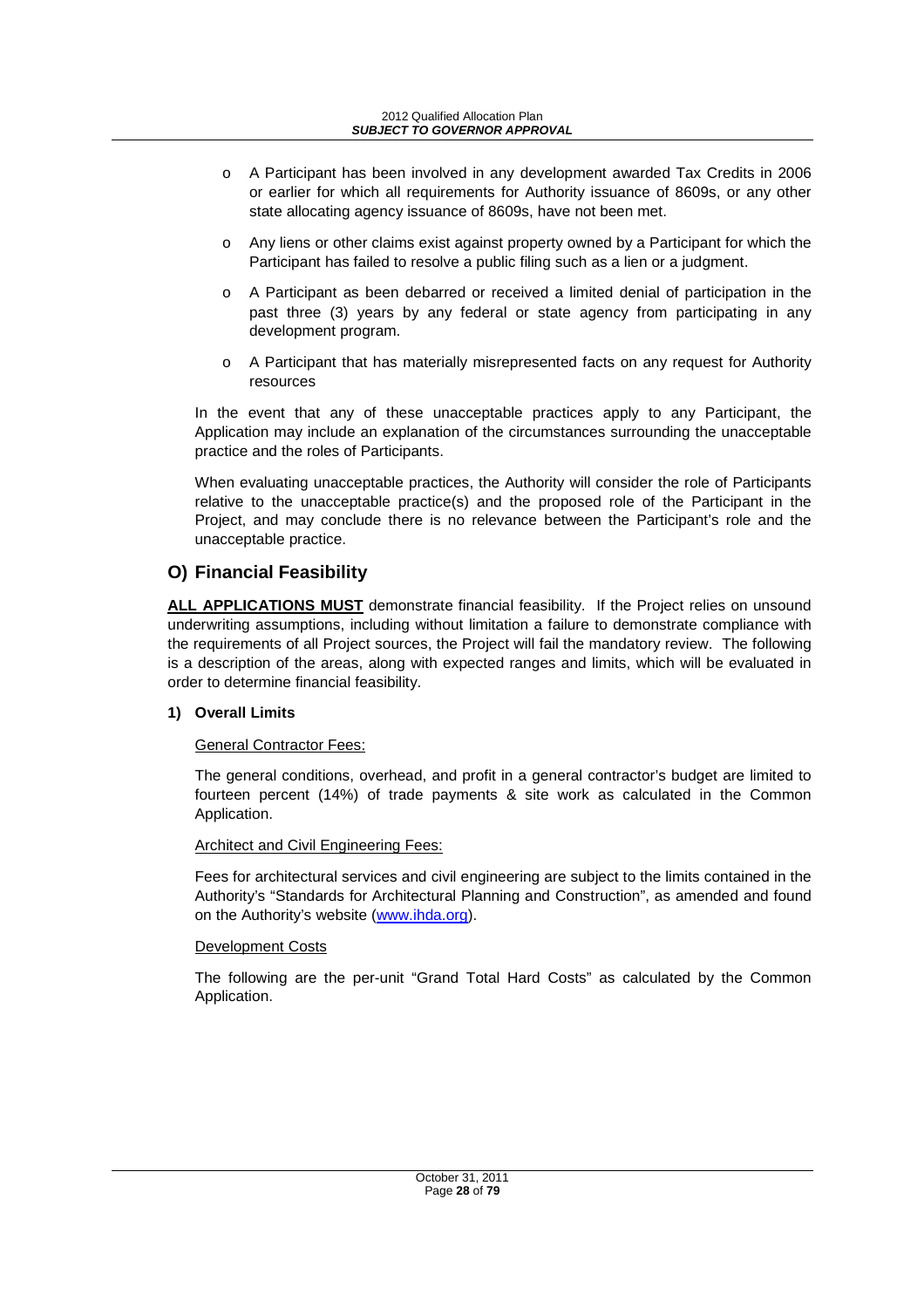| Unit<br><b>Bedrooms</b> | <b>Average Grand Total Hard Costs</b> |
|-------------------------|---------------------------------------|
| 0                       | \$139,177                             |
| 1                       | \$159,994                             |
| 2                       | \$193,772                             |
| 3                       | \$249,391                             |
| 4+                      | \$275,728                             |

The Application must demonstrate that the Project's Grand Total Hard Costs are less than the sum of these average per-unit costs for each unit bedroom type. For example, a Project consisting of 25 two-bedroom units and 15 three-bedroom units will have maximum Grand Total Hard Costs of \$8,585,165 calculated as follows:  $25 \times $193,772 + 15 \times $249,391 =$ \$8,585,165.

In the event a Project's Grand Total Hard Costs exceeds these limits, the Authority will evaluate the costs for reasonableness taking into consideration the Project type, location, and scope of work based on the Authority's past experience with similar projects and similar locations. Project's whose costs in any category are excessive will fail the mandatory review.

#### Total Credit Allocation

The maximum Reservation for which any single Project may apply, including a scatteredsite Project, cannot exceed

is 1,500,000. The maximum Reservation for which any single Project, including a scatteredsite Project, meeting at least one of the criteria under Section I(C) Project Eligibility for Tax Credit Boost, is 1,950,000.

Projects requesting a Reservation in excess of these allowable amounts, will be deemed financially infeasible and will fail the mandatory review.

#### Authority Loan Limits

The maximum loan limits for Authority funds are as follows:

## **HOME:**

• The lesser of \$2,000,000 or maximum allowed per HUD's HOME per unit subsidy limits.

#### **Trust Fund:**

- Up to  $$1,500,000$  when in a 1<sup>st</sup> mortgage lien position; or
- Up to \$1,250,000 when in a subordinate mortgage lien position

Authority HOME loans must be in a superior lien position to Authority Trust Fund loans. A Project cannot request Trust Fund monies in both a  $1<sup>st</sup>$  mortgage and subordinate lien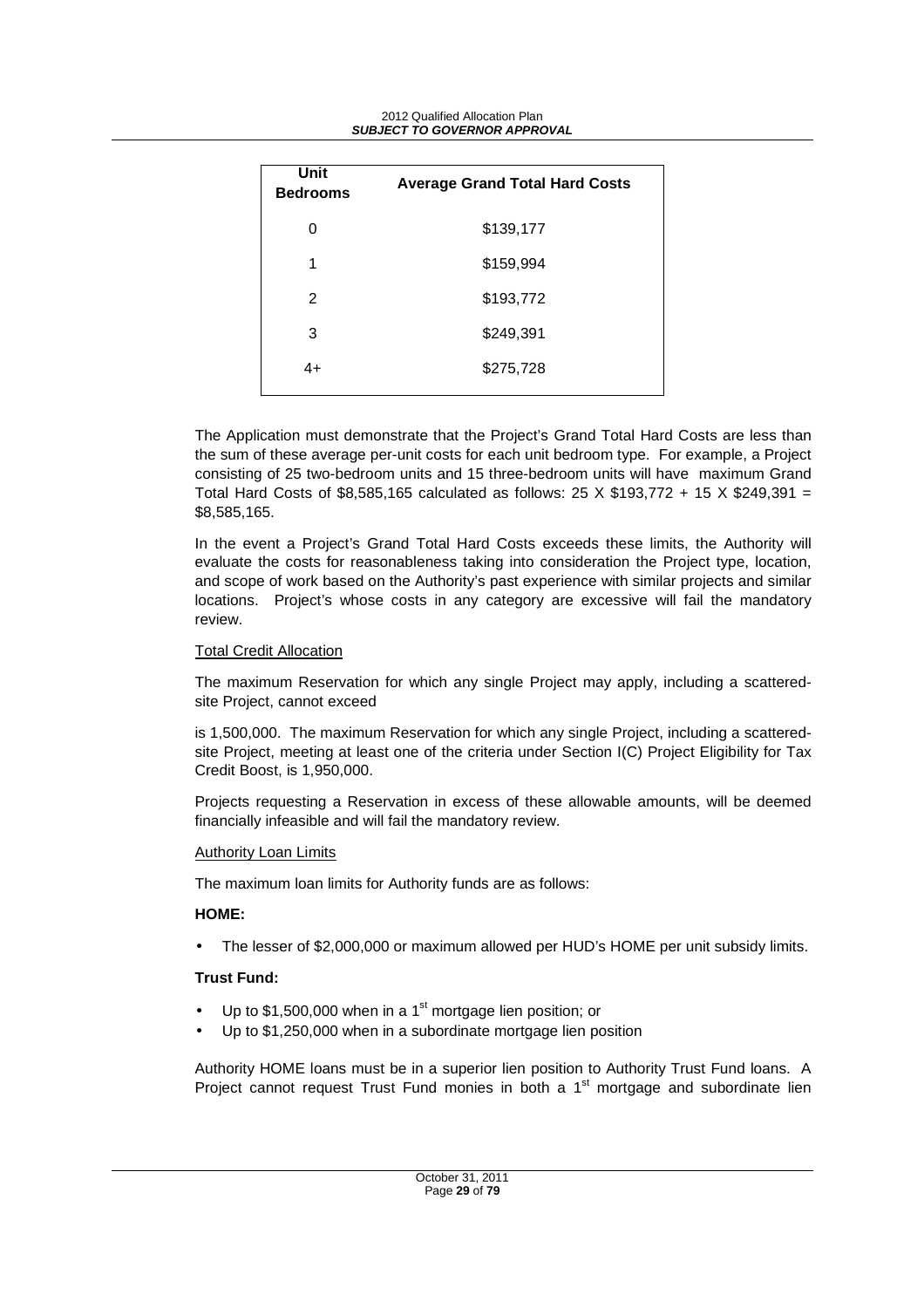position. Projects requesting Authority funds in excess of these limits will be determined to be financially infeasible and will fail the mandatory review.

#### Developer Fee:

The Authority expects the developer fee line item in the Common Application to be inclusive of **all** of the following:

- Consultant fees
- Construction management fees
- Architectural and civil engineering fees in excess of the Authority's fee limits
- Developer overhead fees
- Any fees related to direct assistance provided to the Sponsor or Owner in conjunction with the completion of the application or construction of the development.

The developer fee expenses **cannot** appear on any other development budget line item.

Furthermore, the developer fee is limited to the product of 12% and the Project's "Developer Fee Basis" defined as the Project's total development cost net of the following: syndication costs, developer fee, reserves and interim costs ("Developer Fee Basis") as calculated in the Common Application except as follows:

- In cases where there is an Identity of Interest between the buyer and the seller as reflected in the acquisition costs and evidenced on "Identity of Interest Certification," the developer fee is limited to five percent (5%) of the Project's Developer Fee Basis attributable to property acquisition costs for which there is an Identity of Interest between the buyer and the seller.
- In cases where there is an Identity of Interest between the general contractor and the Owner, as evidenced in "Identity of Interest Certification, the developer fee will be reduced by the greater of two percent (2%) of trade payments & site work or the amount of the general contractor's overhead.

**ALL APPLICATIONS MUST** reflect a deferred developer fee as a financing source. At a minimum, the deferred fee must be the lesser of twenty-five percent (25%) of the sum of the developer fee or seventy-five percent (75%) of cash flow after debt service in years 1 to 10.

## **2) Project Income**

## Unit Rents

The proposed gross residential unit rents for the Project, including any utility allowances, must be reasonable for the market area and must not be in excess of ninety-five percent (95%) of any rent limits imposed by any financing source, program, or other requirement. Rent and income limits can be found on the Authority's website (www.ihda.org).

## Rental Assistance

Any Project that includes residential income generated as a result of a rental assistance contract must clearly identify the portion of the rent paid by the tenant.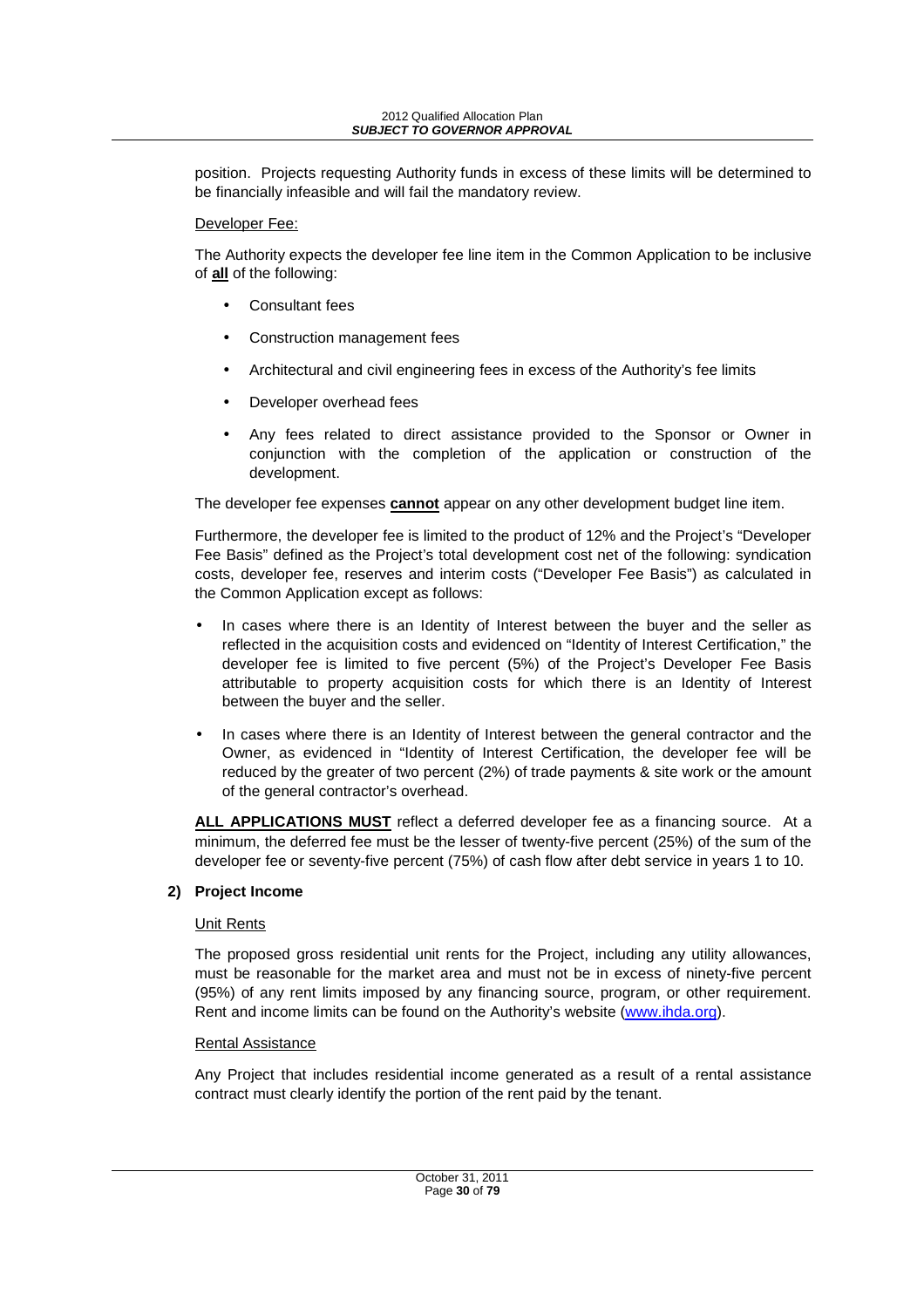All assumptions regarding the funding and renewal of rental assistance contracts must be clearly identified. The Authority will review and determine the suitability of all assumptions regarding the funding and renewal of rental assistance contracts on a case-by-case basis.

In the event a rental assistance contract pays a rent in excess of 95% of the gross unit rent limit, the Application must demonstrate how the Project will remain financially feasible throughout the compliance period in the event the rental assistance contract is terminated.

#### Additional Residential Income

Additional sources of residential rental income are limited to parking, laundry, and vending income. Applications reflecting income from these sources must describe all assumptions regarding the calculation of this income.

Projects that include the development of parking in Tax Credit eligible basis may be subject to restrictions regarding parking income under the Code.

#### Commercial Income

Applications that include any sources of commercial income must include a detailed description of any assumptions related to the commercial income and copies of any existing leases or letters of intent to occupy commercial space. The Authority will review and determine the suitability of all assumptions regarding commercial income on a case-by-case basis. Projects that include the development of commercial space in Tax Credit eligible basis may be subject to restrictions regarding commercial income under the Code.

Commercial income will be underwritten at a fifty percent (50%) vacancy rate.

## **3) Debt Service Coverage Ratio**

**ALL APPLICATIONS MUST** demonstrate the Project can maintain a minimum debt service coverage ratio (the ratio of a Project's net operating income to its debt service) of 1.15 to 1.00 on all debt, excluding cash flow notes, for a minimum of fifteen (15) years.

Projects whose cash flow reflects debt service coverage ratios of less than 1.15 to 1.00 must capitalize operating and/or debt service reserves and detail how payouts from these reserves will maintain the minimum debt service coverage ratios through a cash flow statement reflecting annual payouts from the reserve.

## **4) Cash Flow after Debt Service**

**ALL APPLICATIONS MUST** demonstrate the Project can maintain annual cash flow after debt service in an amount not less than \$100 per unit for a minimum of fifteen (15) years.

## **5) Reserves**

## Replacement Reserve

**ALL APPLICATIONS MUST** budget adequate replacement reserves and the operating budget must have adequate cash flow to capitalize annual replacement reserves.

In evaluating whether the Project has adequate replacement reserves, the Authority will consider the following as minimum, per unit, replacement reserves to be reflected in the development budget and, on an annual basis, in the operating budget:

• New Construction Elderly (including SLF's): \$300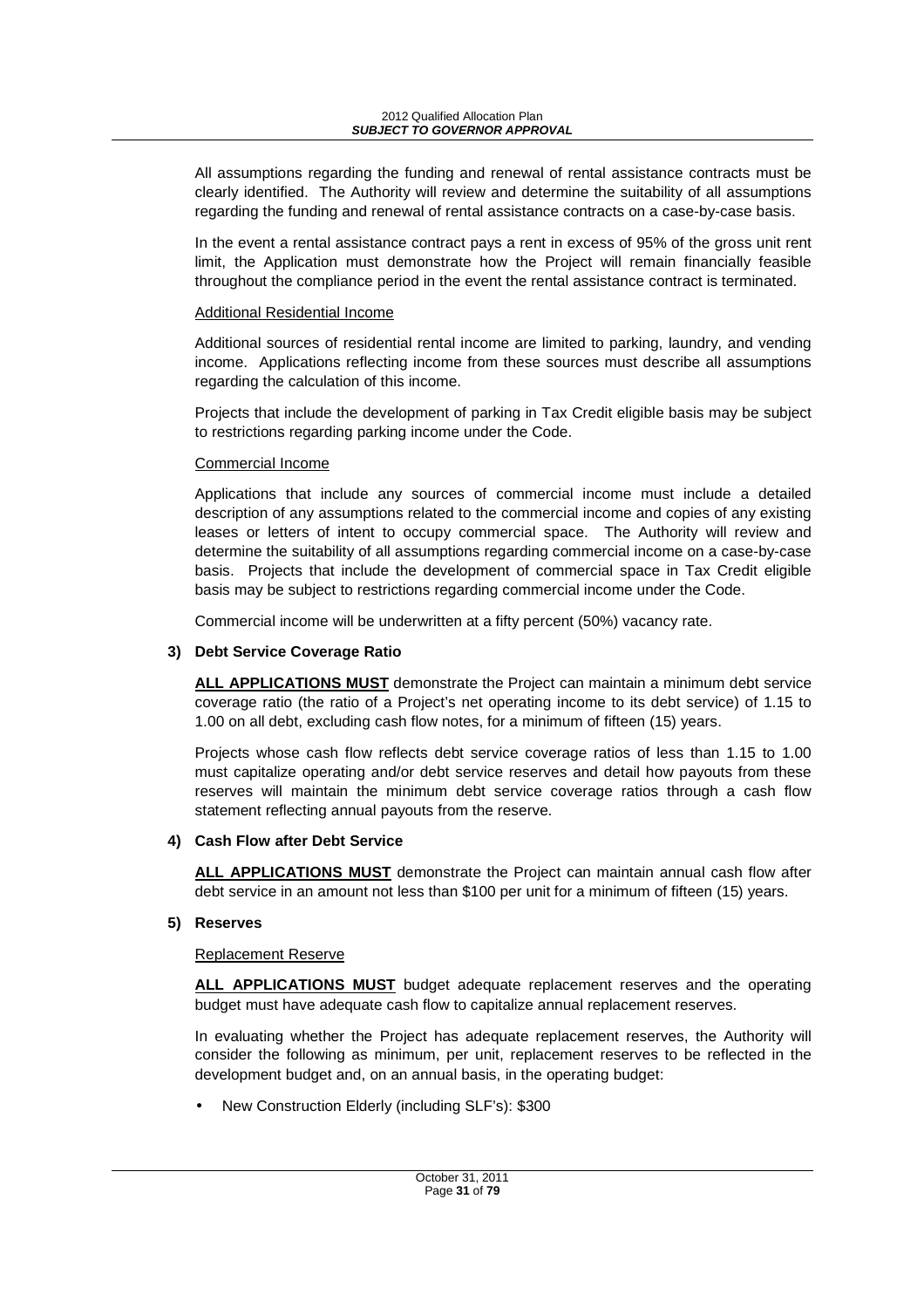- New Construction non-Elderly (all units < 2 BR) : \$350
- New Construction non-Elderly (any units  $\geq$  3 BR) : \$400
- All rehabilitation and other Project types: \$400

**Any** Project with fewer than 30 units, regardless of the construction type or the population served, **must** reflect a replacement reserve in the amount of \$1,500 per unit in the development budget with annual, per unit replacement reserves as detailed above.

#### Real Estate Tax Reserves

**ALL APPLICATIONS MUST** budget adequate real estate tax reserves to pay real estate taxes during the construction period plus an amount equal to fifty-five percent (55%) of the estimated annual real estate taxes in the first year of Project operations.

In addition, the operating budget must have adequate annual cash flow to capitalize an annual real estate tax reserve sufficient to pay the Project's real estate taxes in the following year.

**ALL APPLICATIONS MUST** include evidence of how construction period real estate taxes and operations period real estate taxes were determined.

**ALL APPLICATIONS** assuming real estate tax abatements for any period of time **MUST** detail any assumptions associated with the abatement including **all** of the following:

- The calculation of real estate taxes before, during, and after the abatement, and
- The anticipated date the abatement becomes effective, and
- The length of the abatement.

#### Insurance Reserves

**ALL APPLICATIONS MUST** budget adequate insurance reserves to pay insurance during the construction period plus an amount equal to 105% of the estimated annual insurance expenses in the first year of Project operations.

In addition, the operating budget must have adequate annual cash flow to capitalize an insurance reserve sufficient to pay the Project's insurance in the following year.

#### Initial Rent-Up Reserves

**ALL APPLICATIONS MUST** include an initial rent-up reserve sufficient to cover all operational costs including administrative, management, payroll, maintenance, utilities, taxes, insurance, and debt service payment for the period between the initial certificate of occupancy and stabilized occupancy.

The sizing of the initial rent-up reserve must be based on the absorption information contained in the market study.

In addition, the Application **must** detail anticipated Project income and expense assumptions for the period between the initial certificate of occupancy and stabilized occupancy. The Authority will evaluate the sufficiency of the initial rent-up reserve taking into consideration the rental market, target population, expected occupancy rates, and all income and expense assumptions.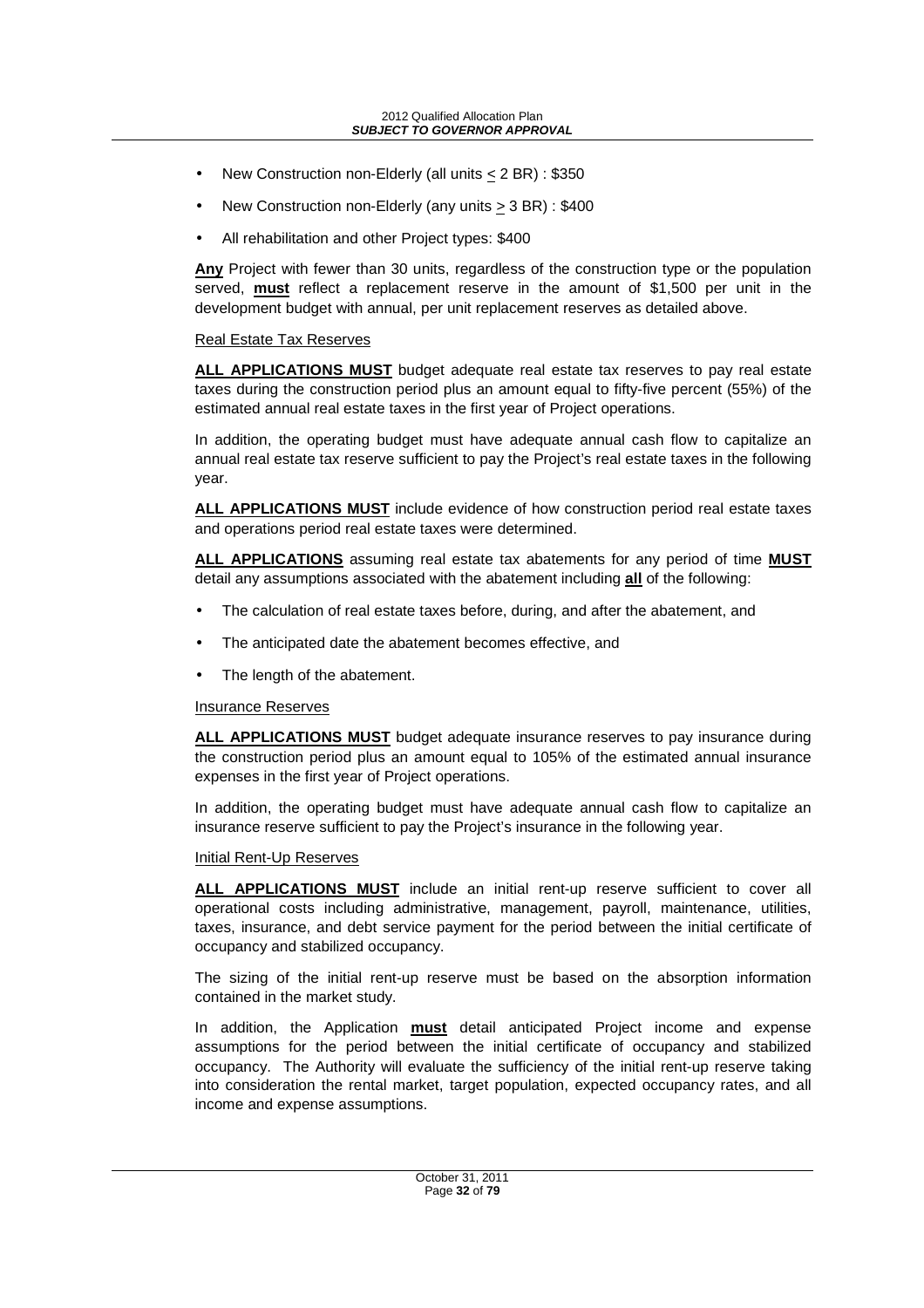#### **Other Reserves**

The Authority will review all other Project reserves including, but not limited to debt service, operating, and furniture, fixtures and equipment, in order to evaluate their sufficiency and reasonableness.

**All** Applications including additional reserves **must** include a description with **all** of the following:

- How the Project will benefit from the reserves, and
- Why the reserves are necessary, and
- Who (if anyone) is requiring them, and
- Who will hold them, and
- What is the process for releasing the reserves, and
- Is there a requirement the reserves be replenished, and
- If there is a requirement the reserves be replenished, what is the source of funds for replenishment.

#### **6) Operating Expenses**

Annual per unit operating expenses must be adequate and reasonable for the Project type, location, and population served.

Per unit annual operating expenses, excluding taxes, reserves, resident services, and debt service are expected to fall within the following ranges for each of the geographic setasides:

Projects in the City of Chicago

- Elderly: \$3,600 \$6,000
- Non-Elderly: \$3,800 \$6,500
- SLF: \$18,000 \$20,000
- Supportive Housing Projects (50% or more units): \$3,700 \$6,200

Projects in the Chicago Metro Region (excluding the City of Chicago)

- Elderly: \$2,600 \$4,400
- Non-Elderly: \$3,300 \$5,500
- SLF: \$18,000 \$20,000
- Supportive Housing Projects (50% or more units): \$3,500 \$6,000

Projects in Other Metro Areas

- Elderly: \$2,300 \$3,800
- Non-Elderly: \$2,600 \$4,500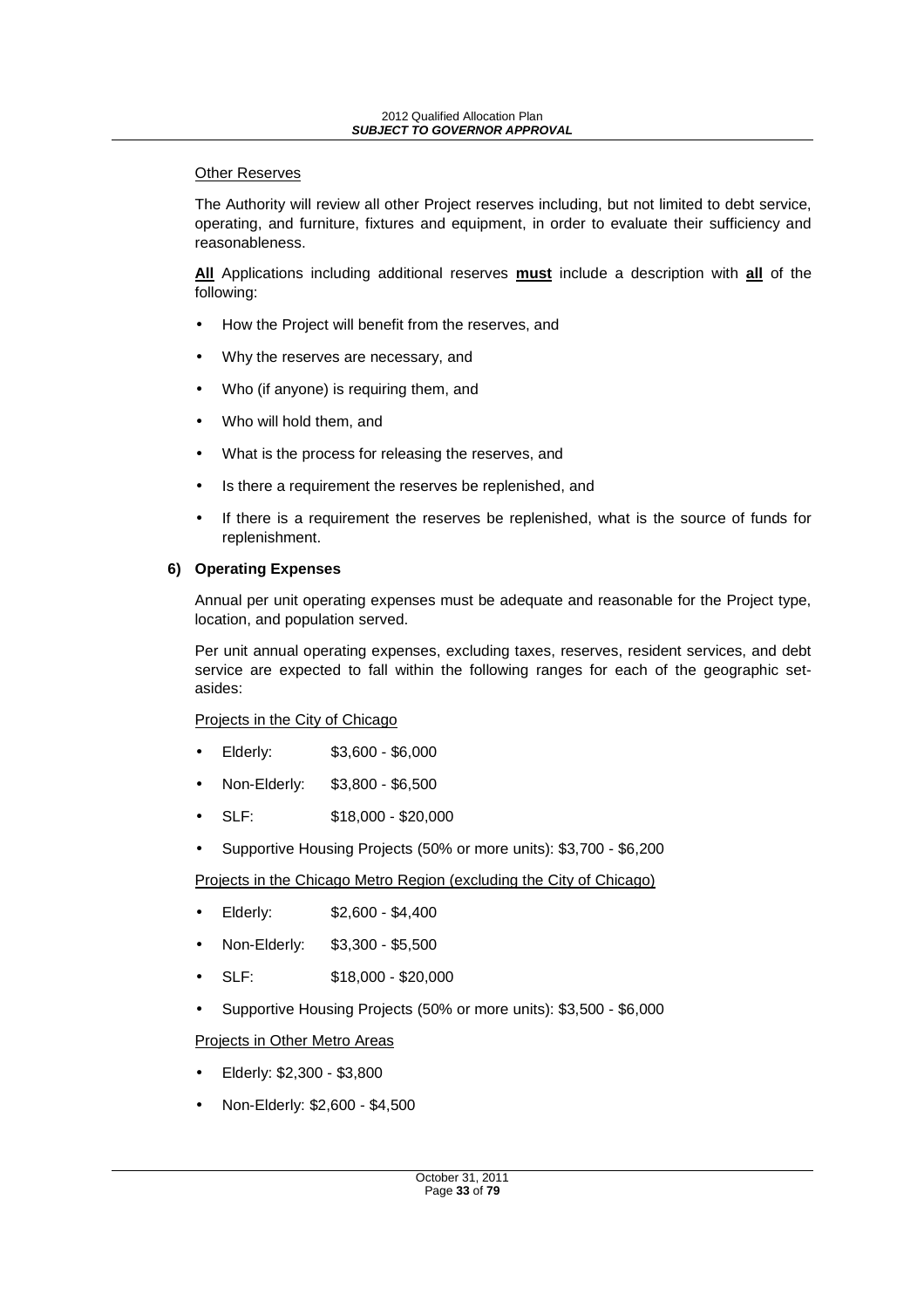- SLF: \$16,000 \$18,000
- Supportive Housing Projects (50% or more units): \$2,800 \$4,800

Projects in Non Metro Areas

- Elderly: \$2,000 \$3,500
- Non-Elderly: \$2,200 \$3,800
- SLF: \$15,000 \$17,000
- Supportive Housing Projects (50% or more units): \$2,500 \$4,500

In order to substantiate a deviation from the expected ranges the Application **must** include supplemental documentation such as historic operating expenses and any additional details about specific expenses. The Authority will review and determine the suitability of operating expenses outside the expected ranges on a case-by-case basis.

#### **7) Trending Factors**

The Project must demonstrate it remains financially feasible for a minimum of fifteen (15) years utilizing the following cash flow trending factors:

- o Annual Increase in real estate taxes: 5%,
- o Annual Increase in operating expenses: 3%,
- o Annual Increase in income: 2%,

In order to substantiate a deviation from the listed trending factors, the Application **must** include supplemental documentation such as evidence of real estate tax levies for the ten (10) years prior to application and audited operating expense and income information for the five (5) years prior to Application will be considered. The Authority will review and determine the suitability of trending factors outside the expected ranges on a case-by-case basis.

#### **8) Vacancy Rates**

**ALL APPLICATIONS MUST** demonstrate financial feasibility for a minimum of fifteen (15) years utilizing the following annual economic vacancy rates:

- o Elderly: 6%
- o Non-Elderly: 8%
- o SLF: 10%
- o Supportive Housing Projects (50% or more units) including SRO's: 10%

In order to substantiate a deviation from the listed vacancy rates, the Application **must** include supplemental documentation such as audited operating expense and income information for the five (5) years prior to Application will be considered. The Authority will review and determine the suitability of any other vacancy rates on a case-by-case basis.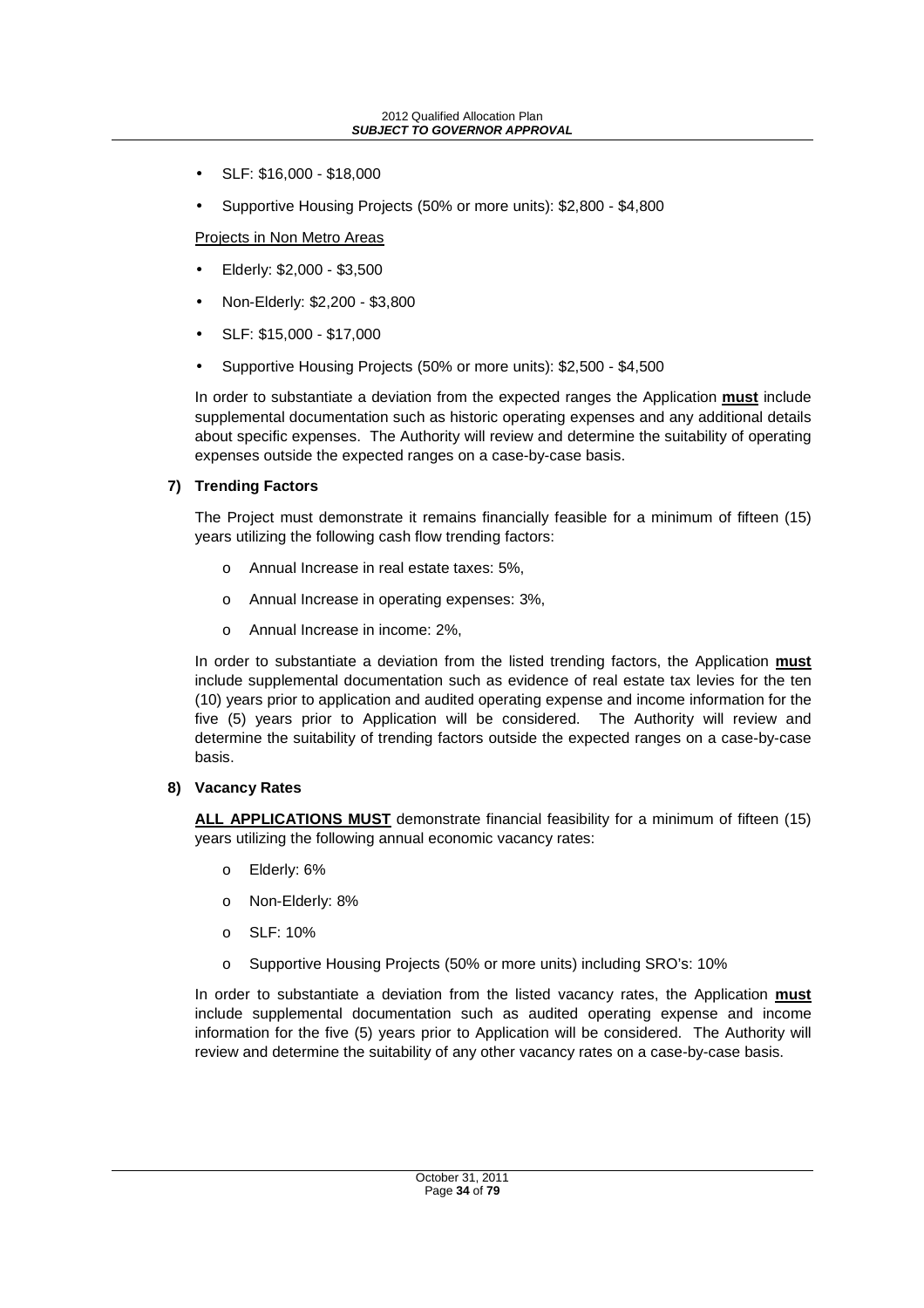#### **9) Utility Allowances**

**All** Applications that reflect tenant paid utilities **must** submit current documentation fully detailing the expected per unit utility expenses incurred by utility type on a monthly basis. The utility allowance must be appropriate for the unit size, utilities covered, and Project location.

Projects that include gas or electric heat **must** differentiate heating expenses from other gas and electric expenses.

Current utility allowance information **must** be provided by the governing public housing authority for the county where the Project is located or through the submission of a utility survey covering one (1) full year that is representative of each unit type within the Project.

In any case where the Project's expected utility allowances are less than reflected in the public housing authority utility allowance schedule or utility survey, a detailed description for the difference **must** be included and will be evaluated on a case by case basis.

Non-essential utilities including telephone, cable television, internet access, etc., are excluded from the utility allowance.

#### **10) Evidence of Project Financing**

**ALL APPLICATIONS MUST** reflect adequate sources of construction and permanent financing in order to complete the Project. Any Application that does not reflect adequate sources will fail the mandatory review.

**ALL APPLICATIONS MUST** evidence all Project financing sources including debt, grants, and equity through executed acknowledgment letter(s) from all lender(s) and/or grantor(s) and/or syndicator(s). Each acknowledgment letter must contain evidence that, as of the Application deadline date, the Application is either still under consideration or has been approved.

If, during the Authority's review of the Application, the Applicant is notified that a Project financing source has been denied, the Applicant will be allowed seven (7) business days from the date of the denial notice to provide a revised financing plan. If not provided, the Application will be determined to be financially infeasible and will fail the mandatory review.

**ALL APPLICATIONS MUST** demonstrate that Project underwriting is in compliance with the requirements associated with all Project financing sources including but not limited to income limits associated with Authority sources.

For additional information regarding Authority resources please see "General LIHTC Underwriting Guidelines", available on the Authority's website (www.ihda.org).

#### Non-Authority Debt Sources

For any construction or permanent debt source (excluding Authority debt), including any assumptions of debt, the Application **must** include executed acknowledgment letter(s) containing **all** of the following information and terms:

- The name of the loan source; and
- The amount of the loan, and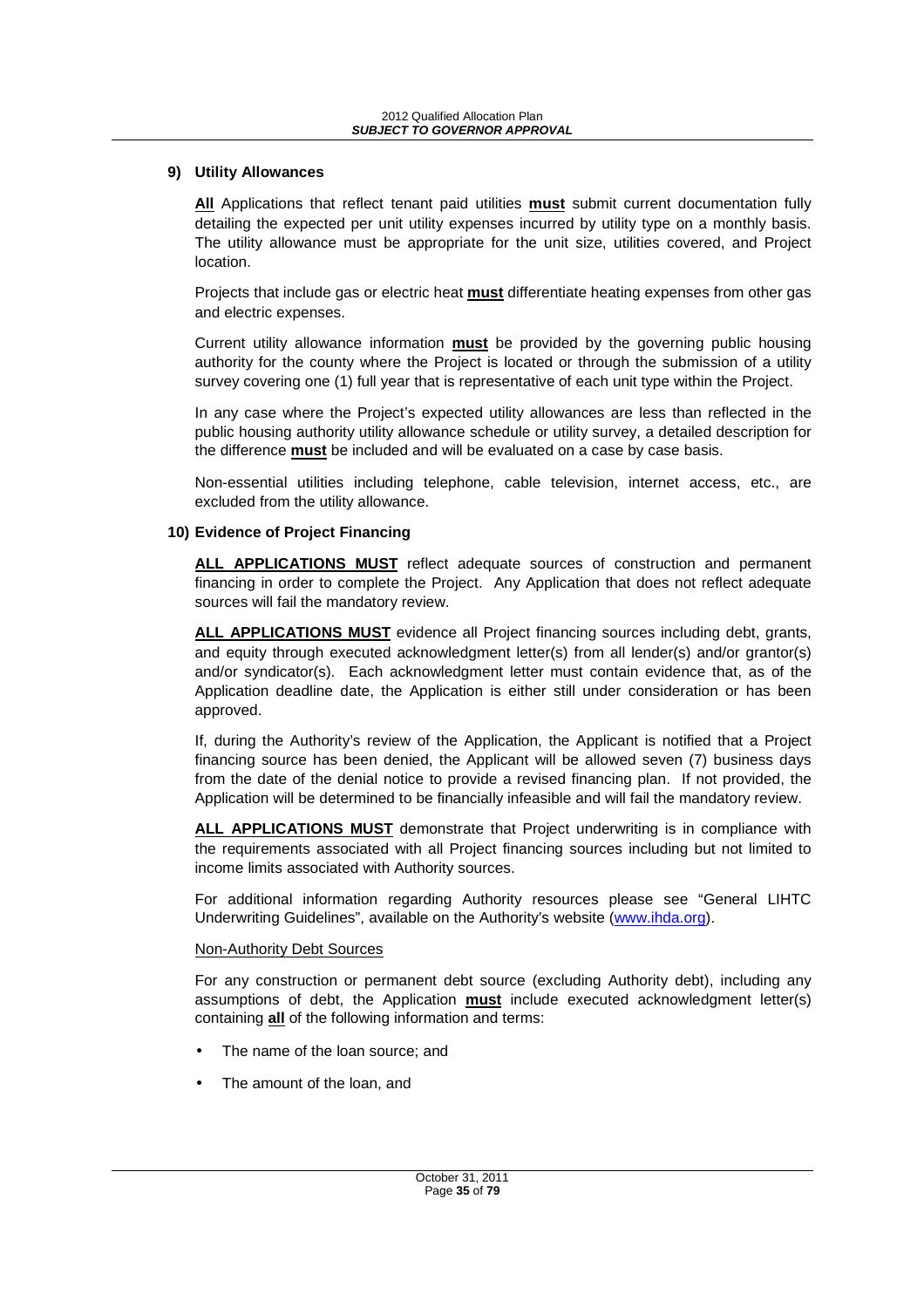- The length of the loan term, which must be at least fifteen (15) years (if there is more than one component to the loan, and these components have different terms, the terms of the longest component must be fifteen (15) years),
- The amortization period of the loan; and
- The interest rate (and any terms and conditions regarding adjustments); and
- The expected monthly or annual debt service payment; and
- Any financing fees associated with the debt source

If debt financing is to be obtained through a mortgage broker or banker, the executed acknowledgment letter must be from the actual lender.

In the case of HUD-insured Projects, such as HUD's Section 221(d)(3), Section 221(d)(4), and Multifamily Accelerated Processing programs, the Owner must submit an acknowledgment letter from HUD, in addition to the letter from the lender, setting forth the terms of the proposed financing.

Financing fees for any debt source may not exceed 300 basis points, plus the customary costs associated with Federal Housing Administration (FHA) financing, if applicable.

#### Authority Debt Sources

Applications for Authority debt financing must be evidenced in the Application through a written request to the Authority for debt financing indicating **all** of the following:

- The loan source(s) being requested; and
- The amount of the loan(s); and
- The length of the loan term(s), which must be at least fifteen  $(15)$  years (if there is more than one component to the loan, and these components have different terms, the terms of the longest component must be fifteen (15) years); and
- The amortization period of the loan(s); and
- The interest rate(s), and any terms and conditions regarding adjustments; and
- The expected monthly or annual debt service payment for each loan

Note that Authority debt sources may require additional information, documentation and restrictions including but not limited to further environmental review, contractor wage rates and standards, and income and occupancy restrictions.

## Grant Sources

For any grant source, the Application **must** include executed acknowledgment letter(s) containing **all** of the following information and terms:

- The name of the grant source; and
- The amount of the grant; and
- When the grant will be available as a source to the Project; and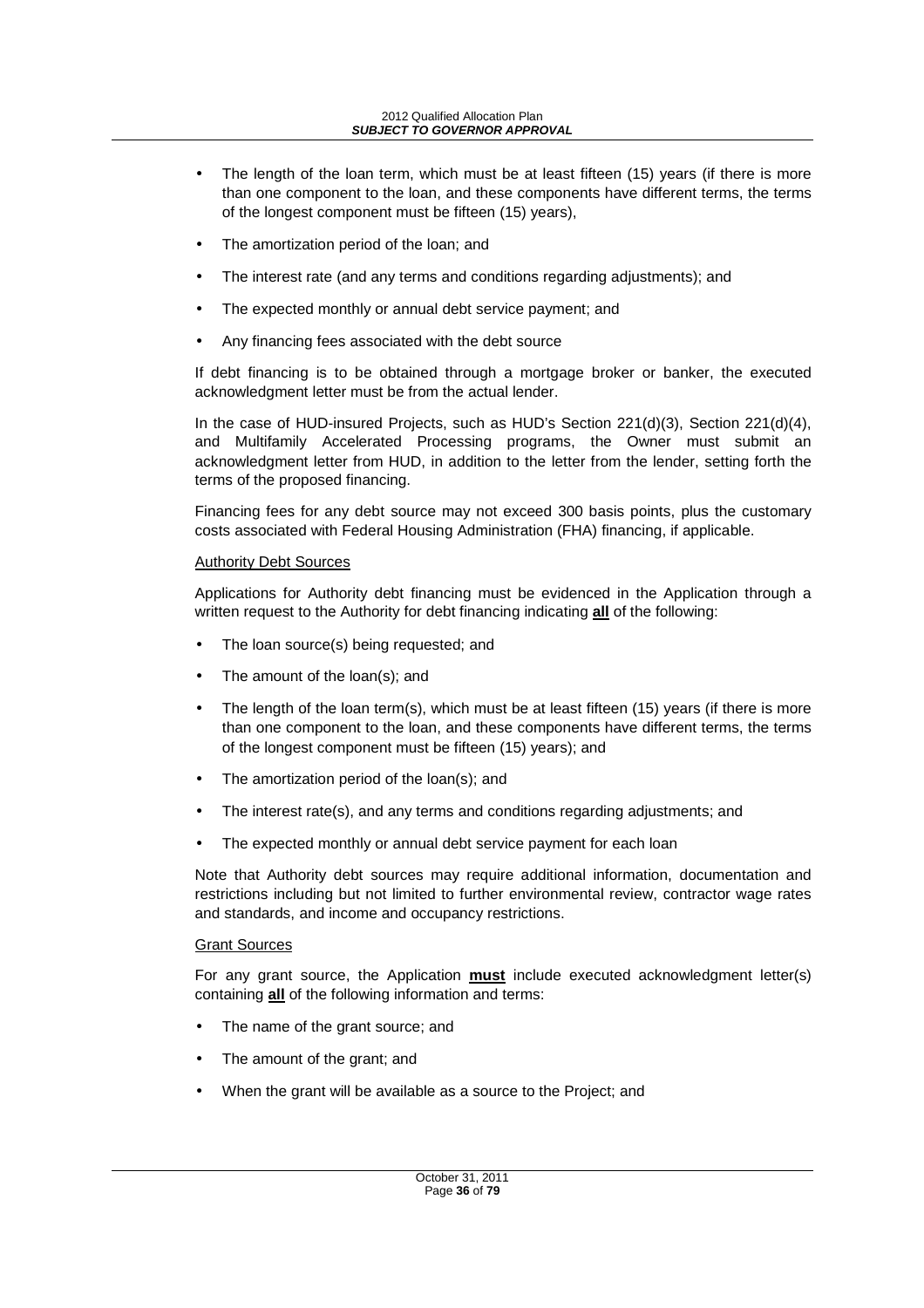• Any outstanding requirements to be met prior to grant availability.

#### Tax Credit Equity Sources

For any Tax Credit equity source(s), including state donation tax credits and historic tax credits, executed acknowledgment letter(s) **must** be provided and **must** contain **all** of the following terms:

- The amount of Tax Credit equity available to the Project,
- The proposed net cent rate per Tax Credit dollar, and
- The proposed equity pay-in schedule

#### **11) Construction Contingency**

**ALL APPLICATIONS MUST** reflect hard cost construction contingencies to cover unforeseen construction cost increases. The contingency **must** be sized as a percentage of the construction contact, as calculated in the Common Application, according to the following:

- o New-Construction: 5%
- o Rehabilitation: 10%
- o In order to substantiate a deviation from these expected ranges, the Application **must** include supplemental documentation supporting the deviation. The Authority will review and determine the suitability of construction contingency outside the expected ranges on a case-by-case basis.

No more than fifty percent (50%) of construction contingency may be included in a Project's calculation of Tax Credit eligible basis.

# **P) Projects Involving Rehabilitation**

**All** Projects involving any rehabilitation of existing structures **must** comply with the following requirements.

#### **1) Physical Needs Assessment**

The Application **must** include a Physical Needs Assessment ("PNA") completed by a vendor approved by the Authority in the format prescribed in the "PNA Scope", found on the Authority's website (www.ihda.org). A current listing of Authority-approved PNA vendors can be found on the Authority's website (www.ihda.org).

The vendor that completes the PNA cannot be the Project's architect of record.

#### **2) Minimum Rehabilitation Standards**

At minimum, the proposed rehabilitation work **must** address all items identified as "Critical" or "Immediate" in the PNA.

Items identified in the PNA as five (5) to seven (7) year needs in current rehabilitation work may be completed as part of the current construction scope of work, or adequate reserves may be budgeted to ensure these items will be completed within timeframes identified in the PNA.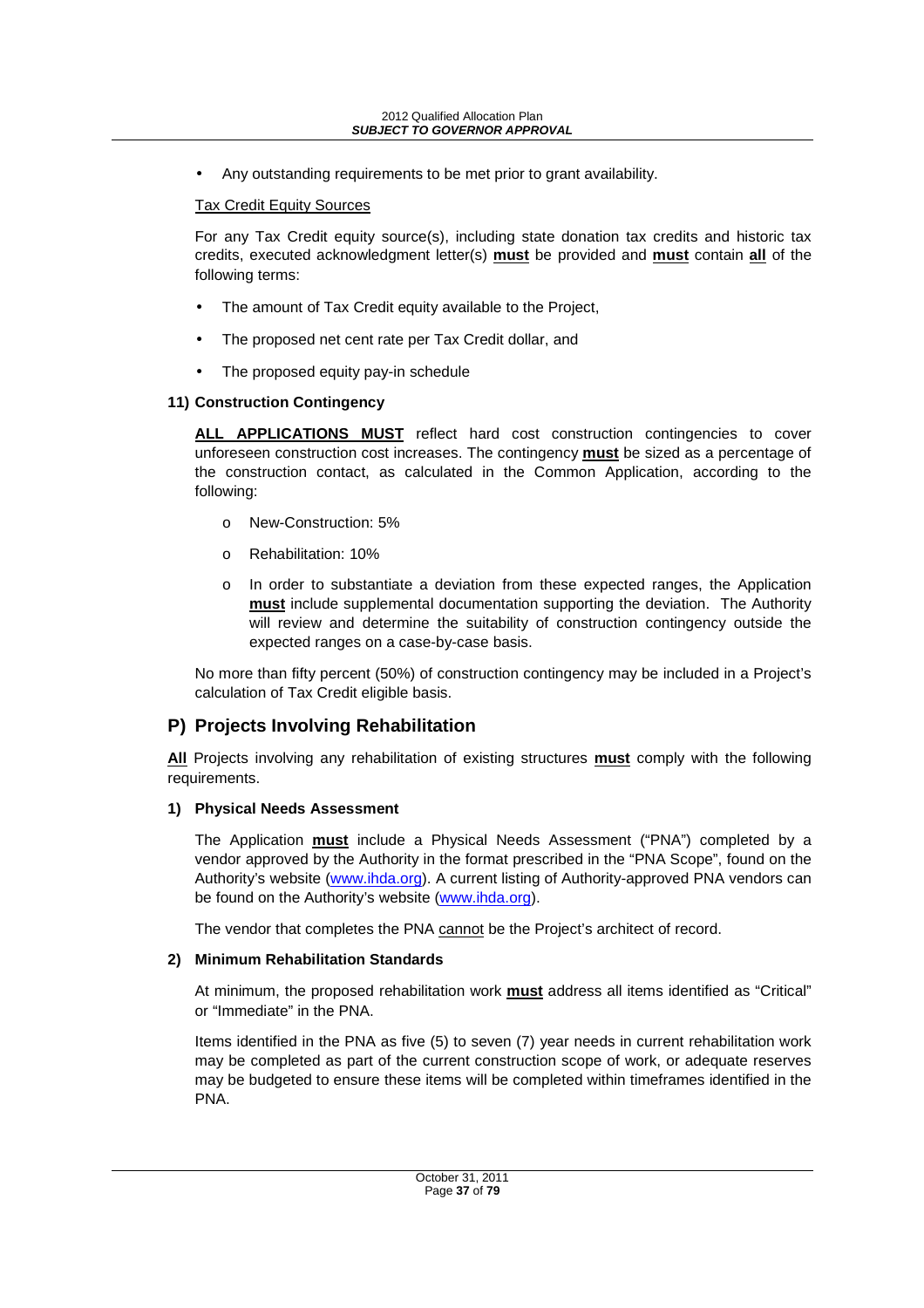Sponsors must provide a detailed explain of all construction cost variances existing between the development budget, construction cost certification and/or physical needs assessment.

Applications proposing the rehabilitation of a substandard property will fail the mandatory review if the rehabilitation will not result in safe, sanitary and decent long-term housing; the proposed rehabilitation does not meet Authority standards; or new construction would be more appropriate

# **Q) Relocation**

Relocation must be addressed for **all** Projects involving the acquisition of **any** existing building which is occupied as of the date of Application. This covers Projects for either the rehabilitation or demolition of the building. Relocation includes both temporary and permanent displacement of any tenants currently living in the building for **any** period of time.

The scope and nature of the proposed Project and its effect on existing tenants should be taken into consideration.

**All** Projects involving the acquisition of an occupied building **must** submit **all** of the following for each building to be acquired:

- o A current tenant profile including household size and income;
- o A current rent and unit schedule; and
- o In any cases where the Project's proposed rents exceed the current rents, a detailed explanation of how existing tenants will be able to afford the proposed higher rents.
- o A written detailed description of the relocation process through documentation of the following:
- 1. Where tenants will be temporarily or permanently relocated; and
- 2. How long tenants will be relocated; and
- 3. How relocated tenants will be returned to the Project; and
- 4. What benefits and services will be available to relocated tenants; and
- 5. In cases where any tenants will be permanently displaced, an explanation of why tenants are being permanently displaced, as well as any relocation benefits entitled to the tenants must be provided, and
- 6. A relocation budget detailing all expected relocation costs, with this amount also being incorporated in the Common Application.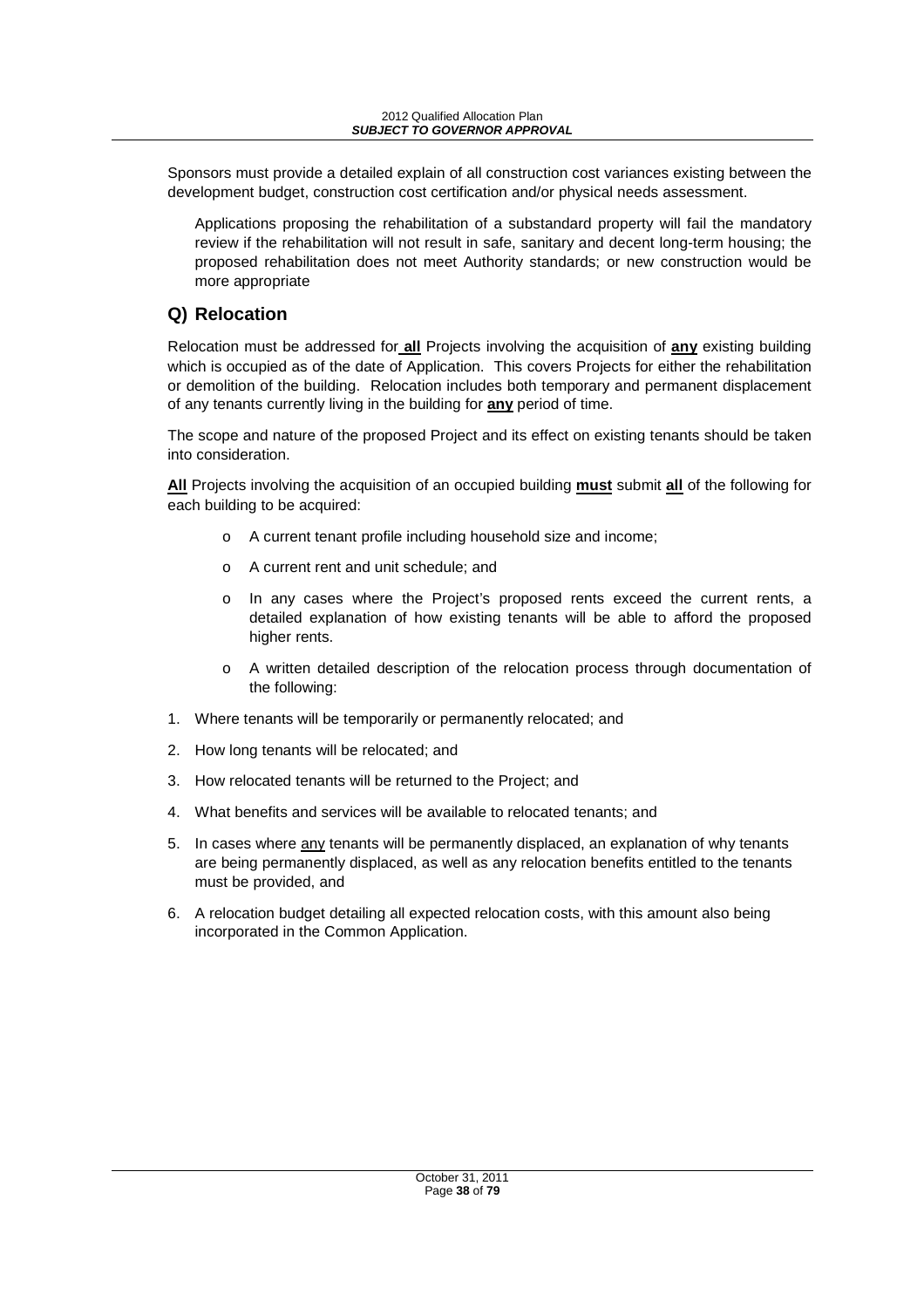# **VII) Scoring Categories**

The Authority will evaluate Projects based upon the criteria described in this section. Points will be awarded based solely on the information submitted in the Application. The Authority will verify information submitted in the Application.

All applicable documentation for each scoring section must be submitted and tabbed to correspond with the enumeration in a completed "Self Scoring Checklist", available on the Authority's website (www.ihda.org).

An Application must include a factual basis and documentation for all points claimed. The Authority may deny a claim for points if the correct forms or required information or documentation for each scoring category are not submitted, are not submitted at the correct tab, or if information available to the Authority negates a claim for points.

The rounding requirements must be correctly applied in each category. If points are not claimed in a scoring category on the Self Scoring Checklist, the Authority will not award any points to the Project in that category.

**The Sponsor's commitment to certain scoring criteria shall be binding for the duration of the Extended Use Period and shall be incorporated into the Extended Use Agreement of an approved Project.** 

### **A) Architectural Design and Project Amenities**

#### **1) Development Amenities**

All Projects must incorporate a variety of architectural features and development amenities into the overall Project design.

In order to qualify for points in this category, Sponsors must choose at least two (2) items from each amenity list below as their minimum threshold amenities.

Projects will be awarded three (3) points for each item they choose from the amenity list in addition to the minimum threshold amenities. Up to twelve (12) points will be awarded in this category.

Up to two (2) Project amenities that are not on the following amenity list may be substituted. Sponsors must request Authority approval for substituted Project amenities in the Application by providing a description of the substituted amenity and a justification of the appropriateness of the amenity for the Project.

Sponsors seeking points in this category must submit a certification signed by a licensed architect that the amenities will be incorporated into the Project. See the "Scoring - Project Amenities Certification" on the Authority's website (www.ihda.org).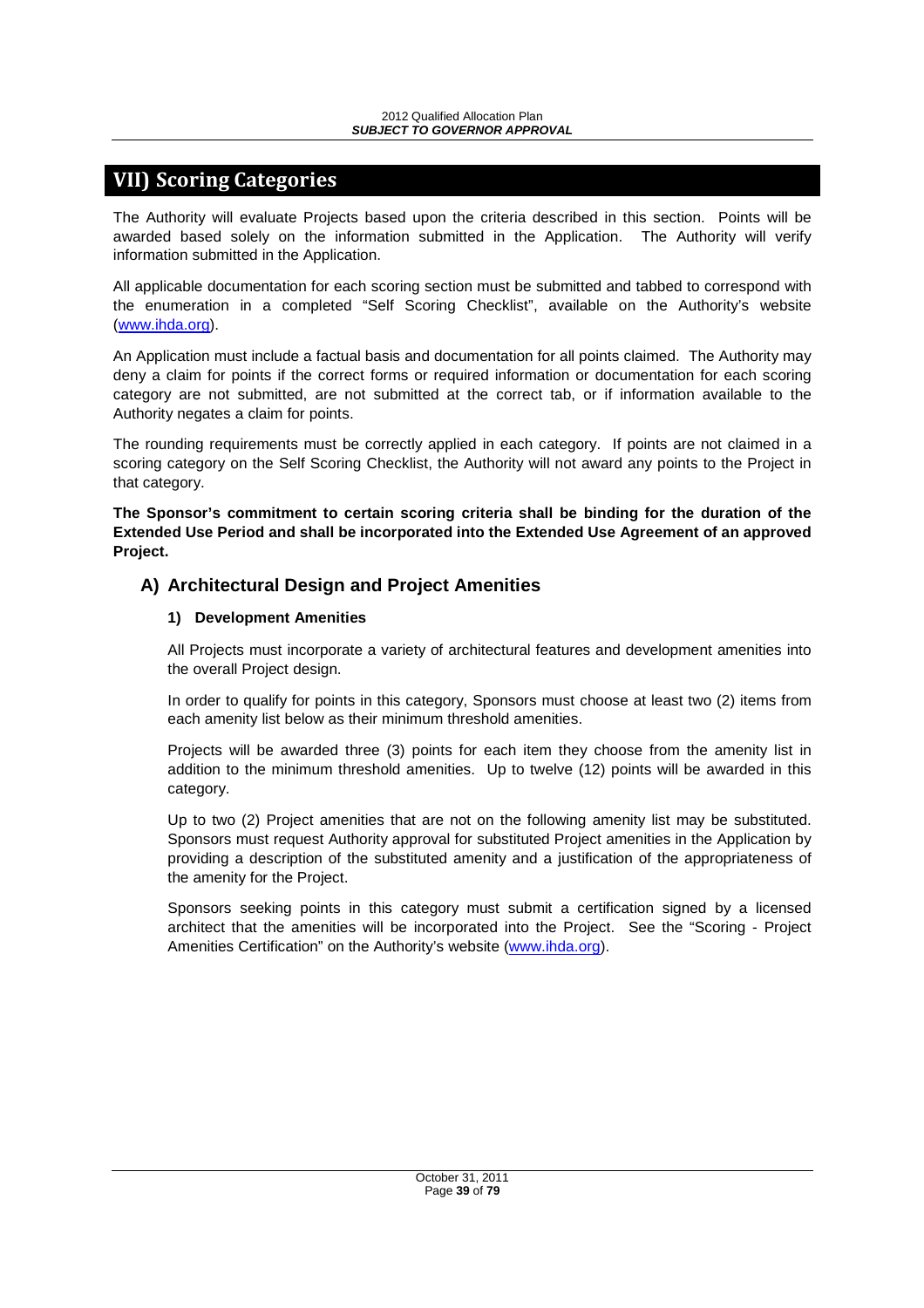# **Amenity List:**

Г

| <b>EXTERIOR</b>                                                                                                                                           | <b>INTERIOR</b>                                                                               |  |
|-----------------------------------------------------------------------------------------------------------------------------------------------------------|-----------------------------------------------------------------------------------------------|--|
| Secured bicycle parking (minimum of 8 slots<br>per 25 units)                                                                                              | Exercise / Fitness Center with at least 3 pieces<br>of equipment per 50 units                 |  |
| Full size brick, masonry, pre-cast insulated<br>decorative wall panels, cement board, or a<br>combination thereof, on a minimum of 50% of<br>the exterior | Energy Star-rated ceiling fan with switched light<br>fixture in every living room and bedroom |  |
| Upgraded, architectural style roof shingles with<br>a minimum warranty of 30 years                                                                        | Energy Star-rated microwave oven in every<br>unit                                             |  |
| Full perimeter fencing for multifamily<br>developments or backyard fencing for single<br>family homes                                                     | Computer room equipped with one computer<br>for every 10 units                                |  |
| Screen doors for every unit                                                                                                                               | Day care center                                                                               |  |
| Two picnic tables and one grill for every 25<br>units                                                                                                     | Hair salon                                                                                    |  |
| Covered pavilion / gazebo                                                                                                                                 | Health and wellness center                                                                    |  |
| Covered driveway at main building entrance                                                                                                                | Library / Reading room                                                                        |  |
| Walking trails with sitting areas                                                                                                                         | On-site management office                                                                     |  |
| An equipped sports court (volleyball, tennis,<br>basketball, etc.) for every 100 units                                                                    | Trash disposal chutes                                                                         |  |
| Garden plots / designated community garden<br>area with a minimum of 15 square feet per unit                                                              | Residential units are 15% larger than the<br>minimum requirement                              |  |
| Upgraded landscaping, including one tree<br>planted on site for every ten units                                                                           | Porch / patio / balcony for each unit                                                         |  |
| 100% native landscaping                                                                                                                                   | Storage space is 25% greater than the<br>minimum requirement                                  |  |
|                                                                                                                                                           | Energy Star-rated dishwasher in every unit                                                    |  |
|                                                                                                                                                           | On-site convenience store                                                                     |  |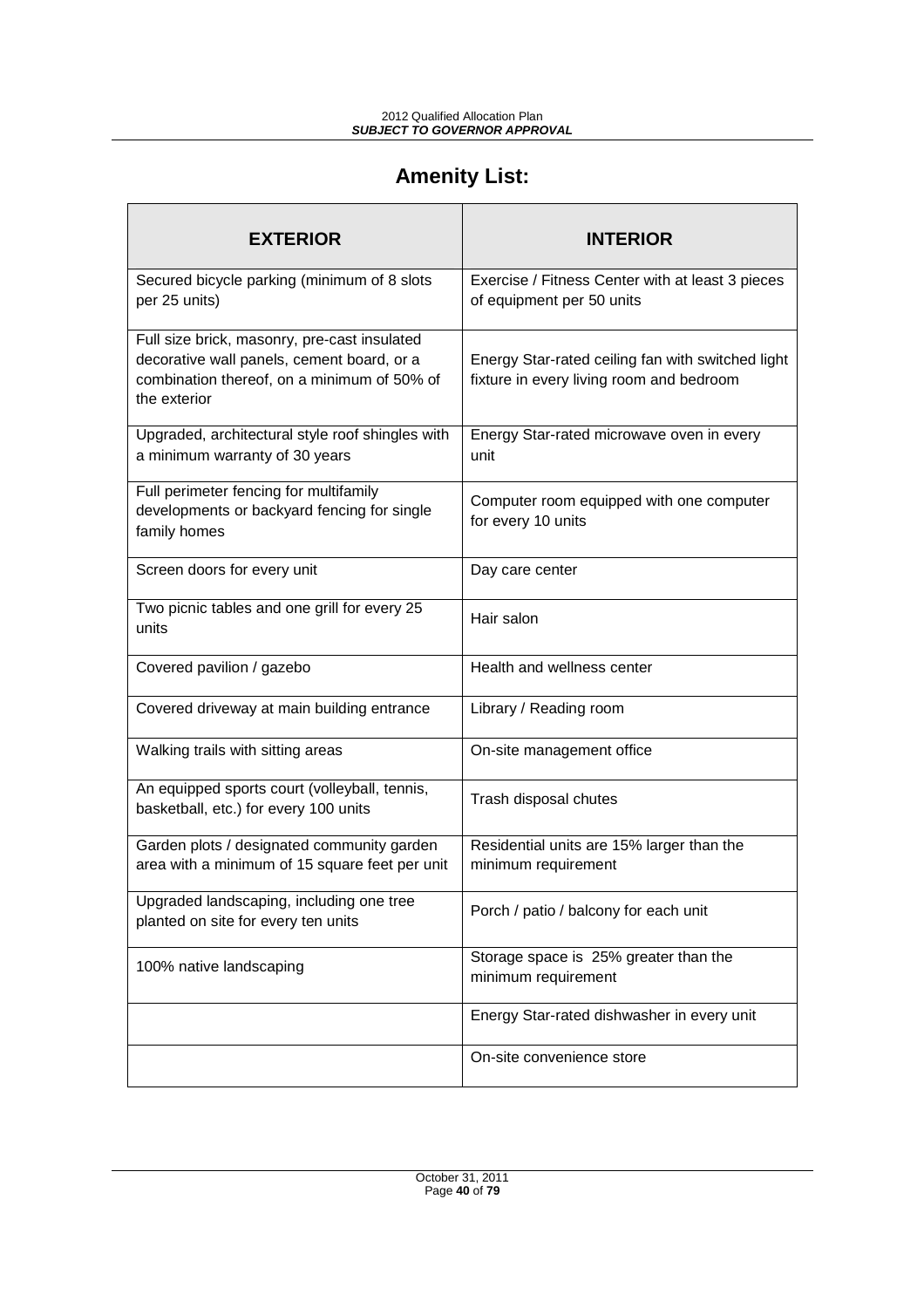#### **2) Green Initiatives**

Points will be awarded to Projects that fulfill either of the following green initiatives. Points are not cumulative in this category.

#### **Acquisition/Rehab Projects (any population served):**

**a.** 6 **Points:** Comply with all MANDATORY criteria described in Section 7: Healthy Living Environment of the Enterprise Green Communities Criteria 2011, with the addition of Item 5.3 HVAC Sizing, Item 6.1 Low/No VOC Paints, and Item 6.2 Low/No VOC Adhesives

- **b.** 8 Points: Commit to obtaining a sustainable building certification from one of the following entities:
	- -Enterprise Green Communities certification
	- -U.S. Green Building Council's LEED certification
	- - ICC 700-2008 National Green Building Standard certification at Emerald Level

#### **New Construction Projects (any population served):**

- **c. 4 Points:** Comply with all MANDATORY criteria described in Section 7: Healthy Living Environment of the Enterprise Green Communities Criteria 2011, with the addition of Item 5.3 HVAC Sizing, Item 6.1 Low/No VOC Paints, and Item 6.2 Low/No VOC Adhesives
- **d. 8 Points:** Commit to obtaining a sustainable building certification from one of the following entities:
	- -Enterprise Green Communities certification
	- -U.S. Green Building Council's LEED certification
	- - ICC 700-2008 National Green Building Standard certification at Emerald Level

Sponsors must submit the "Scoring - Green Initiatives Certification" signed by a licensed architect indicating how the Project will comply with the above criteria.

Failure to receive the certification may result in a Sponsor being penalized in future Applications in the "Unacceptable Practices" scoring category and may lead to failure to meet the Authority's mandatory appropriate development team requirements.

#### **3) Enhanced Accessibility**

Projects will be awarded eight (8) points for complying with BOTH of the following requirements:

**a.** At least ten percent (10%) of the total units in the Project are designed for persons with mobility impairments, as defined in ICC/ANSI 117.1-2003

**AND** 

**b.** At least two percent (2%) of the total units in the Project are designed for persons with sensory impairments (not less than one unit), as defined in ICC/ANSI 117.1-2003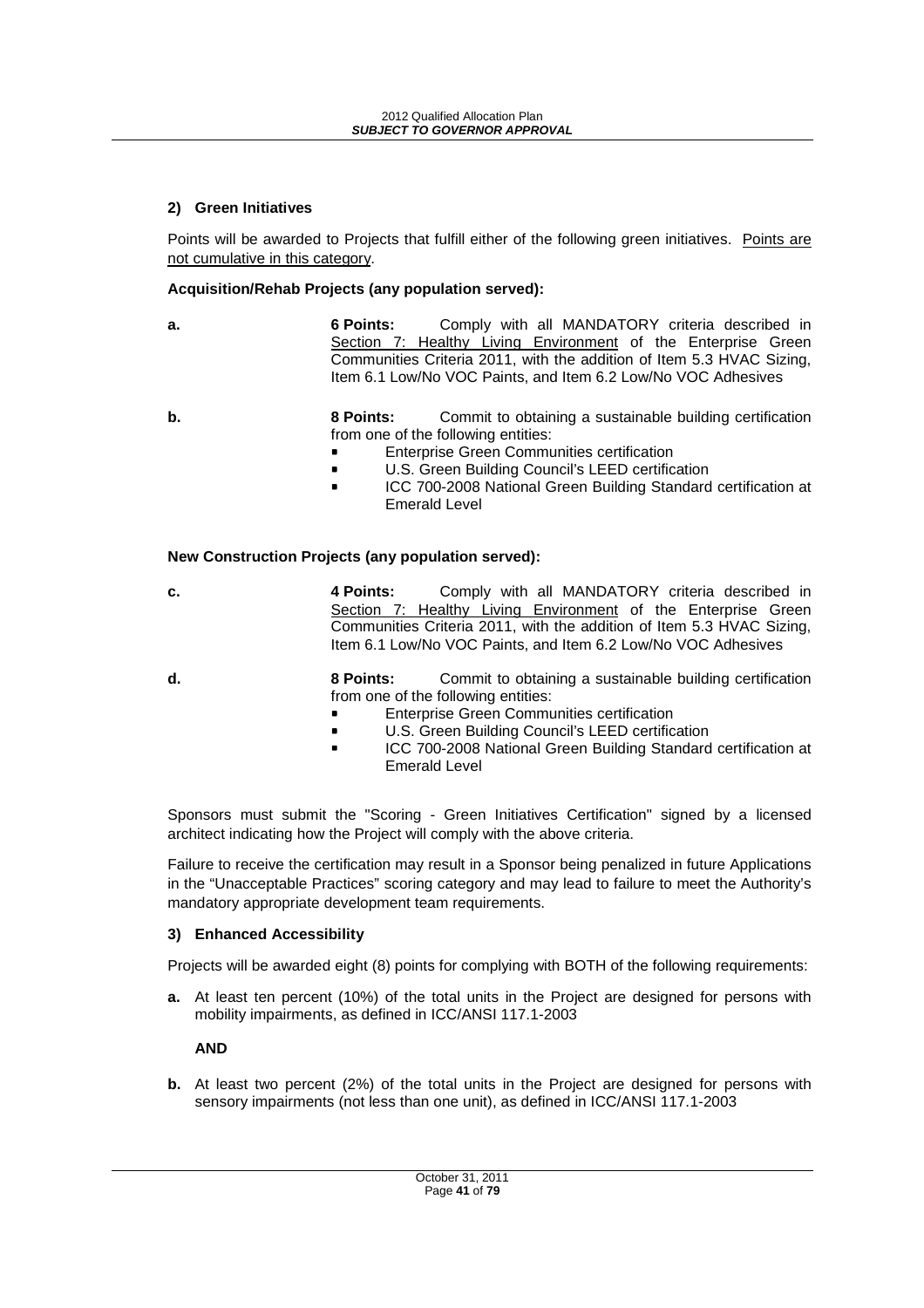The units designed for persons with sensory impairments must be exclusive of the units designed for persons with mobility impairments.

In calculating the number of accessible units that must be made available, Sponsors must **ALWAYS** round up to the next unit (i.e.  $51 \times 10\% = 5.1$ , round up to 6 accessible units).

Sponsors seeking points in this category must submit a certification signed by a licensed architect indicating that the Project will comply with the requirements listed above. Please see the "Scoring – Enhanced Accessibility Certification" on the Authority's website (www.ihda.org).

Failure to provide the accessible units may result in a Sponsor being penalized in future Applications in the "Unacceptable Practices" scoring category and may lead to failure to meet the Authority's mandatory appropriate development team requirements.

#### **4) Unit Mix**

The Authority values developments that incorporate a mix of unit types that will accommodate the changing needs of diverse household and family types throughout the life of the Project. **Units consisting of different square footage but containing the same number of bedrooms do not count as different unit types.** Points are not cumulative in this category. Points will be awarded to Projects in the following manner:

#### **New Construction Non-Elderly Only Projects**

- **a.** 4 **Points:** Project contains two unit types, with each unit type making up at least twenty percent (20%) of total units
- **b.** 6 Points: Project contains three or more unit types, with each unit type making up at least ten percent (10%) of total units

#### **All Other Projects (including 50% or more Supportive Housing Projects)**

**c. 6 Points:** Project contains two unit types, with each unit type making up at least twenty percent (20%) of total units; **OR** Project contains three or more unit types, with each unit type making up at least ten percent (10%) of total units

In calculating the number of units that must be made available, Sponsors must **ALWAYS** round up to the next unit (i.e.  $51 \times 10\% = 5.1$ , round up to 6 units).

#### **5) Large Units for Non-Elderly Projects**

Up to twelve (12) points will be awarded if the Project contains income-restricted non-elderly units with three or more bedrooms: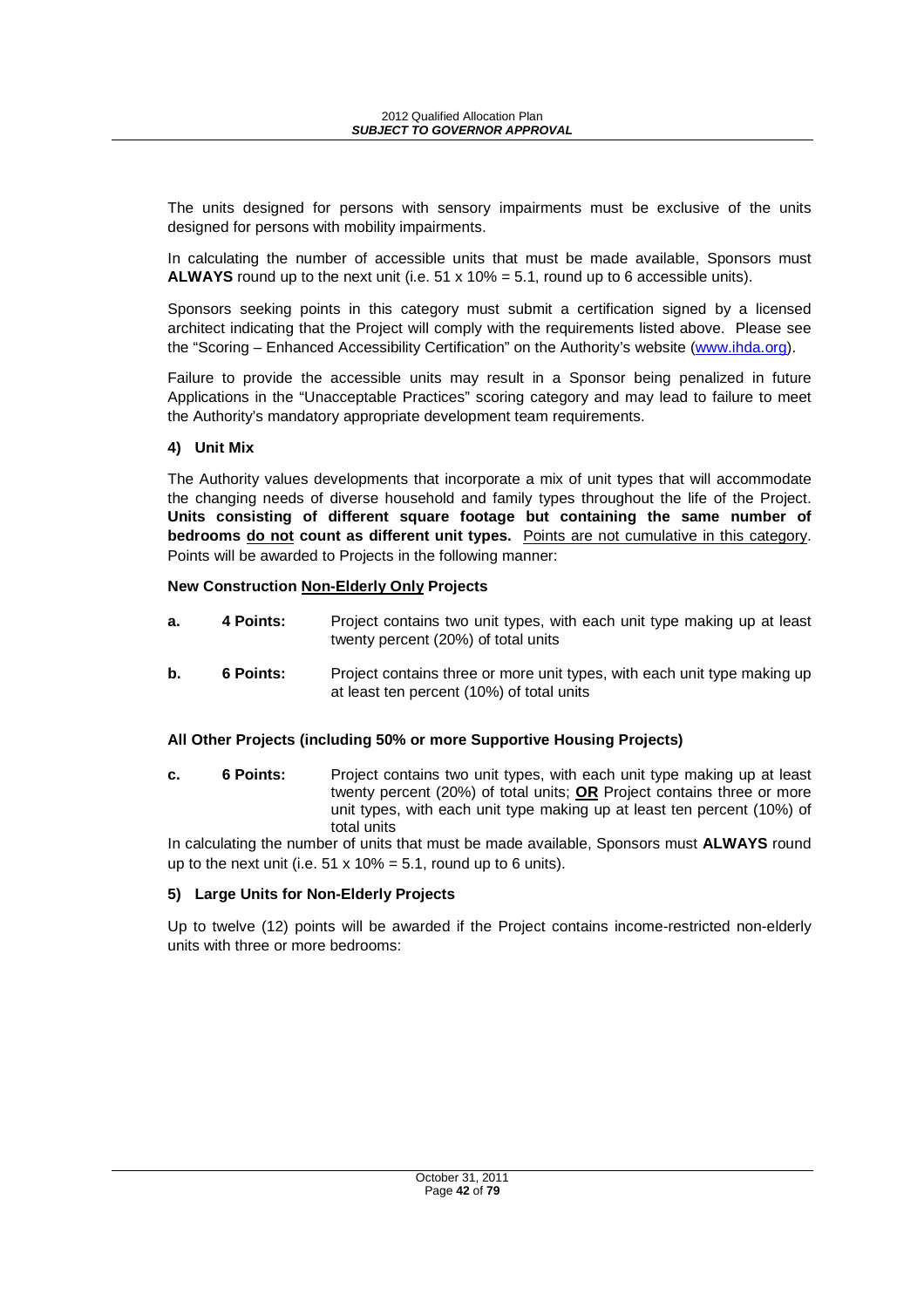| <b>POINTS</b> | % of Total Units with 3 or<br>More BR |
|---------------|---------------------------------------|
| 12            | $31\% - 50\%$                         |
| 10            | $20\% - 30\%$                         |
| 8             | 10% - 19%                             |

Projects proposing rehabilitation in which more than 50% of the units contain three bedrooms may qualify for the full twelve (12) points if the site and market study confirms the need for this type of unit.

In a mixed income Project, market rate three or more bedroom units shall not count toward the minimum percentages set forth above.

In calculating the number of units that must be made available, Sponsors must **ALWAYS** round up to the next unit (i.e.  $51 \times 10\% = 5.1$ , round up to 6 units).

# **B) Site Suitability and Marketability**

#### **1) Market Study Evaluation**

The Authority will award up to twelve (12) points under this section. In determining how many points to award a Project, the Authority will review the submitted site and market study, as required under the mandatory requirements.

While the Authority will consider the conclusions of the market analyst in determining the marketability of the Project, the Authority is not bound by the opinion, recommendations, or conclusions reached by the market analyst. The Authority reserves the right to independently evaluate the demand for additional affordable rental housing in the geographic/market area.

An Application that includes a market study that does not confirm the viability of the Project or the need for additional affordable rental units in the designated market area will, in all likelihood, not score favorably in this section.

Sponsors of SLFs, Supportive Housing Projects, or Projects with existing tenants should ensure that the market study clearly addresses the unique aspects of their Project. The market study for SLFs or Supportive Housing Projects must address the anticipated demand for the Project and the reasons why the Project will be attractive to the particular target population(s).

Market studies for Projects which are occupied at the time of Application, must i) explain the reasons for any vacancies, i.e., (if the vacancies are market driven), and ii) provide an evaluation of the current tenants indicating the extent to which any or all may be displaced due to the planned Project.

In determining how many points to award a Project under this section, the Authority may take into account such factors, including but not limited to, the following: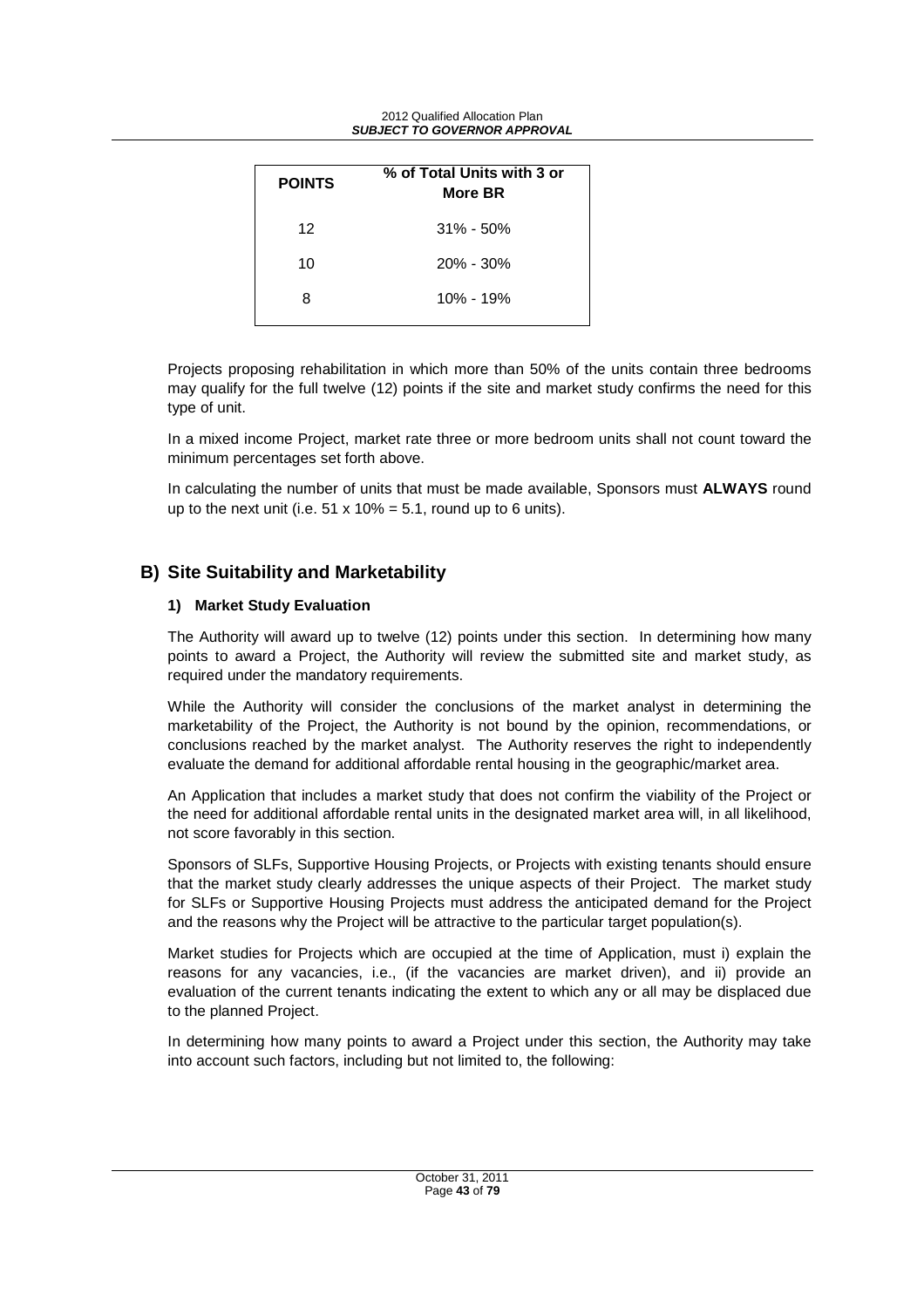#### Development Attributes

Items such as the level and appropriateness of the proposed unit and development amenities; the amount of proposed parking; the general acceptability and marketability of the Project site including surrounding land uses; and the site's overall public accessibility and proximity to area services and amenities.

#### Primary Market Area

Items such as the appropriateness of the Primary Market Area ("PMA") and the demographic and economic trends for that area.

#### Existing Rental Market

The competitiveness of the proposed Project to existing comparable properties in various ways such as rents, unit size and amenities, and the occupancy of comparable properties in the PMA.

#### Demand

Items such as the waiting lists at existing properties, penetration and capture rates, forecasted absorption potential for the proposed Project, and documented need for this type of housing in the PMA.

#### **2) Neighborhood Characteristics and Amenities**

A maximum of ten (10) points will be awarded in this section based on the proximity of desirable and undesirable activities and characteristics.

One (1) point will be awarded for each desirable activity/characteristic in the vicinity of the Project, and one (1) point will be deducted from the total desirable activities score for each undesirable activity/characteristic in the vicinity of the Project.

The total points awarded will be determined by calculating the sum of the total desirable activity points less the total undesirable activity points. A negative total in this category will be awarded zero (0) points.

A map must be submitted indicating the specific location of all desirable and undesirable activities or characteristics in the vicinity of the Project. At a minimum, the map must include the following:

- Project site location including area roadways; and
- Indication of distances in 1/4 mile increments:

In addition, the Application must include a table referencing each desirable and undesirable activity identified on the map and stating the type of activity or characteristic identified and the address.

Please include color photographs of the desirable and undesirable activities/characteristics.

For scattered site Projects, the perimeter of the noncontiguous parcels shall serve as the boundary of the proposed Project site from which the distance for determining the location of the desirable and undesirable activities and characteristics shall be measured.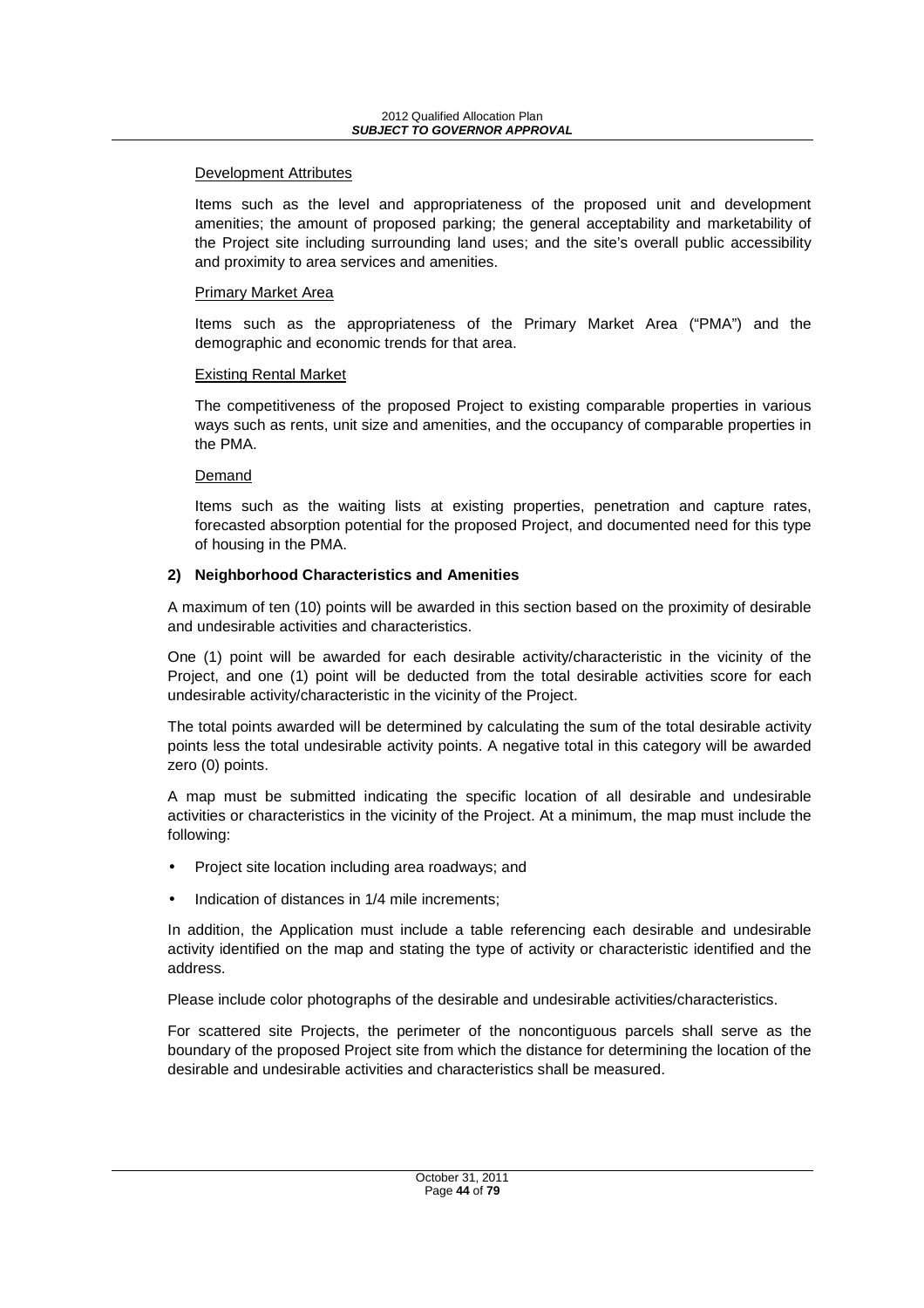#### Desirable Activities

In order for a Project to receive desirable activity/characteristic points, the following criteria must be met:

- 5) Only activities and/or characteristics which are located within one (1) mile of the proposed site will be considered.
- 6) Owners must score one (1) point in five (5) different categories before they can receive multiple points in any category.
- 7) Each activity/characteristic will be assigned to only one category.
- 8) For desirable characteristics that are under construction, consideration will be given and points may be awarded to active construction sites where the new structures are above ground at the time of Application.

Desirable activities/characteristics may include, but are not limited to, the following categories:

- Retail stores (includes clothing stores, department stores, etc.)
- Federally insured banking institutions (ATMs are not eligible for points)
- Recreational facilities / public parks / civic centers
- Grocery stores (only full service grocery stores are eligible for points)
- Day care services (must be licensed, non-elderly developments only)
- Elderly service centers (elderly developments only)
- School(s) (non-elderly developments only)
- Libraries (no school libraries accepted)
- **Restaurants**
- Hospital / Health clinic
- Doctor's office (general practitioners or specialists appropriate for population served)
- **Pharmacy**
- Religious institutions
- Governmental service office, including fire, police, city hall or post office

#### Undesirable Activities

Points will be deducted for undesirable activities/characteristics according to the following:

- 1) Undesirable activities and/or characteristics are located **within one quarter (1/4) mile of the proposed Project**
- 2) Each activity/characteristic will be assigned to only one category.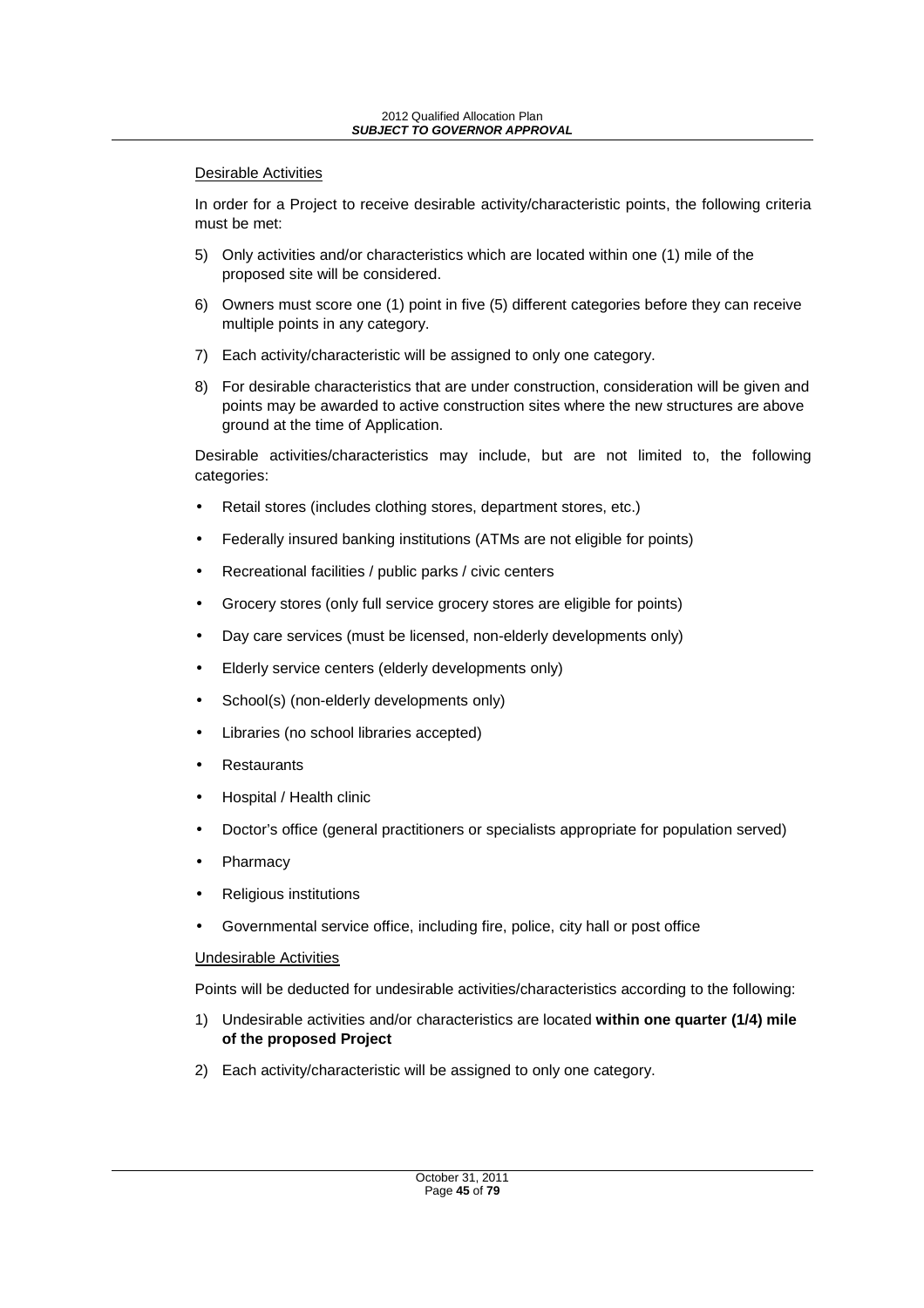3) For undesirable characteristics that are under construction, consideration will be given and points may be deducted for active construction sites where the new structures are above ground at the time of Application.

Undesirable activities/characteristics may include but are not limited to the following:

- Sites where existing wetlands, natural or man-made attributes could have a substantially negative effect on the development (e.g. 100 year flood plain, streams, ravines, drainage, waterways, etc.). New wetlands constructed as part of storm water mitigation or other site restoration efforts are exempt;
- Sites where the Authority determines the slope/terrain is not acceptable for development;
- Junkyard, salvage yard, active recycling facility, trash heap, or dump pile;
- Hazardous, chemical or heavy manufacturing activities, industrial development;
- Runway or runway clear zone, or accident clear zone of a military airfield;
- Treatment, storage, or disposal facility for hazardous wastes, a sewage treatment plant, an active or inactive solid waste disposal facility and/or solid waste transfer facility;
- Areas where noise (regardless of mitigation) is seventy (70) decibels or more at the time of Application; Projects that receive points under the Transit-Oriented Development category will be exempt from this criterion if the source of noise is public transportation;
- New construction sites where any portion contains or permits any easements for overhead electric power lines, regardless of voltage, and/or such electric power lines encumber the proposed site with the exception of the outside perimeter of the site for the distribution of electric service for other unrelated properties. A development proposing to bury all power lines will be exempt if documentation is provided from the utility provider stating that all power lines will be underground;
- Any prison or correctional facility;
- Sources of noxious odor; and
- Sources of excessive glare from lighting on adjacent properties.

Mitigating circumstances will be taken into consideration by Authority staff. The Sponsor must include a detailed explanation in the Application regarding the specified characteristic/activity and why it should not be considered undesirable by the Authority.

### **3) Community Impact**

The following categories will be awarded points under this section.

### Local Revitalization or Redevelopment Plan

Four (4) points will be awarded to Projects whose Application demonstrates that the Project is located within the boundaries of the area targeted by a local revitalization or redevelopment plan that includes housing policy goals, such as the use of existing housing.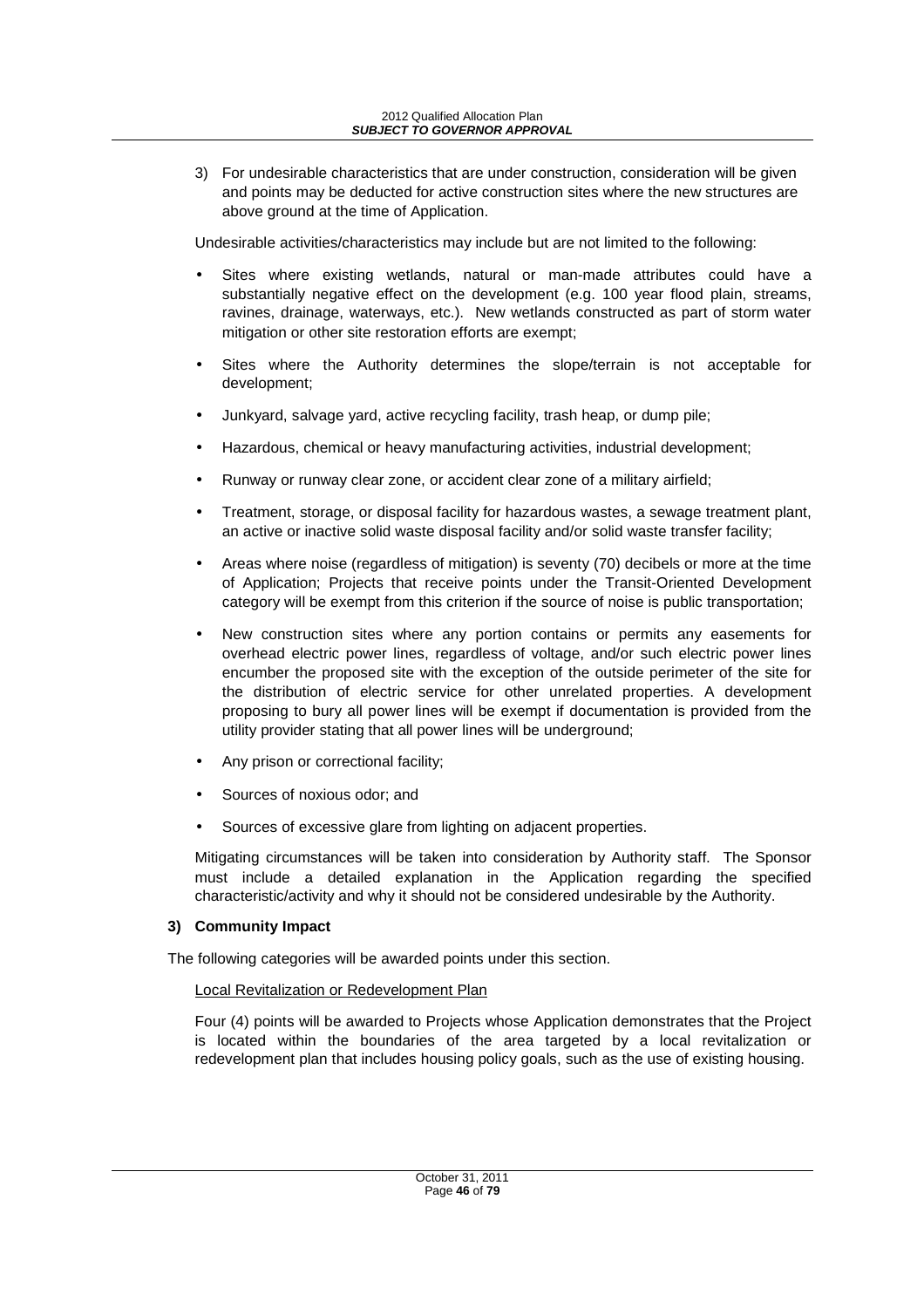2012 Qualified Allocation Plan **SUBJECT TO GOVERNOR APPROVAL** 

Acceptable revitalization or redevelopment plans include empowerment zones, tax increment financing districts, enterprise communities, or other locally designated and approved plans.

Projects located in areas covered exclusively by consolidated plans and planned unit development designations will not receive any points in this scoring category.

**APPLICATIONS MUST** include all of the following to receive points in this section:

- A currently effective binding resolution evidencing formal adoption of the revitalization or redevelopment plan prior to the Application deadline date;
- A copy of the Project area's revitalization or redevelopment plan;
- A map clearly delineating the Project site within the boundaries of the revitalization or redevelopment plan;
- A letter from the chief elected municipal official or local Chicago alderman affirming that the Project will contribute to the goals outlined in the revitalization or redevelopment plan;
- A detailed description of how the Project supports at least one goal of the revitalization or redevelopment plan; and
- If available, any development agreement regarding the Project and the revitalization or redevelopment plan.

#### Areas targeted by the Governor's Team Illinois Program

Projects located in the following Governor's Team Illinois Program targeted areas will receive four (4) points:

#### Alexander County

Eastern portion of City of Aurora (as served by TEAM Illinois)

Englewood (as defined by the City of Chicago Englewood community area map)

Pembroke Township (in Kankakee County)

Savanna (in Carroll County)

Venice (in Madison County)

# **C) Development Team Characteristics**

#### **1) Minority-, Female-, or Persons with Disabilities-Owned Business Participation in Project**

Projects will be awarded points if a Participant is a qualified minority-, female-, or persons with disabilities-owned business. In order to qualify, the Participant must comply with the following requirements:

For-profit Business: The Participant must be currently certified under Illinois Business Enterprise Program for Minorities, Females, and Persons with Disabilities ("MAFBE") or equivalent state program if based outside of Illinois.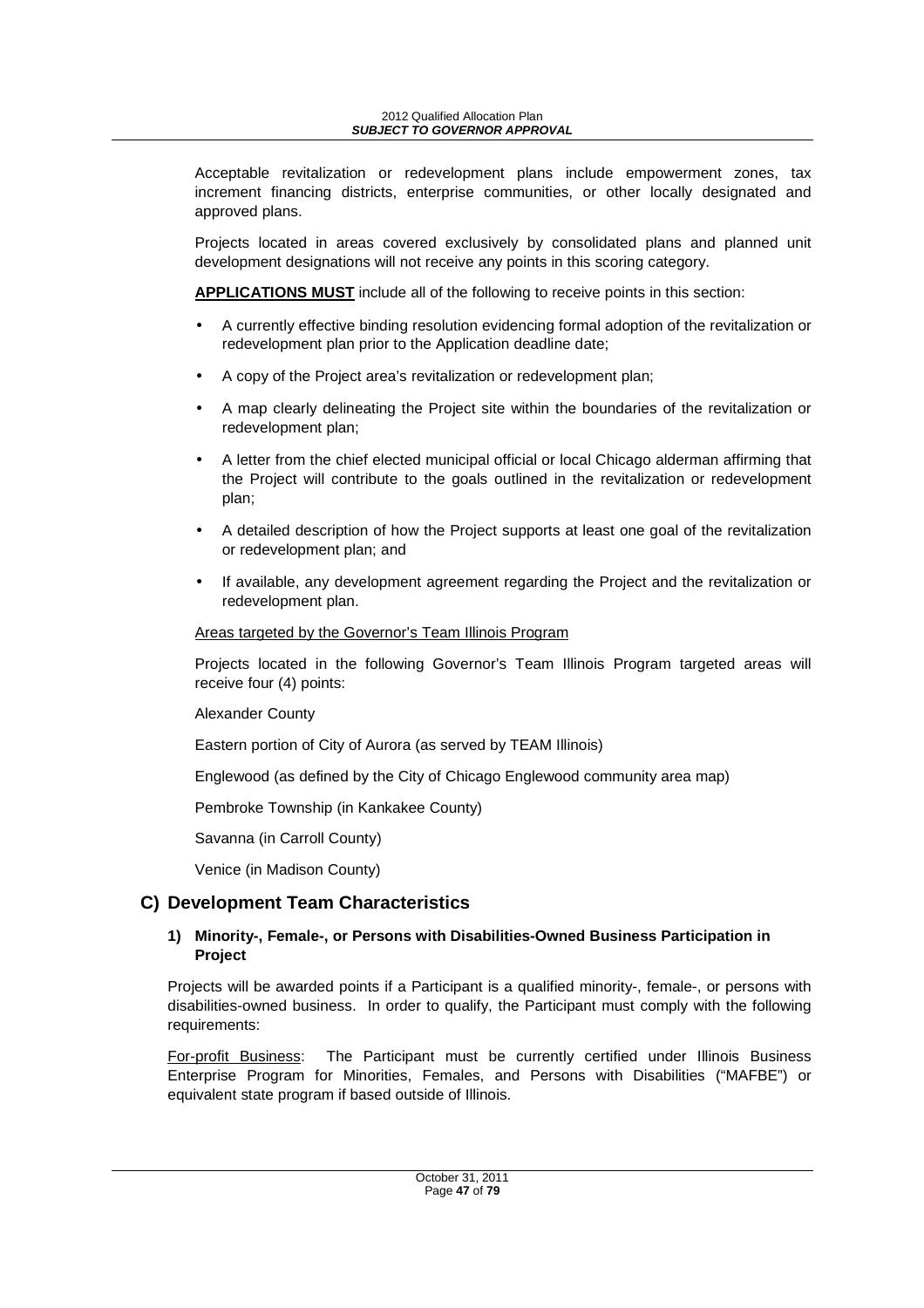Non-profit Corporation: The Participant qualifies as minority-, female-, or persons with disabilities-owned if a minimum of fifty-one percent (51%) of the members of the Board of Directors of the Participant are minorities, females, or persons with disabilities.

Participants must provide the full scope of services to the Project. If the Participant is a consultant, their fee must be paid out of developer fee and cannot be reflected as a line item in the Project's development budget.

Points will be awarded to projects in the following manner:

**a.** 6 Points: If a qualified minority-, female-, or persons with disabilities-owned business acts as the GENERAL CONTRACTOR, SPONSOR, OR PROPERTY MANAGER

**OR** 

- 
- **b. 4 Points:** If a qualified minority-, female-, or persons with disabilities-owned business acts as the ARCHITECT OR CONSULTANT

Sponsors seeking points in this category must submit the MAFBE certification for the relevant Participant or evidence demonstrating that fifty-one percent (51%) of the members of the Board of Directors of the relevant Participant are minorities, females, or persons with disabilities. See the "Scoring - Minority-, Female-, or Persons with Disabilities-Owned Business Participation Certification" on the Authority's website (www.ihda.org).

### **2) Non-profit Corporation Participation**

A qualified non-profit corporation, as defined in Section 42, is a corporation which is not affiliated with or controlled by a for-profit corporation, has an ownership interest in the Project either directly or through a wholly-owned subsidiary, and has as one of its exempt purposes the fostering of low-income housing within the meaning of Section 42(h)(5)(C).

To be eligible for any points in this section, the non-profit corporation **must** remain in the Project throughout the Extended Use Period.

Points will be awarded in the following manner, and are not cumulative:

**a.** 15 Points: To qualify for points in this category, a qualified nonprofit corporation must have an ownership interest of twenty-six percent (26%) or greater in the general partner or member of the Owner that includes a commensurate distribution of financial benefits as evidenced in a memorandum of understanding.  **OR b.** 5 Points **To qualify for points in this category, a qualified non**profit corporation must have an ownership interest of fifteen to twentyfive percent (15% - 25%) in the general partner or member of the Owner that includes a commensurate distribution of financial benefits as evidenced in a memorandum of understanding. **OR c. 2 Points** Points will be awarded to Projects where a qualified non-profit corporation, as defined in Section 42, has a Material Participation in the development and operating of the Project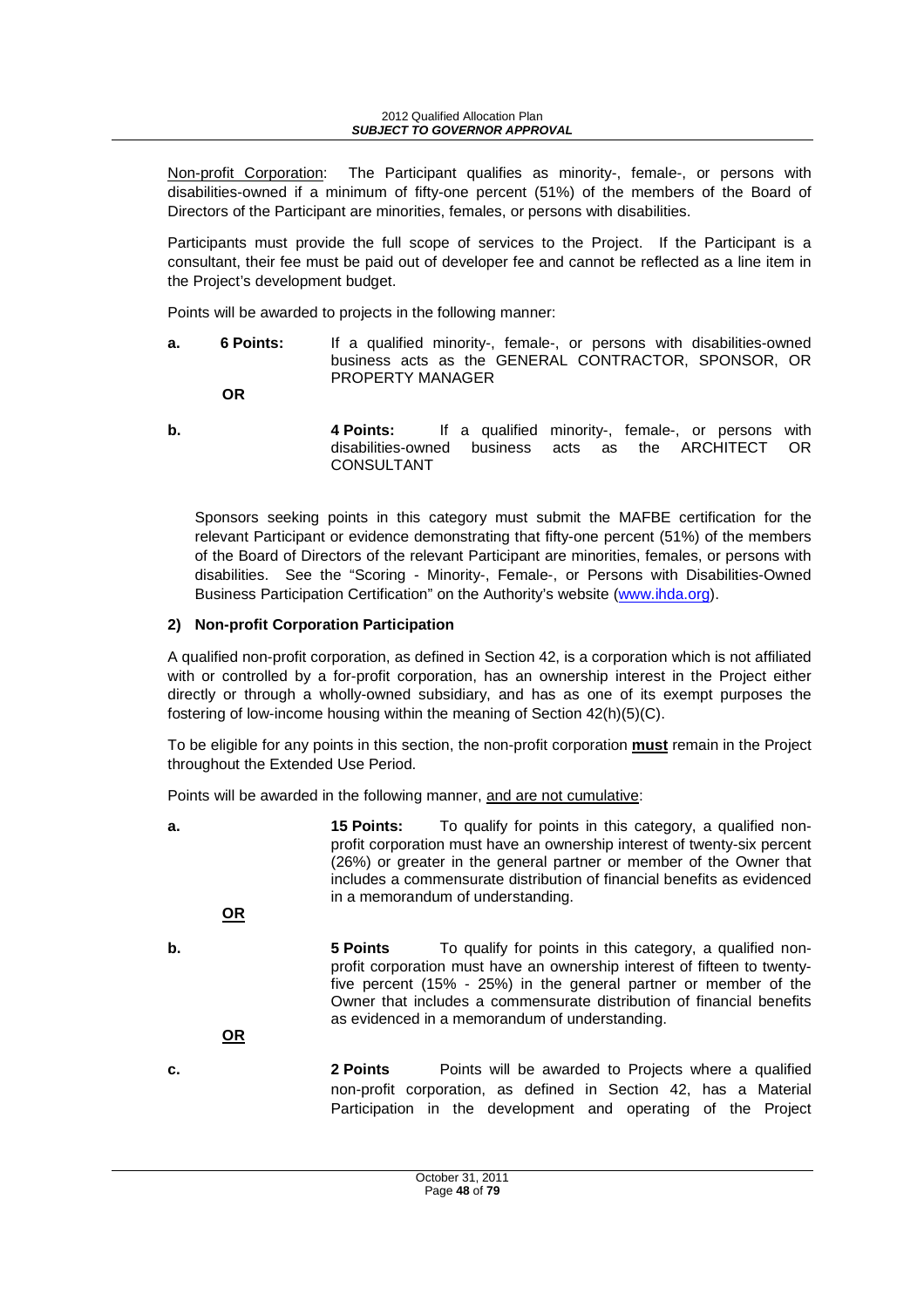throughout the Extended Use Period. The Application must include a written narrative detailing Material Participation including the number of hours and corresponding activities the qualified non-profit corporation will undertake on a quarterly basis.

Sponsors seeking points in this category must provide evidence that the participating non-profit is a qualified non-profit corporation as defined in Section 42 of the Code. This must include the non-profit corporation's IRS 501(c)3 determination letter and Articles of Incorporation.

Sponsors seeking points in this category must also submit a certification signed by the qualified non-profit corporation and Sponsor (if not the same entity) indicating the participation level of and distribution of financial benefits to the qualified non-profit corporation. Please see the "Scoring – Non-profit Corporation Participation Certification" on the Authority's website (www.ihda.org).

Sponsors seeking points in this category who are a joint venture with a participating non-profit must also submit an executed memorandum of understanding detailing the percentage ownership of each entity and distribution of financial benefits.

### **3) Illinois-Based Organizations**

Projects will be awarded points if a Participant is a qualified Illinois-based organization. In order to qualify, the Participant must be an Illinois-based organization whose place of business has been located in the State of Illinois for a minimum of two (2) years.

Participants must provide the full scope of services to the Project. If the Participant is a consultant, their fee must be paid out of developer fee and cannot be reflected as a line item in the Project's development budget.

Points will be awarded to projects in the following manner:

- **a. 6 Points:** If a qualified Illinois-based organization acts as the GENERAL CONTRACTOR, SPONSOR, OR PROPERTY MANAGER **OR**
- **b. 4 Points:** If a qualified Illinois-based organization acts as the ARCHITECT, CONSULTANT

Sponsors seeking points in this category must submit a copy of the Secretary of State's Certificate of Valid Existence for the relevant Participant.

# **4) Unacceptable Practices**

All Projects begin with twelve (12) points in this scoring category. The Authority may deduct points if any Participant has failed to demonstrate proficiency with the Tax Credit program or other government-sponsored housing programs collectively, ("Program") over the past THREE (3) years as evidenced by the following:

- Record of unsatisfactory prior performance in any Program
- Negative results on any physical inspection performed by a Program administrator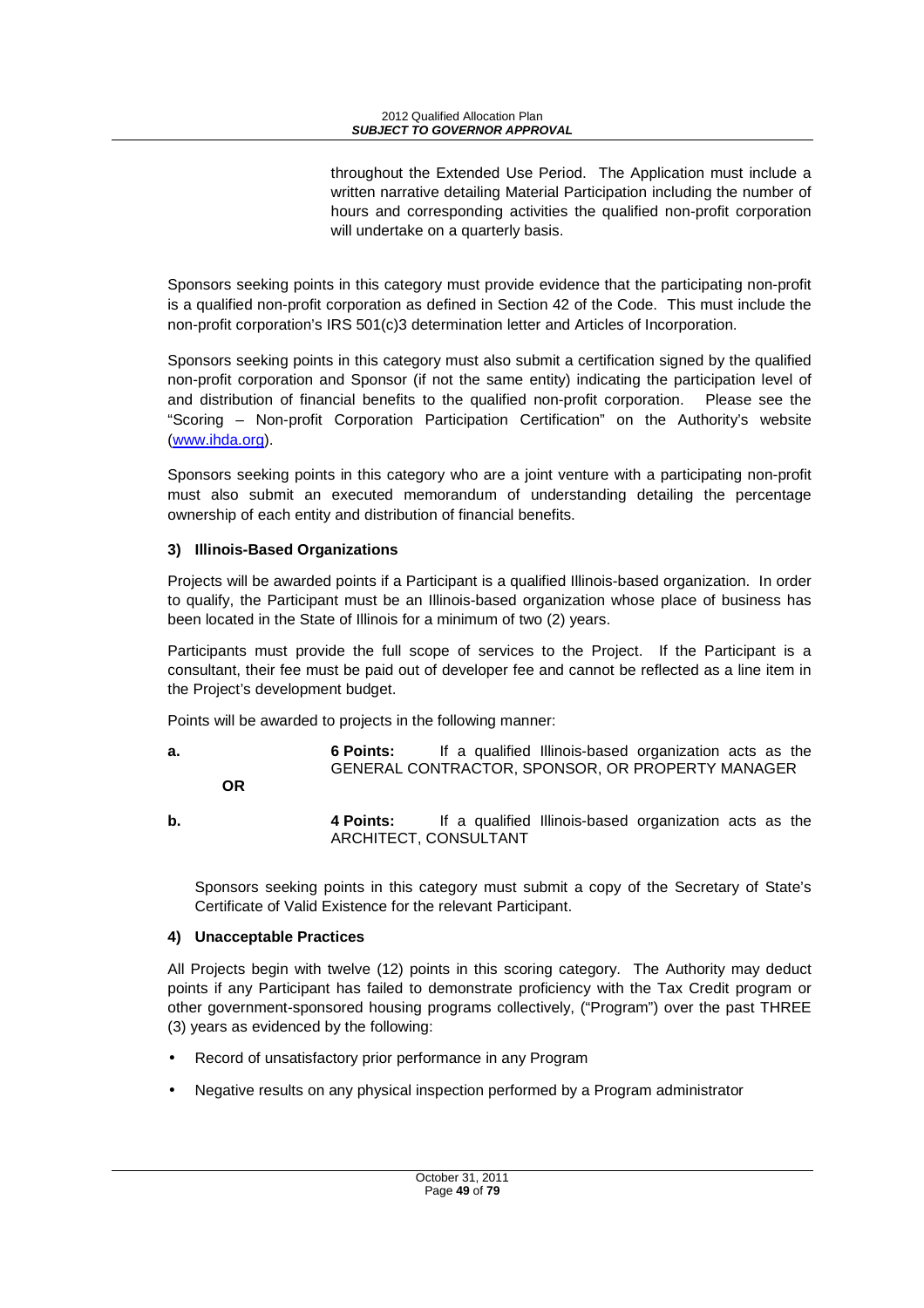#### 2012 Qualified Allocation Plan **SUBJECT TO GOVERNOR APPROVAL**

- Failure to provide and maintain amenities as represented in a Program application
- Failure to provide and maintain services as represented in a Program application
- Failure to construct or rehabilitate a development according to the governing architectural and construction guidelines
- Failure to comply with any representations made in any application to participate in a Program
- Failure to make satisfactory progress on a development in a Program
- Involuntarily termination of a Tax Credit reservation
- Participation in a development that has been monitored and determined to have uncorrected noncompliance
- Participation in a development where an 8823 has been filed
- Failure to pay any fee or expense

#### **Points may/will be deducted for unacceptable practices occurring within the past three(3) years, even if unacceptable performance has been corrected by the Application deadline.**

In the event any of these unacceptable practices apply to any Participant, the Sponsor may include in the Application an explanation of the circumstances surrounding the unacceptable practice and the roles of Participants.

When evaluating unacceptable practices, the Authority will consider the role of Participants relative to the unacceptable practice and the proposed role of the Participant in the Project and may conclude the Participant's role has no relevance to the unacceptable practice.

# **D) Financial Characteristics**

#### **1) Rental Assistance**

Projects that provide project-based rental assistance will be awarded points based on the number of units assisted and the length of committed assistance. Rental assistance will be considered project-based if it is tied to the units rather than to the tenants.

Points will only be awarded if the rental assistance ensures tenants pay no more than thirty (30%) of their income towards rent and utility expenses combined.

Sponsors seeking points in this category must submit documentation evidencing a current rental assistance contract or a commitment to provide rental assistance.

Projects with a current rental assistance contract must submit a copy of the fully executed contract in the Application.

Projects with a rental assistance commitment must provide a commitment letter in the Application that includes all of the following:

- a) the maximum household income; and
- b) the total number of units assisted; and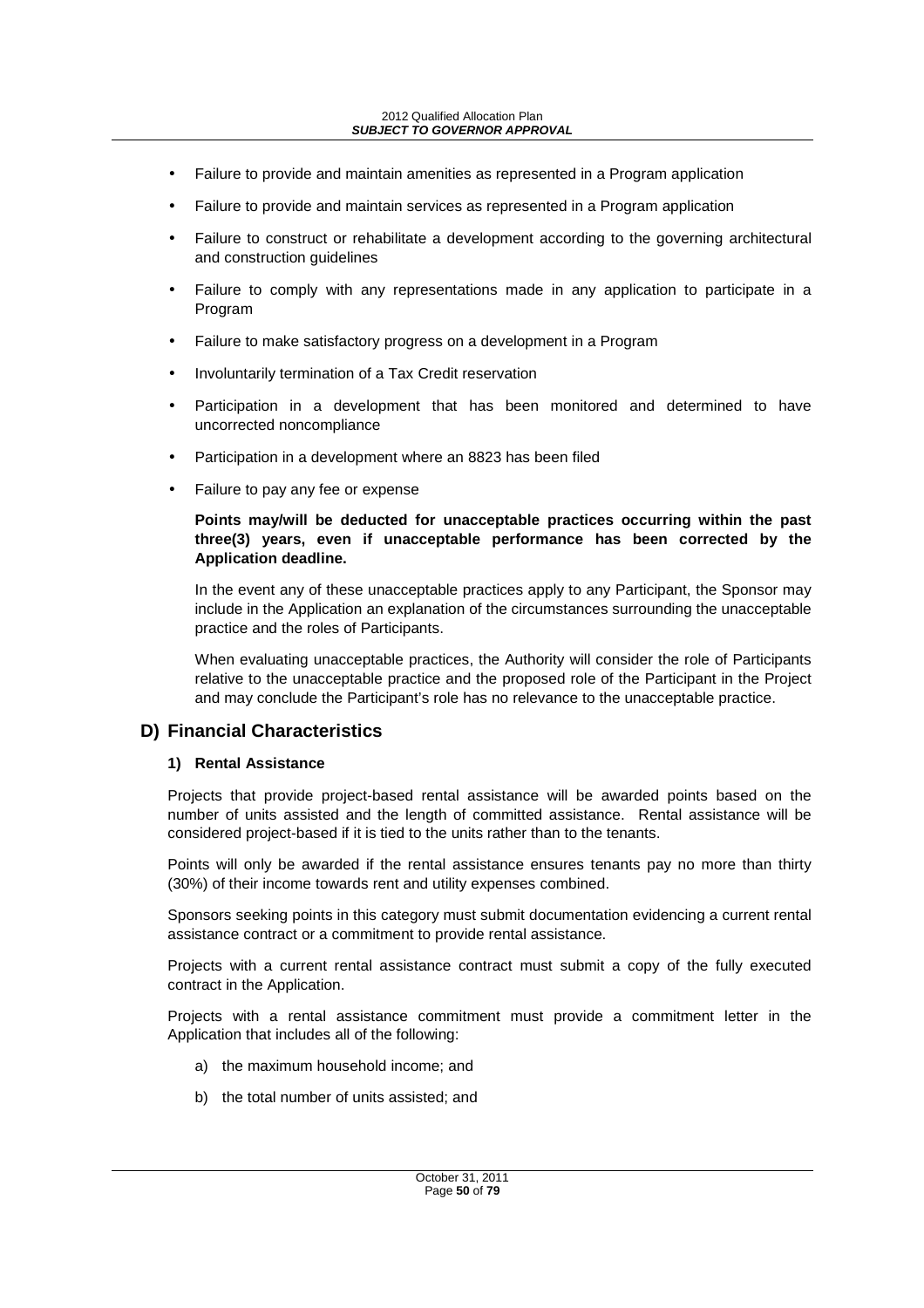c) the length of the rental assistance contract.

When HUD is providing the rental assistance, the commitment letter must be from HUD. USDA rental assistance commitment letters must be from the USDA housing director, and Project Based Housing Choice Voucher Conversion and Public Housing Authority Annual Contribution Contracts must be from the executive director of the relevant public housing authority.

The Authority will evaluate any rental assistance contracts or commitments from sources other than HUD, USDA, or a public housing authority, taking into consideration the viability and stability of the source and will determine whether the Project will receive points for rental assistance based on the likelihood the rental assistance will be available over the committed term.

For Projects where the term of the rental assistance contract is three (3) years or greater, points will be awarded as follows:

| <b>POINTS</b> | % of Units Assisted |
|---------------|---------------------|
| 10            | $10\% - 20\%$       |
| 20            | 20.1% or greater    |

### **2) Financial Leveraging**

Projects that leverage Authority resources will be awarded points based on the amount of leveraged resources as a percentage of total sources in the Project's development budget.

The leveraged resources under this category are defined as:

(i) funds provided by a non-Authority source; or

(ii) a mortgage loan with a market rate of interest provided by the Authority, such as under the Risk Sharing program.

Leveraged resources **do not include**

- Any non-market rate Authority-administered sources, such as HOME funds, Affordable Housing Trust Funds
- Funds from a project Participant
- Equity generated from the sale of Authority-allocated Tax Credits pursuant to this QAP
- Equity generated from the sale of Authority-allocated Illinois Affordable Housing Tax Credits (also known as state donation tax credits)
- Other non-market rate resource administered by the Authority
- In Projects where the acquisition is financed in whole or in part through a seller's note, the amount of the seller's financing will not be considered a leveraged resource under this category.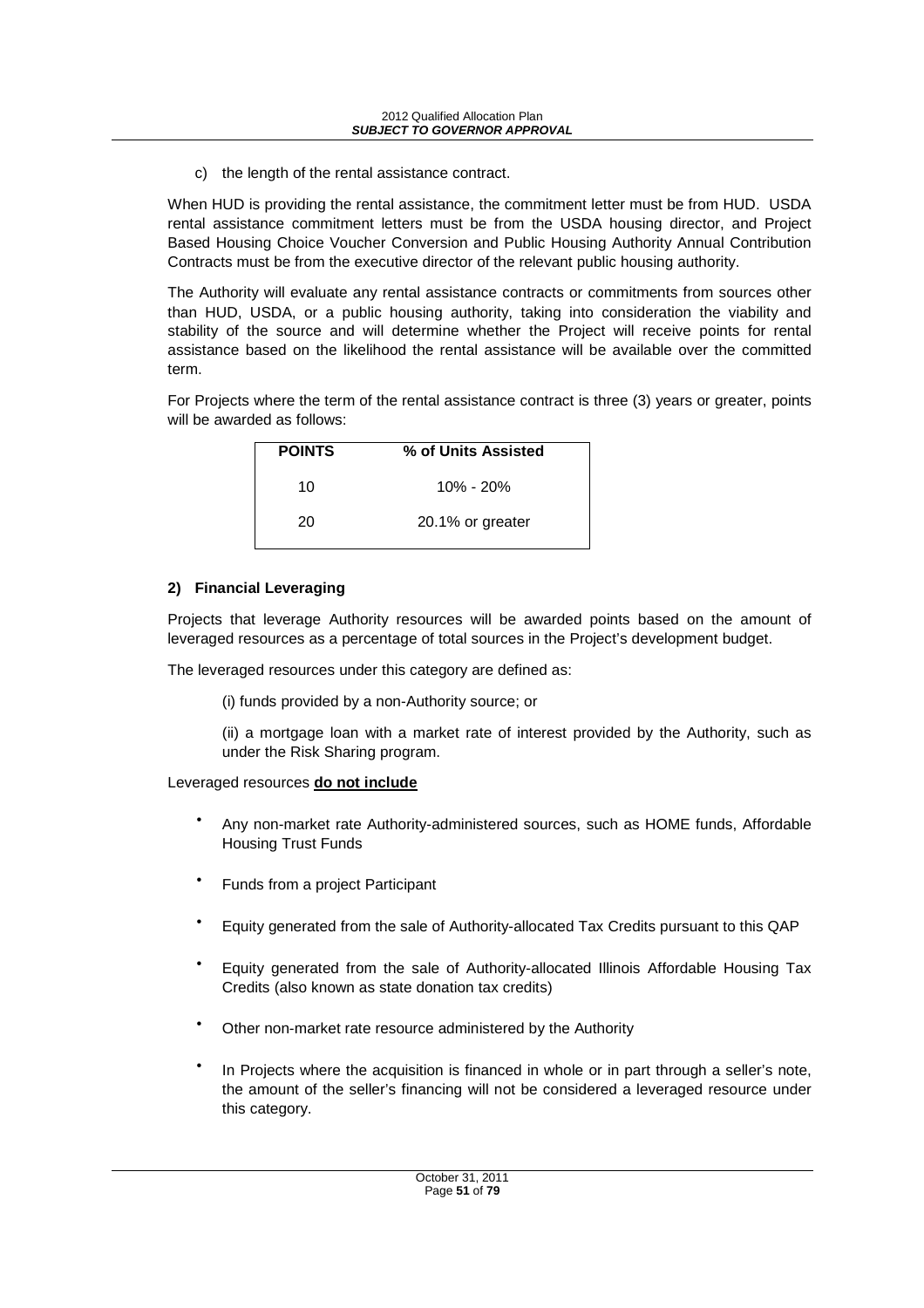No contribution of deferred developer fee to the Project budget will be considered a leveraged resource in this category.

All leveraged resources must be reflected in the Project budget and be available during the Project's construction period to pay for expenses reflected in the development budget; and remain in the project after construction (ie. be permanent financing). Only sources allocated to uses that fall within the Projects' boundaries will be considered for financial leveraging. Equity bridge loan will not be considered for financial leveraging.

Projects will be awarded points based on the following criteria:

| <b>POINTS</b> | Leveraged Resources as % of<br><b>Total Project Sources</b> |
|---------------|-------------------------------------------------------------|
| 6             | $10\% - 20\%$                                               |
| R             | Greater than 20.1%                                          |

#### **3) Low Soft Costs**

Projects will be awarded points based on minimizing soft costs as a percentage of the total development budget.

For purposes of this calculation soft costs will be determined as follows: The total development budget less acquisition costs, construction costs, construction contingency, reserves, construction period interest, and developer fee.

| <b>POINTS</b> | Soft Costs as % of Total<br><b>Development Budget</b> |
|---------------|-------------------------------------------------------|
| 6             | 10.1% - 14%                                           |
| 8             | 10% or Less                                           |

# **E) Housing Policy Goals and Objectives**

### **1) Extremely Low Income Housing**

The Authority will award up to twenty-five (25) points for Projects which provide housing for extremely low income residents, defined as households with incomes at or below 30% of Area Median Income.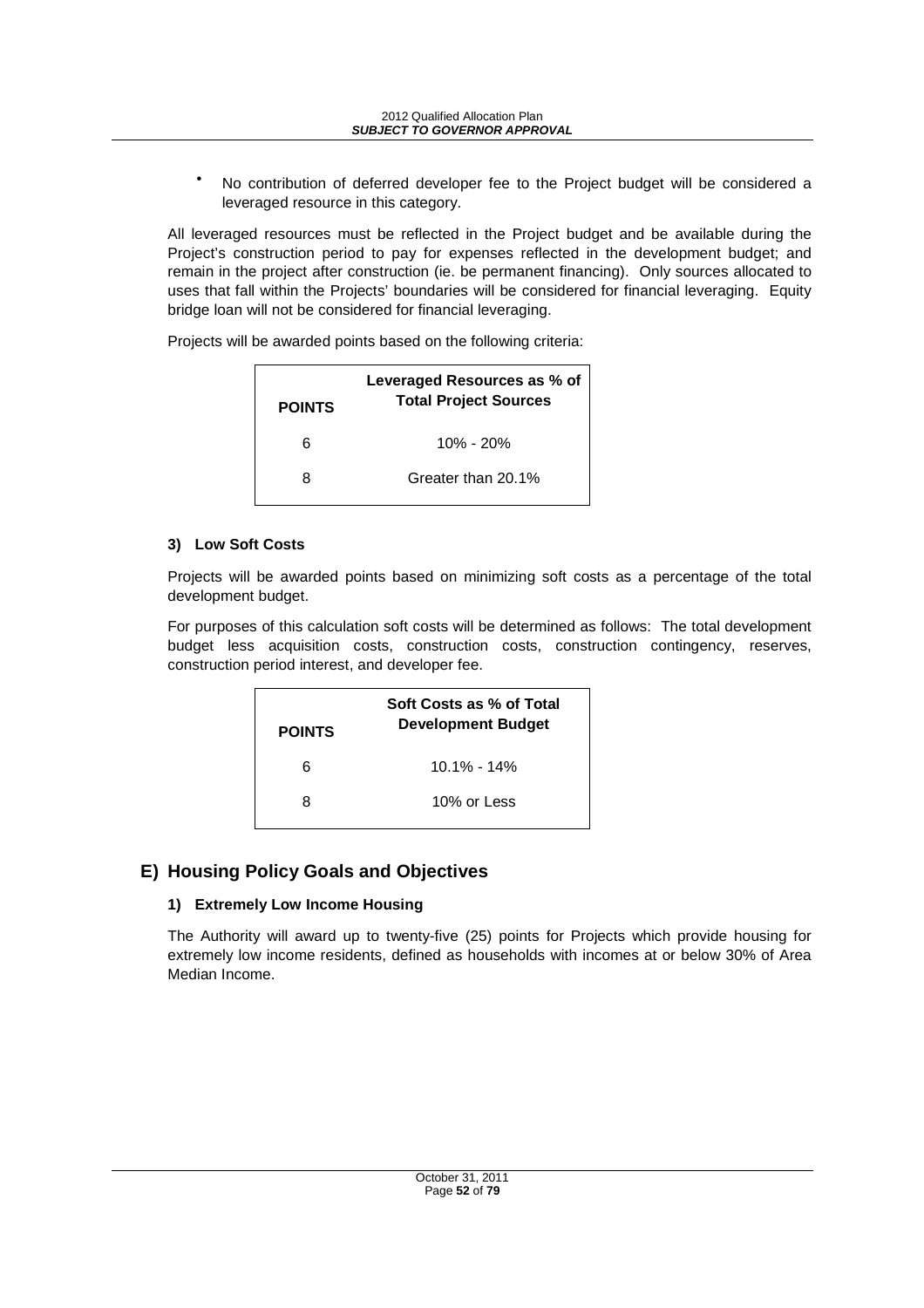| <b>Percentage of Extremely Low Income Units</b><br>within Project | <b>Points</b> |
|-------------------------------------------------------------------|---------------|
| 10% of total units are $\leq$ 30% AMI                             | 10            |
| 20% of total units are $\leq$ 30% AMI                             | 15            |
| 25% of total units are $\leq$ 30% AMI                             | 25            |

#### **2) Permanent Supportive Housing**

#### General Scoring Provisions

The Authority will award up to twenty-five (25) points to Projects under this section. In order to receive points under this category, Projects must submit a "Permanent Supportive Housing Certification" and meet the requirements below of either category D(i). Targeted Units Only, **OR** D (ii) Targeted Units Plus Non-Targeted Supportive Housing Population Projects.

Points are **NOT** cumulative in this Section.

Any Project which receives points under this section and receives a Reservation of Tax Credits, will be required to execute an Authority-approved Supportive Housing Plan at Carryover Allocation, prior to issuance of Extended Use Agreement.

**ONLY** Projects awarded points under section D (ii) below will be eligible to receive the 30% Boost under the Tax Credit Information section of the QAP.

#### Definition

Targeted Units are defined herein as Permanent Supportive Housing units set-aside for households earning at or below 30% of Area Median Income (AMI), which are headed by persons with disabilities and referred through a State referral network. Targeted Units will assist the State in its efforts to transition persons with disabilities from long-term care to community-based housing.

Targeted Units:

MUST be filled by households referred through a State referral network, represented by an assigned Lead Referral Agency;

MUST not be age-restricted;

MUST be open to persons with any type of disability; and

MUST be available at the time of Application and must remain available throughout the construction process. Currently occupied Projects must include evidence that all Targeted Units are vacant at the time of Application and are not subject to an existing waiting list.

For any Targeted Units referred through a State referral network, an assigned Lead Referral Agency coordinates a range of local services agencies to develop a collective process for referring and making their services available to qualified tenants, acts as the point of contact with property management over the life of a Project, and represents the local services system in dealings with management of the property.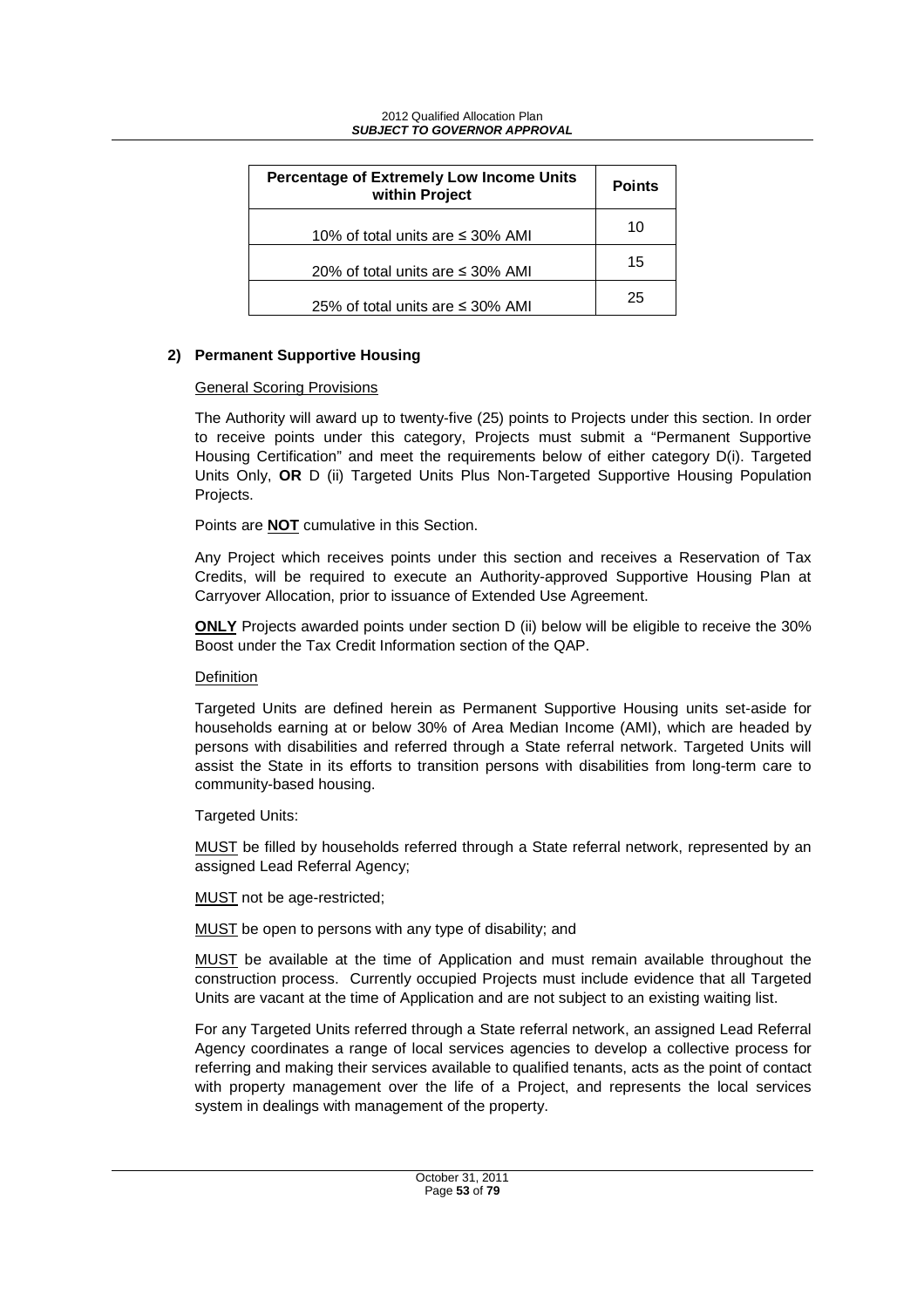### General Operating Provisions

Under the terms of the Supportive Housing Plan, the Project will be required to establish a preferential leasing opportunity for the Targeted Units for a period of 90 days from the date of the first certificate of occupancy. The preferential leasing for the Targeted Units shall prioritize households referred through a State referral network for the Targeted Units.

In the event a vacancy occurs at the property and not all Targeted Units are filled with referred persons, a State referral network agency should be notified. The unit will be held open for a period no less than 30 days from the date the State referral network is made aware of the vacancy. If no eligible applicant is referred within 30 days, the unit may be rented to any eligible applicant. This process is repeated until all the Targeted Units are occupied by referred persons.

If a Public Housing Authority (PHA) is providing project-based rental assistance for the Project, the Owner should work with the PHA to determine whether rent-assisted units may be Targeted Units that are filled by referrals from the State referral network, or whether all rent-assisted units must be filled by referrals from the PHA's existing waiting list(s). The PHA may allow the site to hold its own waiting list with its own preferences, OR the PHA may agree to allow the Targeted Units to be filled by referrals from the State referral network, if the remaining rent-assisted units can be filled by households on the PHA's waiting list. It is up to the Owner to negotiate with the PHA regarding the source(s) of referrals for rent-assisted units, and to determine, based on this negotiation, whether the project-based rental assistance should be attached to the Targeted Units, or instead to other units within the Project.

### Project Types

The Authority will award up to twenty-five (25) points to Projects meeting the requirements of either of the two categories listed below. Points are **NOT** cumulative in this Section.

### **i. Targeted Units Only Projects**

Projects that include 50% or less of total units as Targeted Units, with the remainder of units being general affordable housing or mixed-income units, may receive up to fifteen (15) points.

Projects receiving points under this section are **not** eligible for the 30% Boost as discussed in the Tax Credit Information section of the QAP.

The Authority-approved Supportive Housing Plan required at Carryover Allocation, prior to issuance of Extended Use Agreement, will outline the required responsibilities of the Owner, property manager, and Lead Referral Agency in regard to the Targeted Units.

In calculating the minimum number of Targeted Units that must be made available to receive points in this category, Sponsors must **ALWAYS** round up to the next unit. For example, fifty-one (51) total units  $x 25% = 12.75$ , round up to a minimum of thirteen (13) Targeted Units.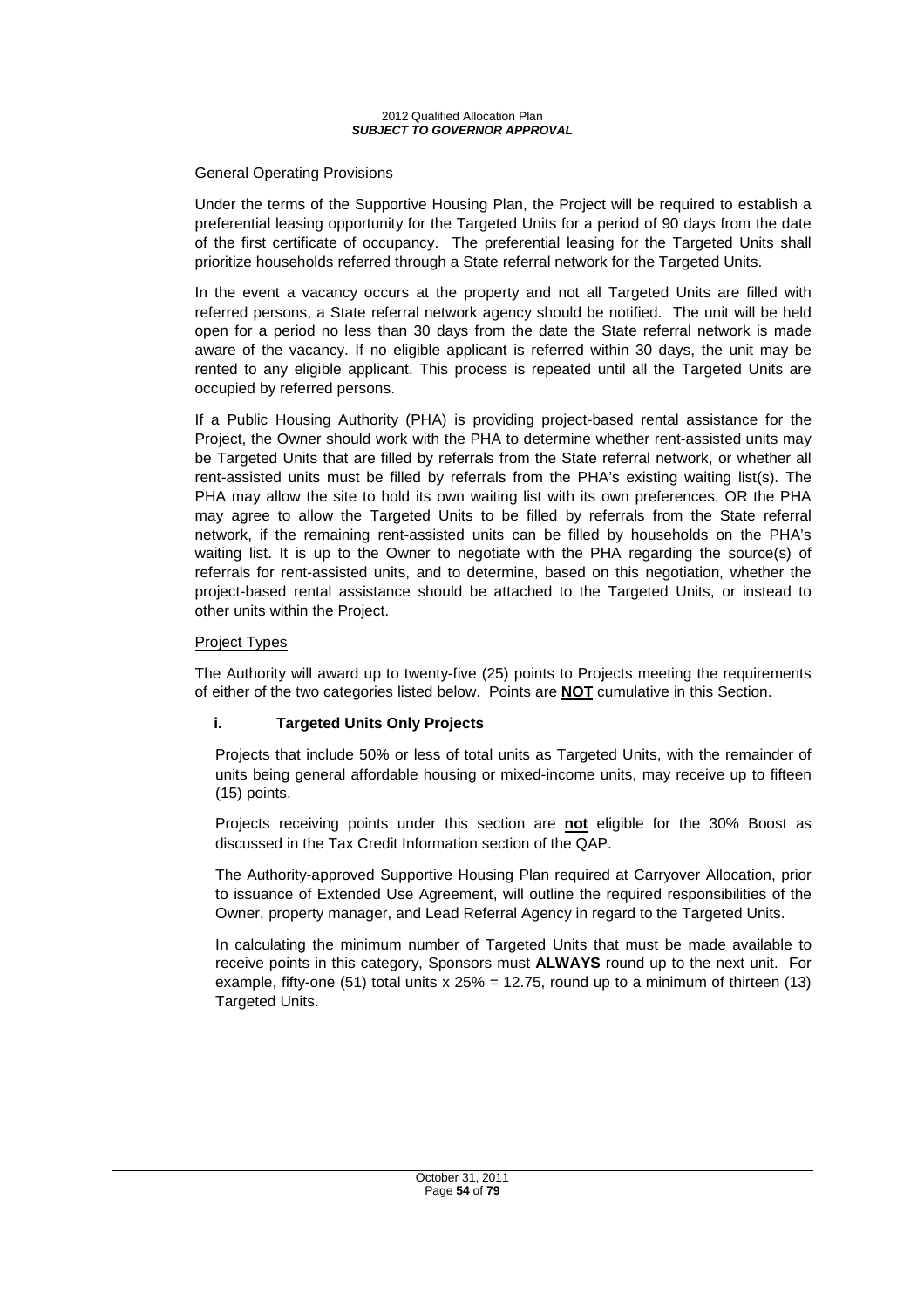| Percentage of Targeted Units within Project     | <b>Points</b> |
|-------------------------------------------------|---------------|
| 10% of total units are Targeted Units ≤ 30% AMI | 5             |
| 20% of total units are Targeted Units ≤ 30% AMI | 10            |
| 25% of total units are Targeted Units ≤ 30% AMI | 15            |

**Example:** A 50-unit Project that offers 10 units (20% of total units) as Targeted Units, and the rest of the units as affordable or mixed income units, would receive ten (10) points.

### **ii. Targeted Units Plus Non-Targeted Supportive Housing Population Projects**

Projects with Targeted Units may also include additional non-Targeted Permanent Supportive Housing Units for Supportive Housing Populations, defined herein as households headed by persons with disabilities and households that are homeless or atrisk of homelessness, who need access to supportive services in order to maintain housing.

Projects that include 50% of more of total units as Permanent Supportive Housing units for Supportive Housing Populations, including Targeted Units of 10% or greater of the total units, may receive up to twenty-five (25) points.

Projects awarded points under this section will be eligible to receive the 30% Boost under the Tax Credit Information section of the QAP.

Projects that include additional non-Targeted Permanent Supportive Housing Units, beyond the Targeted Units, must also provide an on-site support coordinator to assist residents in (i) the application process; (ii) in implementing the tenants' plan for success in permanent housing; (iii) and in continuing linkage to community-based supportive services as needed. The amount of on-site service coordination must be appropriate for the number of supportive housing units.

The Authority-approved Supportive Housing Plan required at Carryover Allocation, prior to issuance of Extended Use Agreement, will outline the required will outline the required responsibilities of the Owner, property manager, Lead Referral Agency and a on-site services provider in regard to the Targeted and general Permanent Supportive Housing Units.

In calculating the minimum number of Permanent Supportive Housing Units that must be made available to receive points in this category, Sponsors must **ALWAYS** round up to the next unit. For example, fifty-one  $(51)$  total units x  $50\% = 25.5$ , round up to a minimum of twenty-six (26) Permanent Supportive Housing Units.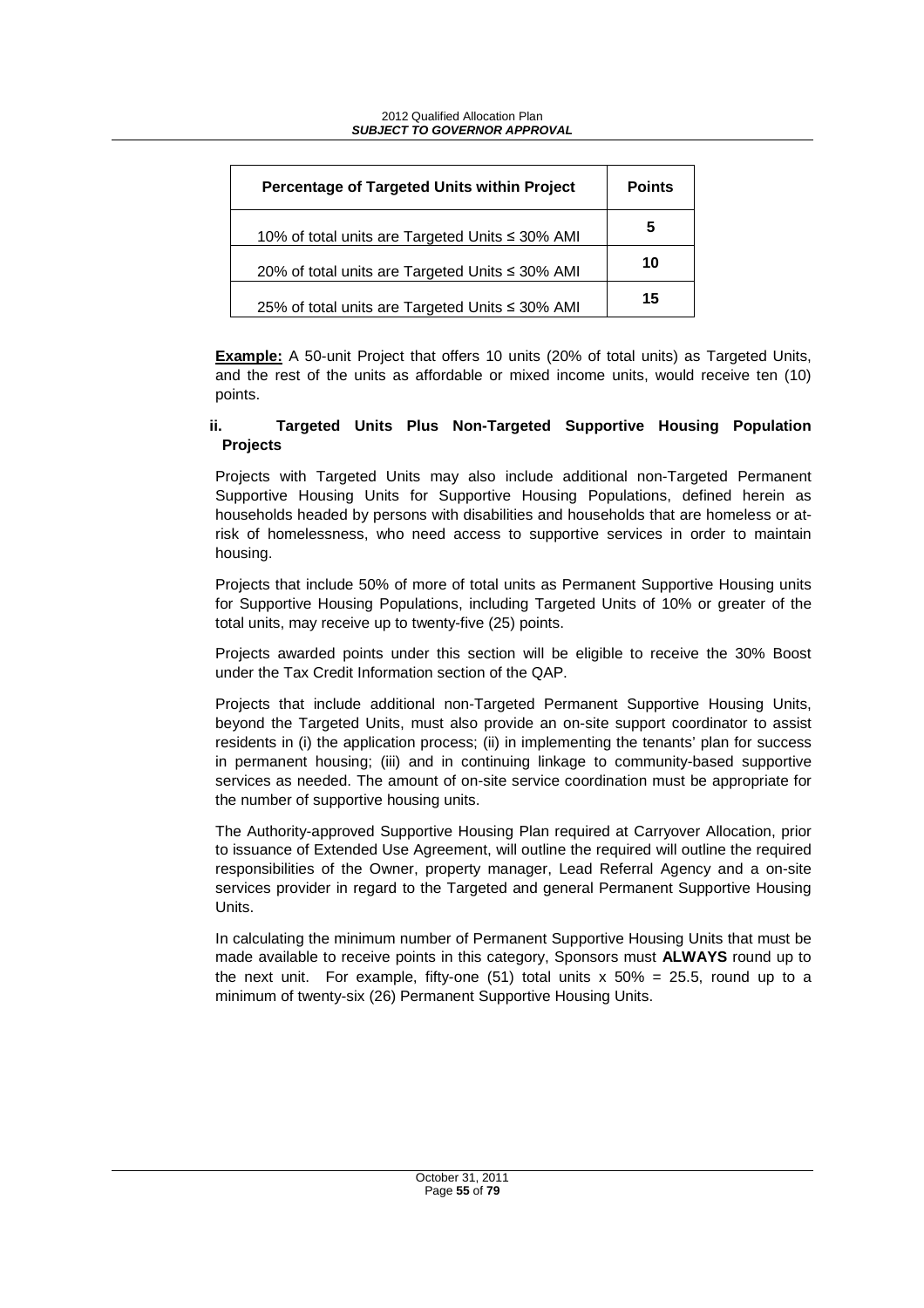| Percentage of Targeted Units within a<br><b>Permanent Supportive Housing Project</b> | <b>Points</b> |
|--------------------------------------------------------------------------------------|---------------|
| 10% of total units are Targeted Units ≤ 30% AMI                                      | 10            |
| 20% of total units are Targeted Units ≤ 30% AMI                                      | 15            |
| 25% of total units are Targeted Units ≤ 30% AMI                                      | 25            |

**Example:** A 50-unit Project that offers 25 units (50% of total units) as Permanent Supportive Housing, including 10 Targeted Units (20% of total units), would receive fifteen (15) points.

#### **3) Certificate of Intent to Accept State-Administered Operating Subsidy or Project-Based Rental Assistance**

The Authority intends to seek all sources of operating subsidy or rental assistance that are currently available or may become available in the future, and may wish to target any assistance identified to Projects that are willing to assist the State in its efforts to transition persons with disabilities from long-term care to community-based housing. Such assistance may include but is not limited to the revamped Section 811 for Persons with Disabilities Program, the Long-Term Operating Support Program, or the Illinois Division of Mental Health Bridge Subsidy Program.

All Projects, except those with already-committed rental or operating assistance for 100% of units, may receive up to five (5) points by certifying willingness to accept State-administered operating subsidies or project-based rental assistance, should such assistance be made available. This assistance would be limited to a **maximum** of 25% of units within a given Project, would likely be reserved for households referred through a State referral network created to assist the State in its efforts to transition persons with disabilities from long-term care to community-based housing, and may be targeted to Projects located in specific areas of the State based on need.

Such assistance cannot be assumed to be available to support the Project's operating budget at the time of application. Any households referred through the State referral network would have to meet the same tenant selection criteria applicable to all other prospective tenants of the Project.

In order to be eligible for points in this category, Applications **must** include a "Certification Regarding Intent to Accept State-Administered Operating Subsidies or Rental Assistance" form, completed by the Sponsor, found on the Authority's website (www.ihda.org).

### **4) Veterans' Housing**

Projects that will be marketed to veterans will receive five (5) points. In order to receive points in the category, Sponsors must:

- Provide in the Application a signed letter of support for the Project from a local veterans' services agency; and
- Provide in the Application a written narrative describing on-going efforts to market the Project to veterans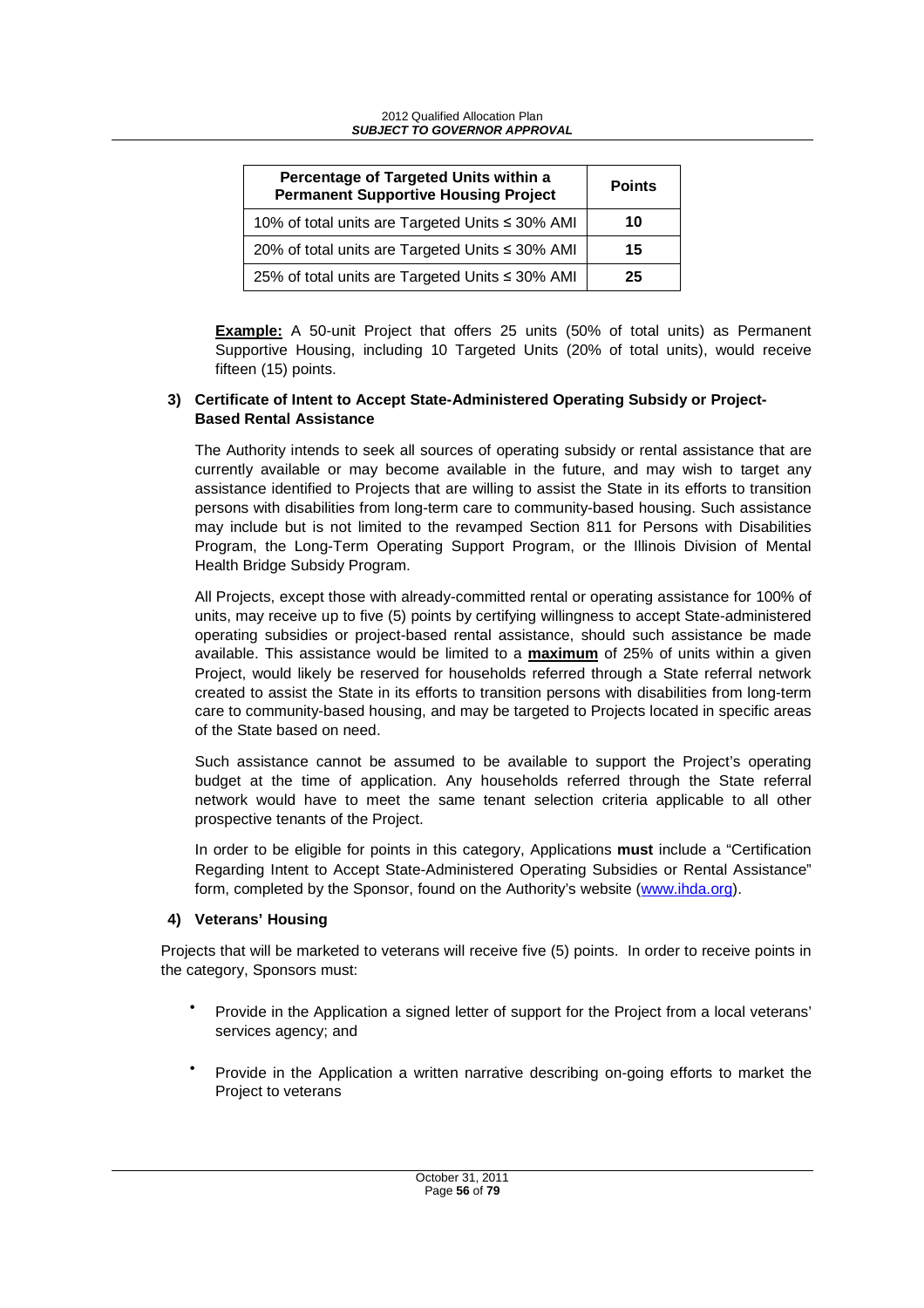A Project that receives points in this category and is awarded Tax Credits may be required to provide additional documentation regarding marketing to veterans. The Sponsor's commitment to this scoring criteria shall be binding for the duration of the Extended Use Period and shall be incorporated into the Extended Use Agreement of an approved Project.

### **5) Rehabilitation or Adaptive Re-Use**

Projects that involve the rehabilitation or adaptive re-use of a building not currently occupied by residential tenants will receive five (5) points.

In order to receive points in this category, Sponsors must document that at least fifty percent (50%) of the total Project construction costs will be attributable to the rehabilitation or adaptive reuse of an existing building or buildings.

#### **6) Preservation**

Projects that involve the rehabilitation of currently occupied low income housing developments whose conversion to market rate housing is likely to occur within FIVE (5) years will be awarded up to twenty-five (25) points in this category.

The Application must include evidence of the financing program that is currently in place and a detailed description of the likely conversion to market rate housing in the event the Project does not receive an Allocation of Tax Credits.

In determining whether a Project qualifies as preservation, the Authority will evaluate the source and terms of the existing financing, rental assistance program, current unit rents, and the extent to which the rent levels will remain affordable.

Points will be awarded in the following manner:

- **a.** 25 Points: Points will be awarded if the proposed Project was financed under or assisted by the following:
	- - Section 8 of the United States Housing Act of 1937, as amended, that will be renewed as part of the redevelopment process;
	- - Public housing projects that provide for 1:3 replacement of public housing units and receive assistance through an annual contribution contract.

**OR** 

**b. 10 Points:** Points will be awarded if the proposed Project was financed under or assisted by the following:

- -Section 202 or 811 of the National Housing Act;
- -Programs under Section 514 or 515 of the Housing Act of 1949;
- -Section 236 of the National Housing Act;
- -Section 42 of the Internal Revenue Code;
- - The Authority will also consider as preservation a Project that is currently occupied, has no rent or income restrictions, and whose unit rents do not exceed 60% of the Area Median Income as determined by HUD for the Project's location.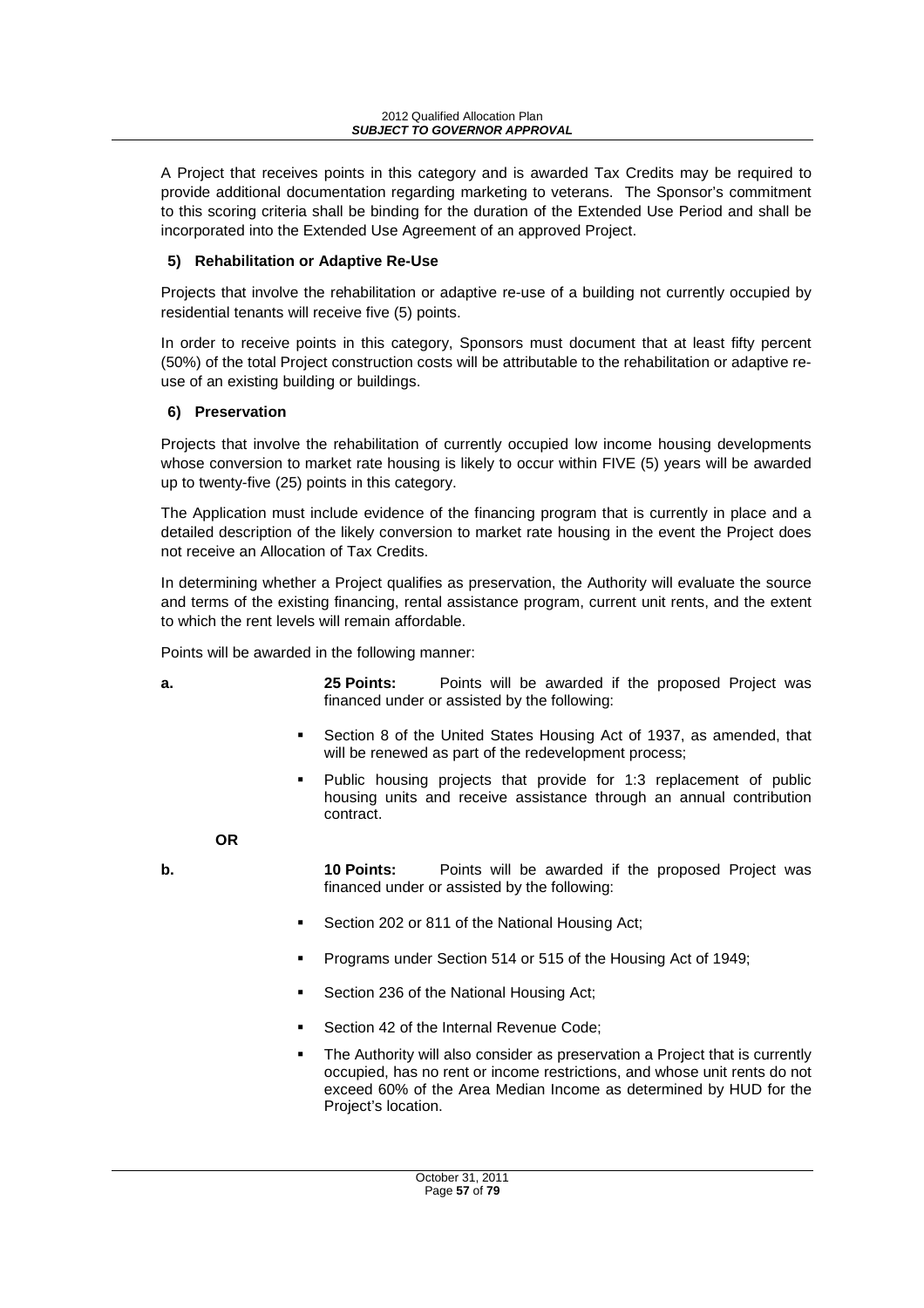### **7) Historic Preservation**

Projects involving buildings of a historic nature will be awarded points in this category. Five (5) points will be awarded if building(s) on the Project site are listed individually in the National Register of Historic Places, or if the Project has an IHPA nomination/approval letter stating that a building on the site is considered historically significant. The buildings must be preserved in accordance with IHPA requirements.

The Application must contain evidence of the building's historic nature as evidenced through documentation provided by the National Register of Historic Places or the IHPA.

#### **8) Affordable Housing Planning and Appeals Act ("AHPAA") Projects**

Projects in AHPAA Municipalities will be awarded points based on the following criteria. Points are not cumulative in this category.

**a. 4 Points:** Points will be awarded if the proposed Project is **not** eligible for the Chicago Metro AHPAA set-aside, but is located in an AHPAA community or a community at risk of being subject to AHPAA, and will be serving elderly populations. **OR** 

**b. 8 Points:** Points will be awarded if the proposed Project is located in an AHPAA community or a community at-risk of being subject to AHPAA (including Projects in the Chicago Metro AHPAA set-aside) and will be serving non-elderly populations.

See Attachment 3 "AHPAA Municipalities" for a listing of communities.

### **9) Transit-Oriented Development**

Projects will be awarded six (6) points for transit-oriented development if the proposed Project is located in close proximity to fixed-route public transportation, excluding inter-city transportation. "Close proximity" for this category will vary by set-aside and will be defined in the following manner:

- Chicago (6 blocks);
- Chicago Metro (1 mile);
- Other Metro (1.5 miles);
- Non-Metro (2 miles).

Transportation routes and distance to Project site must be identified in the market study submitted with the Application.

Projects served by publicly available Dial-A-Ride modes transportation that are at a minimum available between Monday and Friday from 8:00 a.m. to 6:00 p.m. will earn points in this category if the application includes a letter from the Dial-A-Ride provider stating **all** of the following:

- The Dial-A-Ride service is available to the public at large,
- The Project is located within the service area of the Dial-A-Ride, and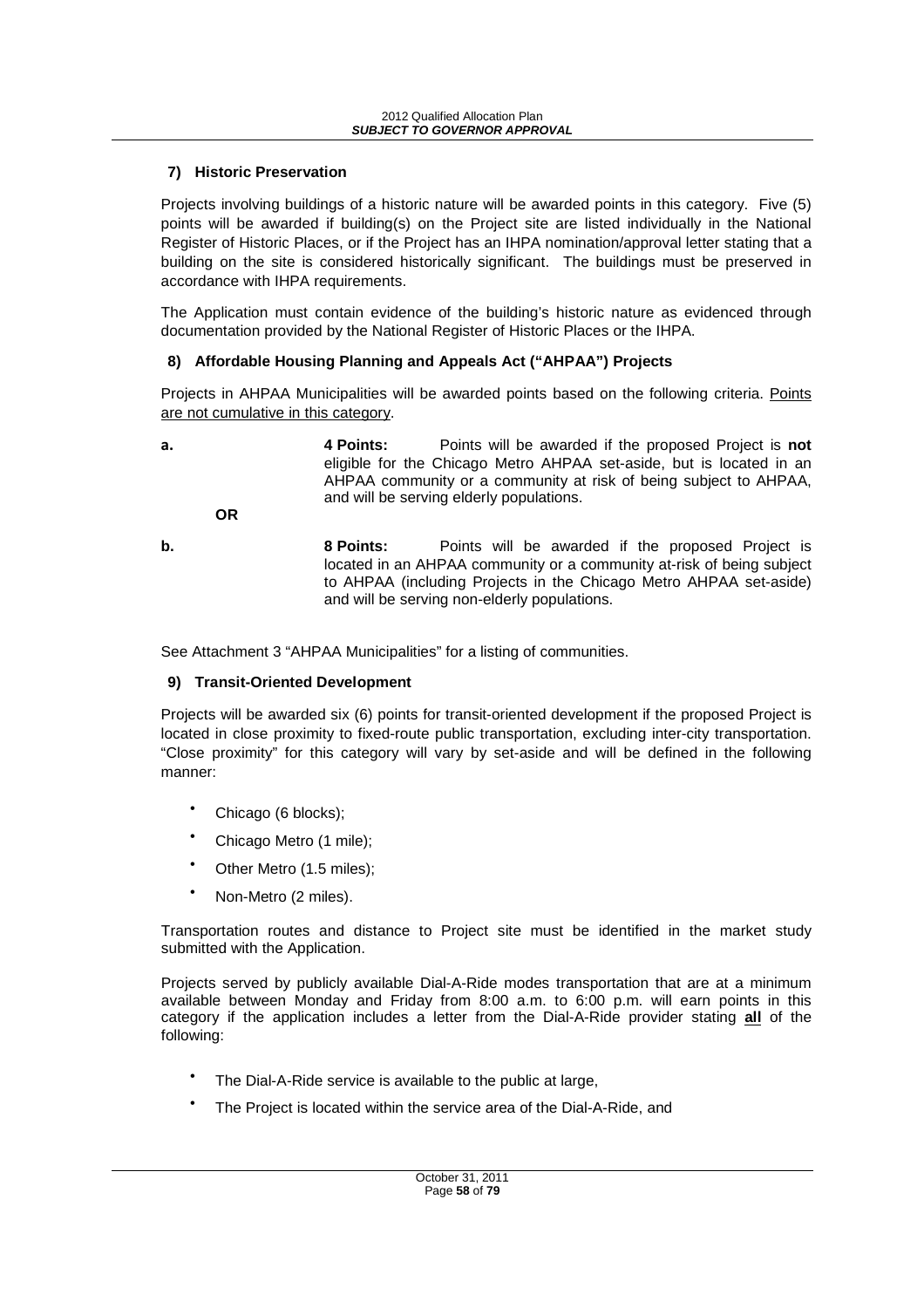The Dial-A-Ride service is, at a minimum, available between the hours of 8:00 a.m. and 6:00 p.m. Monday through Friday.

### **10) Live Near Work**

Points will be awarded if employment data for a specified radius from the Project site shows a sufficient number and percentage of low-wage jobs in the Project area. Low-wage jobs are defined under this category as jobs that will generate an annual income below the Live Near Work income limit for the county in which the Project is located. The specified radius in which the jobs can be located will vary by set-aside and will be defined in the following manner: Chicago (3 miles); Chicago Metro (5 miles); Other Metro (5 miles); and Non-Metro (10 miles). The information necessary to complete this section is available in a report the Sponsor will generate from the Longitudinal Employer-Household Dynamics website and in the "Scoring - Live Near Work Income Limit" form on the Authority's website (www.ihda.org).

In order to receive points in this category, the Application must include a report from the Longitudinal Employer-Household Dynamics program from the U.S. Census Bureau. In order to generate the report, please follow the steps listed below:

Please visit http://lehdmap.did.census.gov/ and enter the Project's address (or close approximation) into Search box.

Click on the Project's address in the Geocoder results.

In the dialog box that appears on the map, click "Add advanced selection."

- Choose "Sample/Ring" in the "Add Buffer to Selection" menu on the left of the map and enter the radius that corresponds to the Project's set-aside: Chicago (3 miles); Chicago Metro (5 miles); Other Metro (5 miles); and Non-Metro (10 miles).
- Click "Confirm and Add Advanced Selection."
- In the dialog box on the map, choose "Perform Analysis on Selection Area." Set the analysis settings to Home/Work Area: "Work"; Area Profile: "All Workers"; Year: "2008"; Job Type: "All Jobs" and click "Go."
- Once the analysis is complete, choose the "Detailed Report" option under the Report/Map Outputs menu to the left of the map.
- Choose the "Export to PDF" option and include a copy of the report in the Application as evidence of the number of low wage jobs in the Project area.

### **SCORING EXAMPLE:**

For a Project located in the Non-Metro set-aside in Macoupin County, the analysis of the number and percentage of low-wage jobs is completed in the table below. The Sponsor must enter the information in the "INPUT" column. The information for items  $(a) - (c)$  is available in the report generated by the Longitudinal Employer-Household Dynamics website. The information for item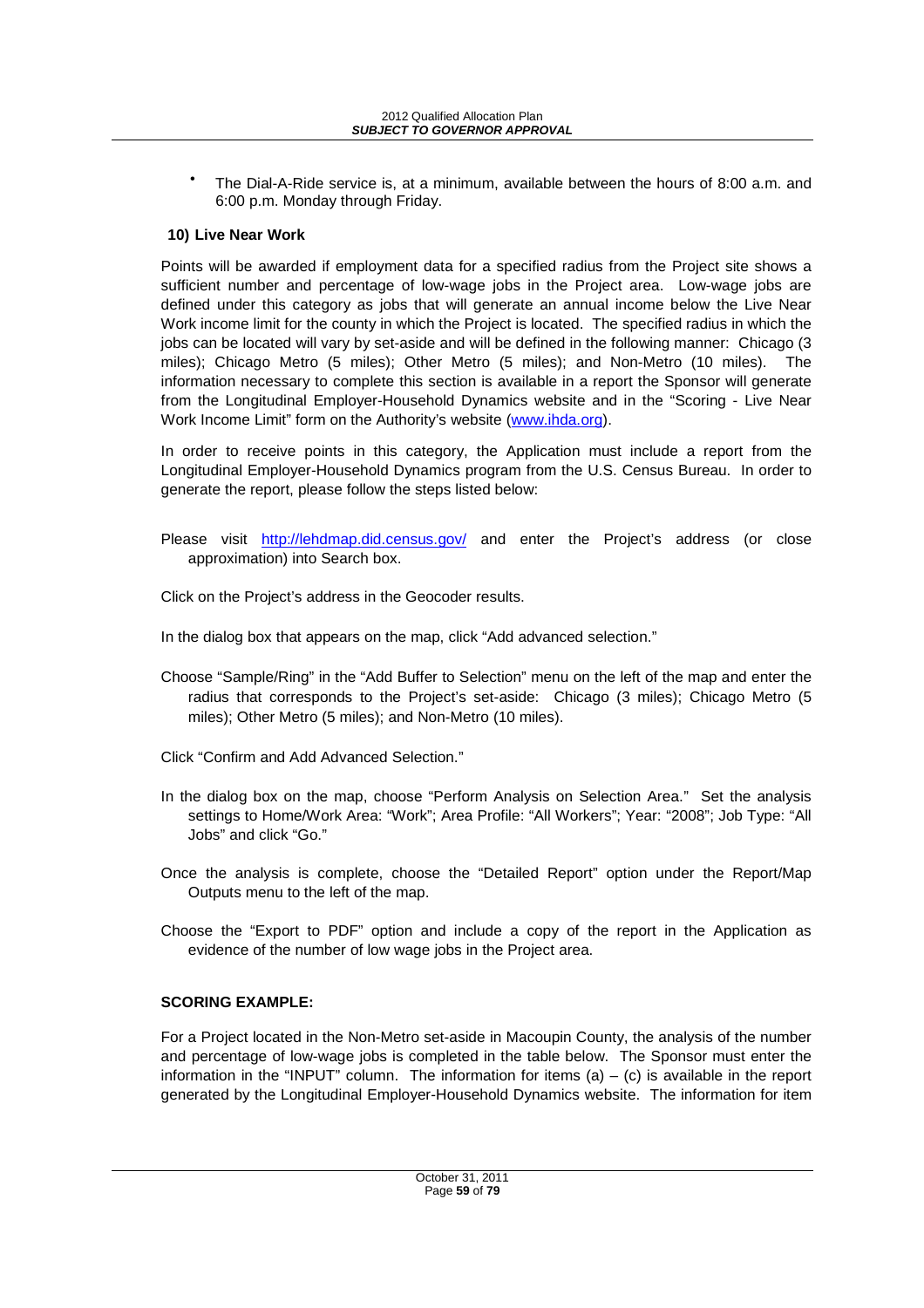#### 2012 Qualified Allocation Plan **SUBJECT TO GOVERNOR APPROVAL**

(d) is listed by county in the "Scoring - Live Near Work Income Limit" form on the Authority's website (www.ihda.org).

| <b>INPUT</b>  |    |                                                     |
|---------------|----|-----------------------------------------------------|
| 1,218         | a. | Number of jobs earning \$1,250 per month or less    |
| 1,617         | b. | Number of jobs earning \$1,251 to \$3,333 per month |
| 1,065         | c. | Number of jobs earning more than \$3,333 per month  |
| \$31,560      | d. | County's Live Near Work income limit                |
| <b>OUTPUT</b> |    |                                                     |
| 2,494         |    | Total low-wage jobs                                 |
| 64%           |    | Percentage of total jobs that are low-wage          |

When the information is entered into the table in the Authority's "Self Scoring Form" the number and percentage of low-wage jobs will be automatically calculated for each Project. In the scenario outlined above, the Project would be awarded two (2) points for the total number of low-wage jobs and two (2) points for the percentage of low-wage jobs for a total of four (4) points. Points will be cumulative in this category and will be awarded for both percentage AND number of low wage jobs in the following manner:

**a. All Set-Asides** 

|               | Low Wage Jobs as % of Total<br>Jobs |
|---------------|-------------------------------------|
| <b>POINTS</b> |                                     |
| 2             | $50\% - 75\%$                       |
|               | 75.1% or Greater                    |

**AND (b) OR (c) below based on the Project's set-aside:** 

**b. Chicago; Chicago Metro; and Other Metro Projects**

| <b>POINTS</b> | <b>Total Number of Low Wage</b><br>Jobs |
|---------------|-----------------------------------------|
| 2             | $0 - 33,333$                            |
| 3             | $33,334 - 66,666$                       |
| 4             | Greater than 66,666                     |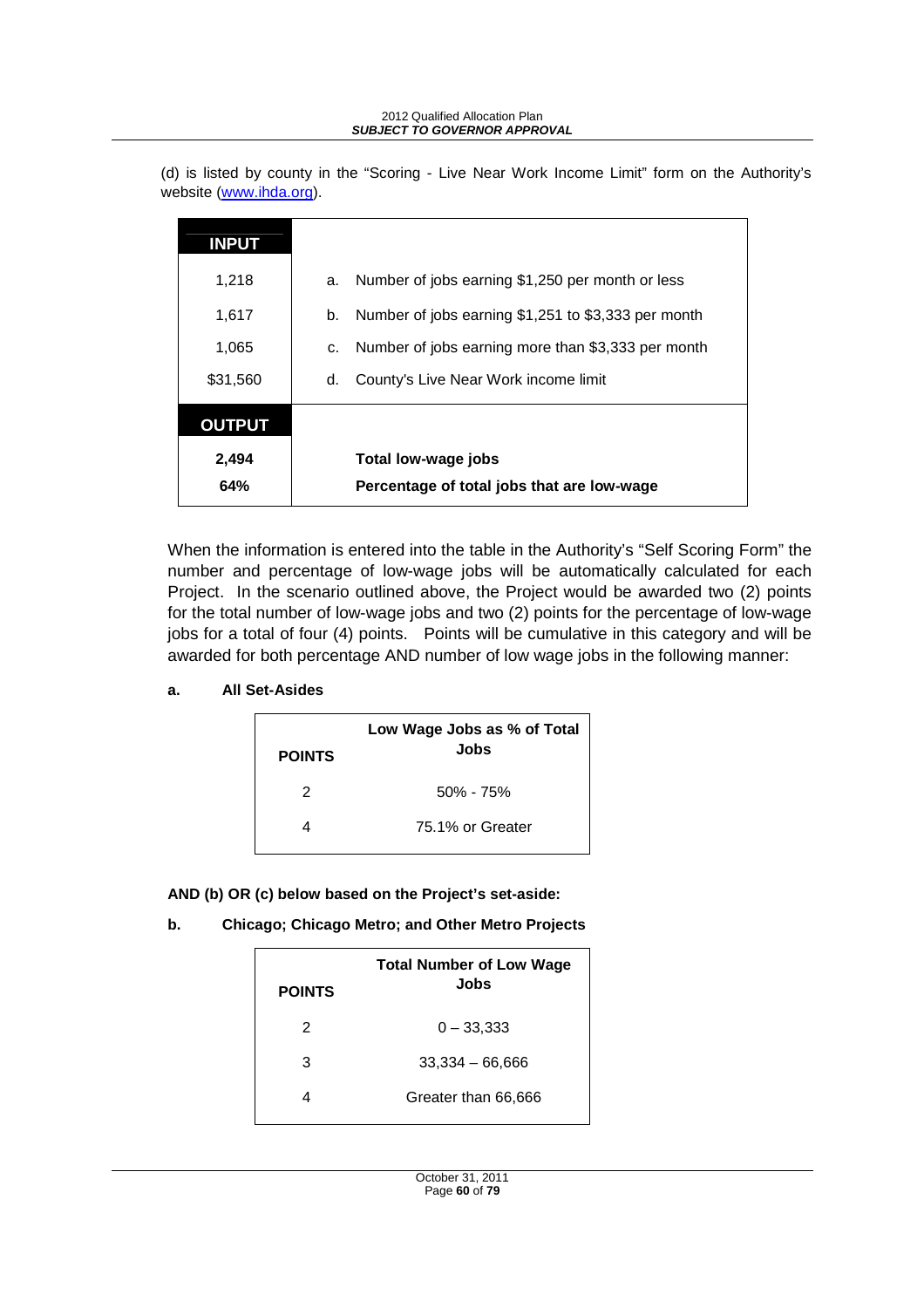**POINTS Total Number of Low Wage Jobs**  2  $0 - 5.000$ 3 5,001 – 10,000 4 Greater than 10,000

#### **c. Non-Metro Projects**

#### **11) Extended Term of Affordability**

The Authority will award up to eight (8) points to Projects that commit to an Extended Use Period in excess of the minimum mandatory 30 years.

Two (2) points will be awarded for each five (5) year extension to the Extended Use Period.

In order to receive points in this category, the Application must include a commitment stating the total number of years the Project will be subject to the Extended Use Period. The longer Extended Use Period will be recorded in the Extended Use Agreement.

### **F) Tiebreaker Criteria**

In the event that two or more Projects have an equal number of points, the following will be used to determine selection:

#### **First Tiebreaker: Fewest Credits per Unit**

The Project requesting the least amount of Tax Credits per Tax Credit eligible unit.

If a tie still remains;

#### **Second Tiebreaker: Supportive Housing Project**

Projects that demonstrate all requirements of Permanent Supportive Housing, as defined under Housing Policy Goals and Objectives / Permanent Supportive Housing scoring section.

If a tie still remains;

### **Third Tiebreaker: Tenants with Children**

Projects that serve tenant populations with children. Projects will qualify for this designation if they are non-Elderly and at least twenty-five percent (25%) of the units are three or four bedrooms. This tiebreaker will only apply where the market study shows a clear demand for this population (as determined by the Authority).

If a tie still remains;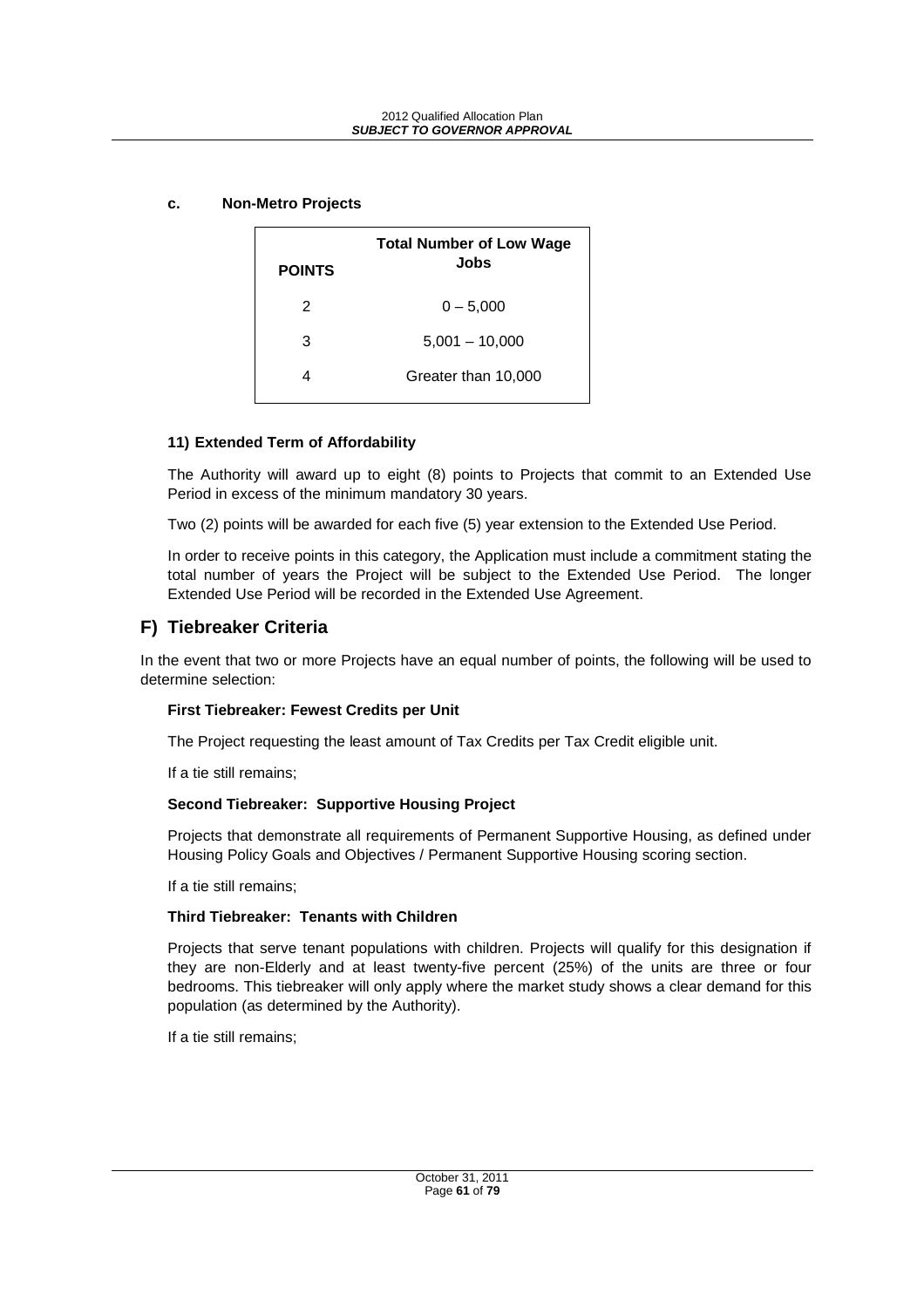#### **Fourth Tiebreaker: Local Revitalization or Redevelopment Plan and QCT**

Projects that demonstrate all of the requirements under Scoring Category for Local Revitalization or Redevelopment Plan **AND** are located in a Qualified Census Tract as listed in Attachment 2 "Qualified Census Tracts".

#### **Fifth Tiebreaker: Tenant Homeownership**

Projects that are intended for eventual tenant ownership, utilize an appropriate site plan and building design, and have a tenant homeownership plan describing how the Project will convert to tenant ownership at the end of the Compliance Period. Please see the "Homeownership Plan" available on the Authority's website (www.ihda.org).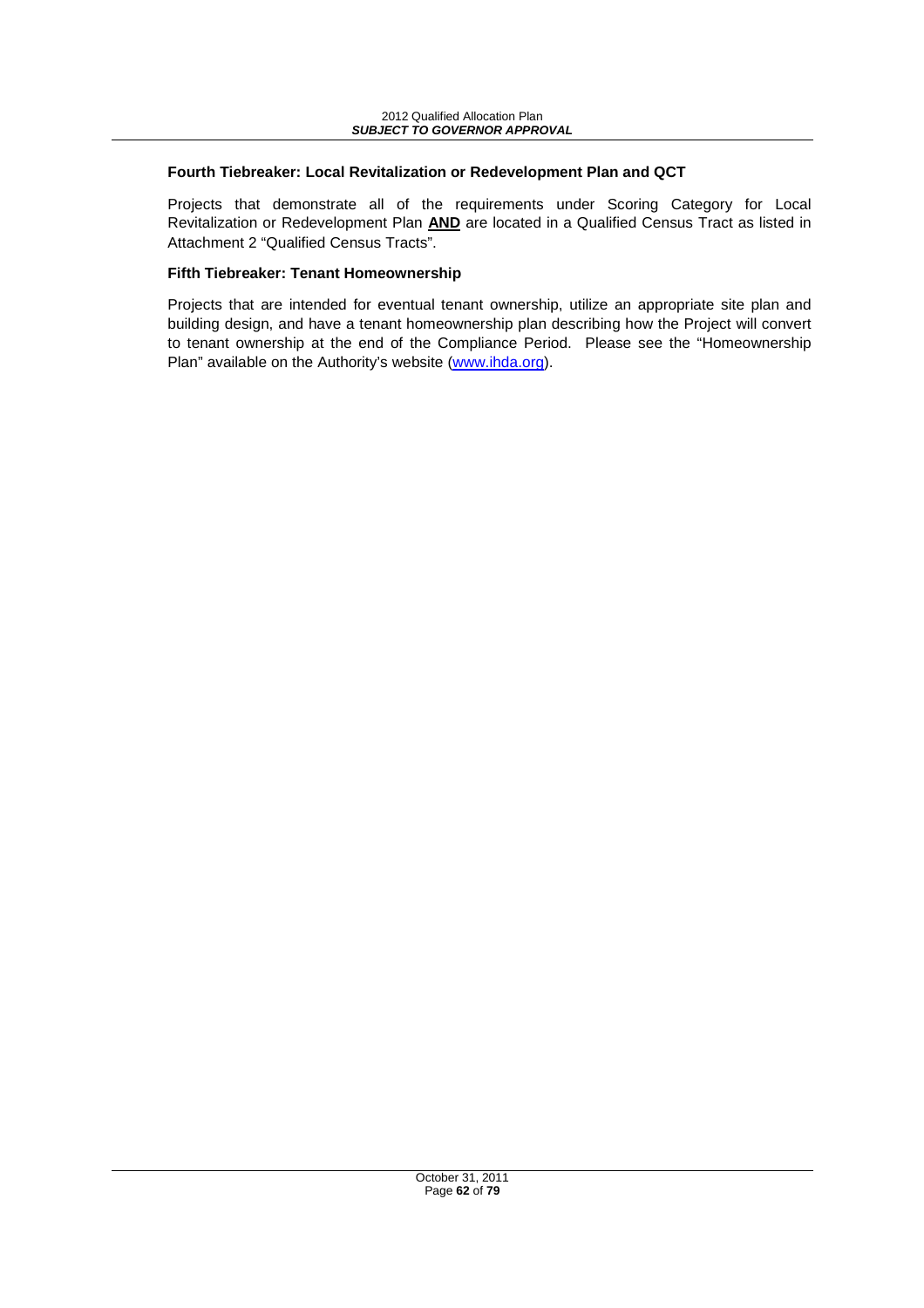# **VIII) Project Modification Policies**

# **A) Project Modifications**

The Allocation of Tax Credits is based upon information provided in the Application. **ALL**  Project changes, from conditional approval of the Application through the term of the Extended Use Agreement, will require written request to and written approval by the Authority.

Project changes include, but are not limited to, a change in any of the following:

- The individuals or entities in the ownership structure of the Project;
- The unit mix or unit sizes;
- The Project design;
- The Project site;
- The construction scope;
- The financing terms, including but not limited to a loss of financing; or
- Any criteria on which scoring decisions were made.

Any written request for a change in a Project must include a detailed explanation of the reason for the modification. Sponsors or Owners must also submit a non-refundable modification fee in the amount listed on the "Multifamily Fee Payment Form" available on the Authority's website (www.ihda.org).

All requests will be reviewed by the Authority and must conform to the requirements of Section 42 and the QAP.

Any request for a change in a Project will result in the reevaluation of the original Application. The results of the reevaluation may include the following: (i) a change in the Project's score or ranking; (ii) a new Application fee and public notification letters; (iii) and a reduction or revocation of the Tax Credit Reservation or Allocation. In addition, a Board approval of the revised Project may be required.

# **B) Changes or Transfer of Ownership**

The long term viability of the Project is dependent on the Owner who makes decisions in developing and operating the Project for the long term.

Therefore, changes of ownership are not encouraged; and the Authority strongly discourages the transfer of ownership in Projects. Changes include but are not limited to the addition or removal of any entities or individuals in the ownership, regardless of their percent of ownership.

**No** change of ownership will be permitted at any time after Board approval of a Project's Tax Credits and before the issuance of IRS Form(s) 8609 to the Project.

Owners wishing to change or transfer ownership after the issuance of IRS form(s) 8609 must submit the following:

• A completed and executed "Notice of Intent to Transfer Ownership" available on the Authority's website (www.ihda.org);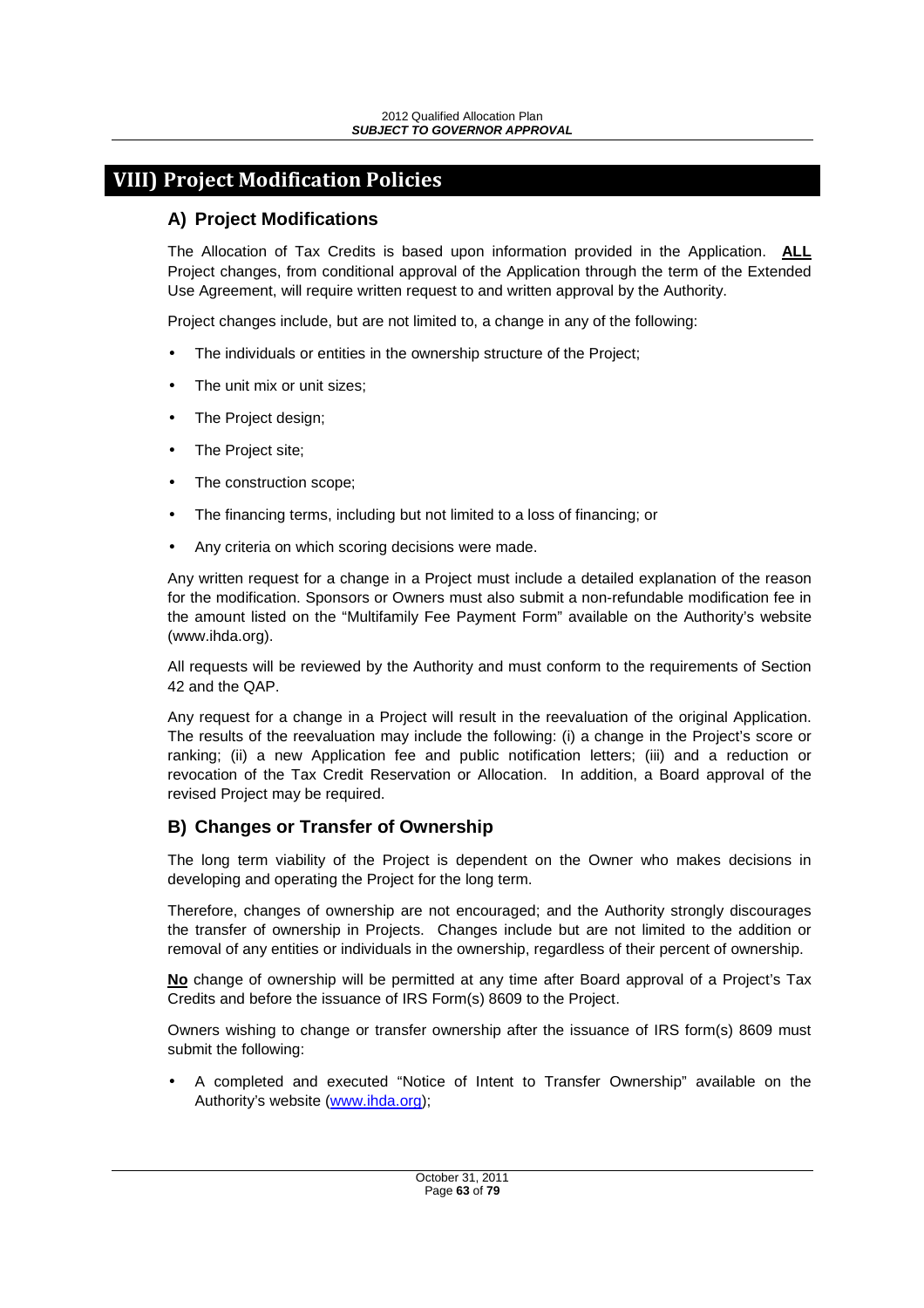- A letter from the Owner's legal counsel that explains the need for change;
- A non-refundable transfer of ownership fee. See the "Multifamily Fee Payment Form" available on the Authority's website (www.ihda.org); and
- All applicable organizational documents.

Any requested change of ownership will be reviewed on a case-by-case basis and must be presented to and approved by the Board. The Authority reserves the right to request additional documentation as needed.

# **C) Unapproved Changes**

Project changes at any time, made without submitting a written request to the Authority and receiving a written approval from the Authority, may cause the Application to be rejected or trigger a revocation of a proportional amount of Tax Credits up to the full amount of the Reservation.

Any unapproved Project change, from submission of the Application through the term of the Extended Use Agreement, will affect all Project Participants. Affected Participants may be penalized in the "Unacceptable Practices" scoring category in the future Applications and may fail to meet the Authority's mandatory appropriate development team requirements.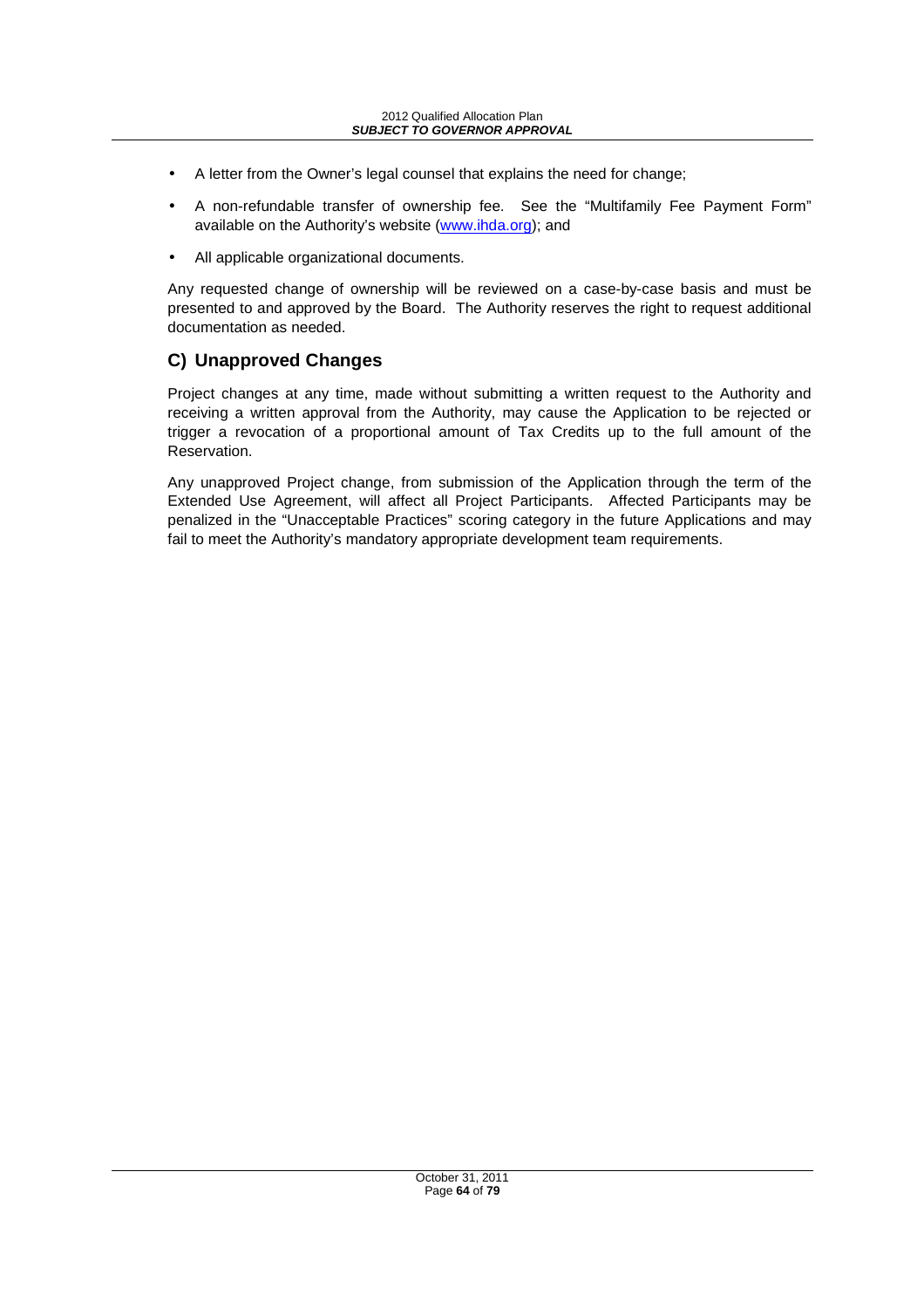# **IX) Reservation Procedures**

# **A) Board Approval**

If an Application is selected by Authority staff to receive an Allocation of Tax Credits, it will be considered a conditional approval.

After receiving a conditional approval, Owners must submit organizational documents for all entities of which the ownership entity is comprised and documentation demonstrating that these entities and the ownership entity are duly formed and validly existing. Please see the "Ownership Structure and Organizational Documents Checklist" on the Authority's website (www.ihda.org) for a list of necessary documents.

Once required documents are submitted and any additional requirements as determined by the Authority are fulfilled, the Project may be recommended to the Board for approval of a Reservation of Tax Credits.

# **B) Reservation Letter**

Upon Board approval of a Reservation of Tax Credits for a Project, the Authority will issue a Reservation Letter to the Owner. The Reservation Letter will state the amount of the Reservation; any conditions that must be satisfied in connection with the Reservation, including but not limited to payment of the Reservation Fee; date by which all conditions must be met, including the date by which the executed Reservation Letter and Reservation fee must be submitted to the Authority;

In addition to the Reservation Letter, the following documents will be issued to the Owner, and must be completed by the date specified in the Reservation Letter:

- "Compliance Monitoring Fee Agreement" (www.ihda.org).
- "Election of Low Income Housing Tax Credit Rate" for LIHTC Projects with Acquisition Rate Credits. (if applicable) (www.ihda.org)

Failure to return the Reservation fee, executed Reservation Letter, and required forms by the stated date may result in a revocation of the Reservation of Tax Credits for the Project.

# **C) Reservation Fee**

The Authority will charge a non-refundable Reservation fee in an amount equal to 1% of the 10 year credit amount for the Project.

# **D) Extensions**

The Authority may extend the time for meeting the conditions set forth in the Reservation Letter. The Owner must submit a written request for an extension of time explaining the necessity of such extension to the Authority. The Authority will require a processing fee in connection with the extension review, as described in the "Multifamily Fee Payment Form" (www.ihda.org).

# **E) Revocation of Reservation**

Prior to issuing IRS Form(s) 8609, the Authority may revoke a Reservation of Tax Credits for a Project under the conditions set forth below or under such other conditions as may be set forth in the Reservation Letter, the Carryover Allocation Letter, or other appropriate documents.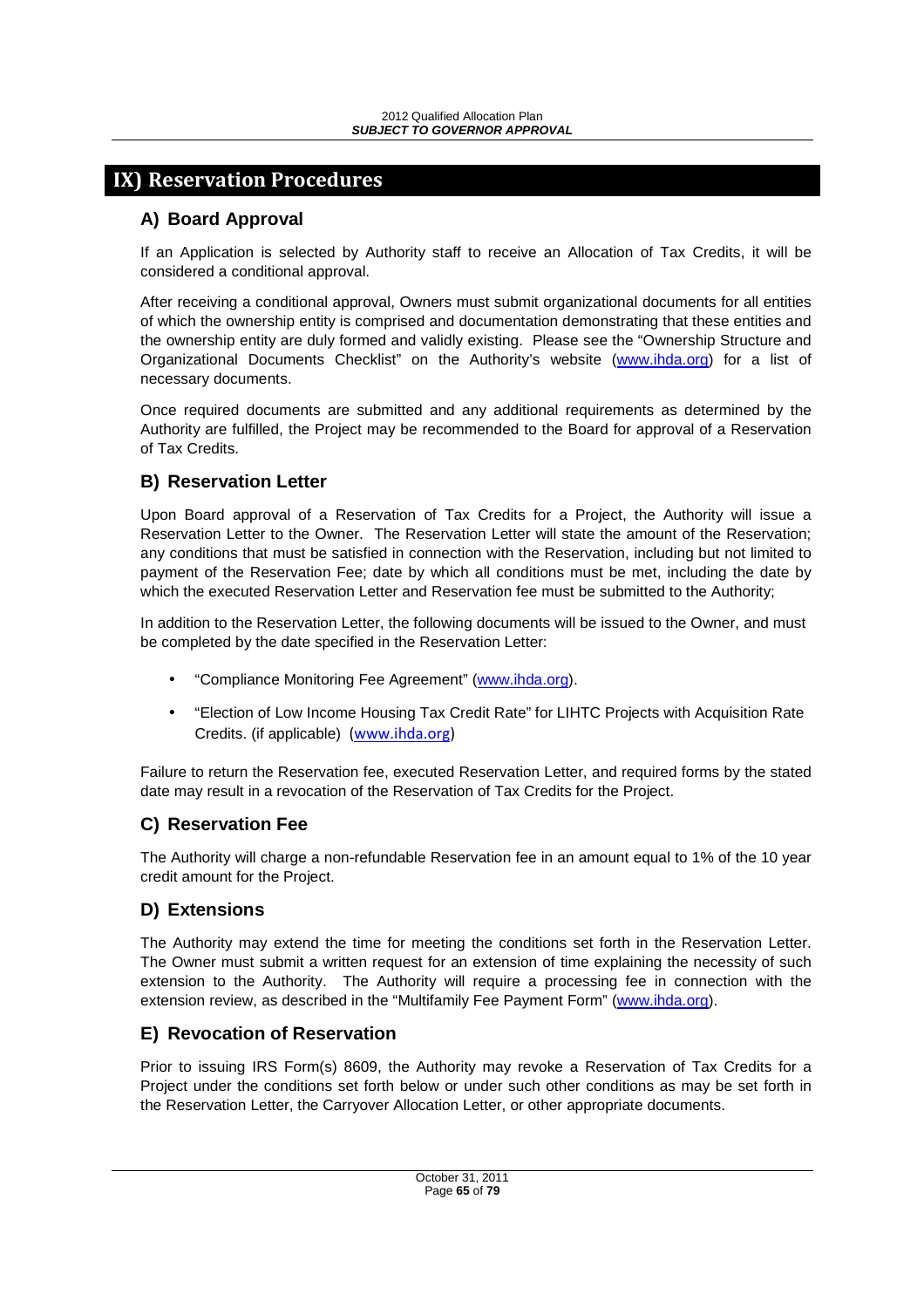If a Reservation is revoked, the Authority will retain **ALL** fees paid to the Authority in conjunction with the Application, the Reservation, the Carryover Allocation or modification of the Project.

The following activities may cause a revocation:

- The Owner modifies the Project in **ANY** way without prior written approval from the Authority. Such changes include, but are not limited to:
	- o changes in the ownership structure of the Project,
	- o changes in project characteristics,
	- o changes in or loss of financing, or
	- o changes in the criteria on which any scoring decisions were made.
- The Authority determines that the Owner will fail to meet the Authority's requirements for a Carryover Allocation, including any conditions set forth in the Reservation or the Carryover Allocation Letter.
- The Authority determines that the Project will fail to be Placed in Service by the time set forth in the Carryover Allocation Letter.
- The Owner fails to provide the Authority with all items required for issuance of 8609s in as described within the Issuance of 8609s section within six (6) months of Placed in Service.
- The Owner (including any affiliates) is not in compliance with Section 42 in connection with any Project.
- The Owner (including any affiliates) has outstanding compliance violations in connection with any Project that have not been resolved to the Authority's satisfaction.
- The Owner (including any affiliates) is delinguent under any loan or grant made by the Authority, is not in good standing under a workout agreement with the Authority, or has not satisfied any other requirements of the Authority in connection with a delinquency or workout agreement.
- The Owner (including any affiliates) has an outstanding expense owed to the Authority in connection with any Authority program.
- The Authority has reason to believe that the Sponsor or Owner has materially misrepresented facts or has provided false information to the Authority in connection with the Project or in connection with any other Authority Program.
- The Owner is bankrupt or in a financial situation that jeopardizes the Project's completion and/or continued operation.
- The Authority determines that the Project is unable to proceed.
- Any other action determined by the Authority, at the Authority's sole discretion, that violates any other conditions as may be set forth in the Reservation Letter, the Carryover Allocation Letter or other documents in connection with the Reservation or Allocation of Tax Credits.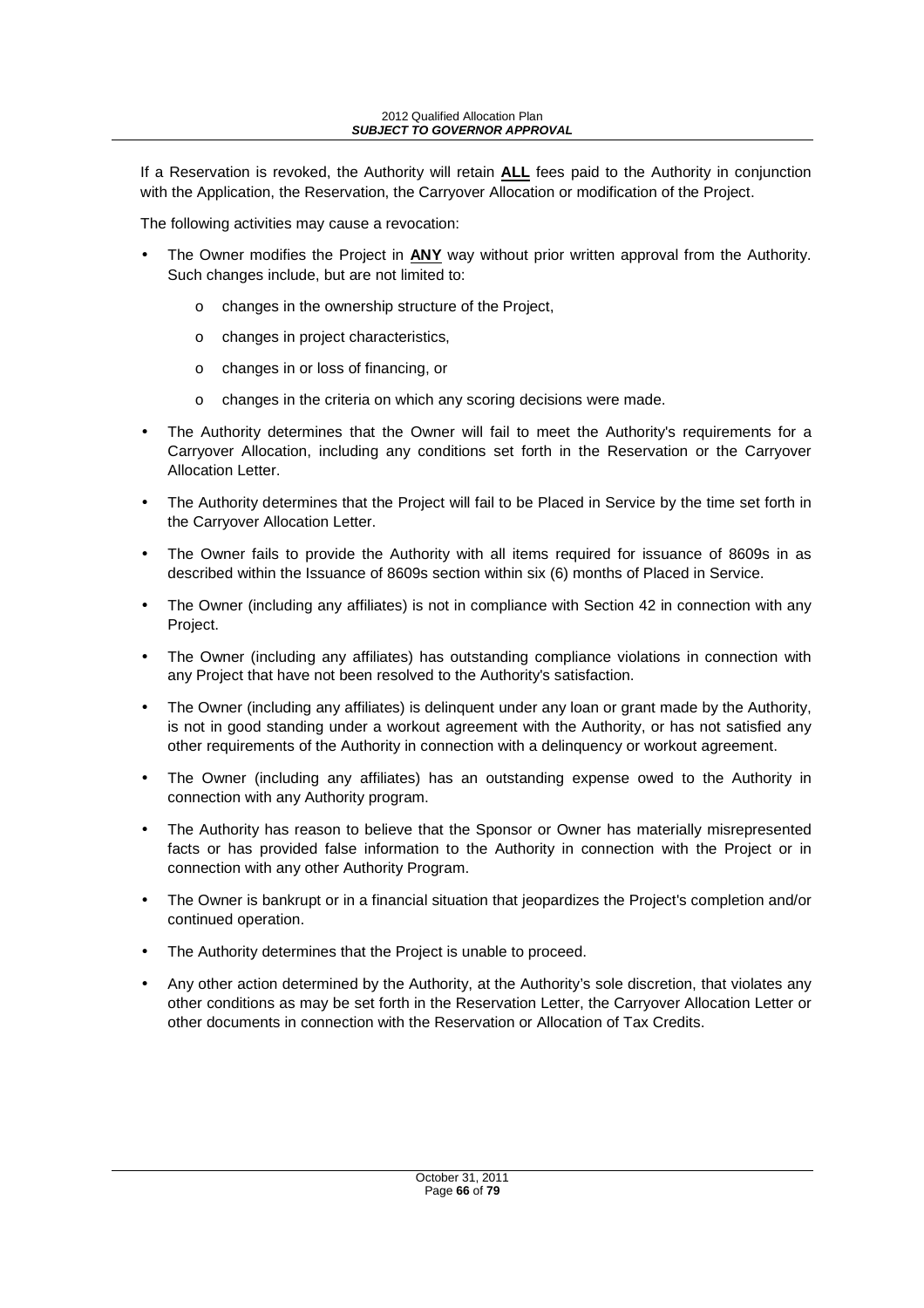# **X) Authority Credit Ceiling**

# **A) Limit on Reservations**

It is anticipated that all of the Authority's Credit Ceiling will be used in its entirety for Reservations during the Application rounds.

The Credit Ceiling may be increased if Projects that received Allocations return Tax Credits to the Authority, or if the Authority receives an allocation of Tax Credits from the national pool.

In the event the Authority's Credit Ceiling is increased, the additional Tax Credits will be used for (i) Tax Credit increases prior to Reservations; (ii) a Forward Reservation of Tax Credits; or (iii) the Authority may carry the additional Credit Ceiling forward to the next calendar year.

# **B) Priority Reservation**

In keeping with the State's Comprehensive Housing Planning Act (P.A. 94-965), the Authority may issue a Reservation to a Project(s) selected by the Authority in response to a Notice of Funding Availability (NOFA) issued by the Interagency Subcommittee of the Illinois Housing Task Force. The amount reserved will not exceed 10% of the total Authority Credit Ceiling.

Any Project recommended by the Interagency Subcommittee must meet the requirements of this QAP, excluding the Scoring Categories section.

# **C) Forward Reservations**

The Authority may make Reservations from the 2013 Authority Credit Ceiling ("Forward Reservations") in an amount not to exceed 15% of the per capita portion of the 2012 Authority Credit Ceiling.

This limit may be exceeded if the lowest scoring project to be approved for a Reservation is eligible for a Reservation amount that would make the aggregate amount of Forward Reservations exceed the 15% limit.

Projects approved for a Forward Reservation of 2013 Tax Credits must meet all Carryover Allocation requirements for calendar year 2012.

# **D) Partial Reservations**

If a Project is recommended for a Reservation by the Board and there is an insufficient amount of Authority Credit Ceiling for the full amount of the recommended Reservation, then the Authority may make a Reservation for that Project partially from the 2012 and 2013 Authority Credit Ceiling.

# **E) Projects Not Receiving Credits**

Projects that otherwise meet all mandatory requirements that do not receive a Reservation of Tax Credits may be considered for a Reservation at a later date if either (i) a Reservation is returned to the Authority, or (ii) the Authority Credit Ceiling is increased from the national pool of unused Tax Credit Allocation authority.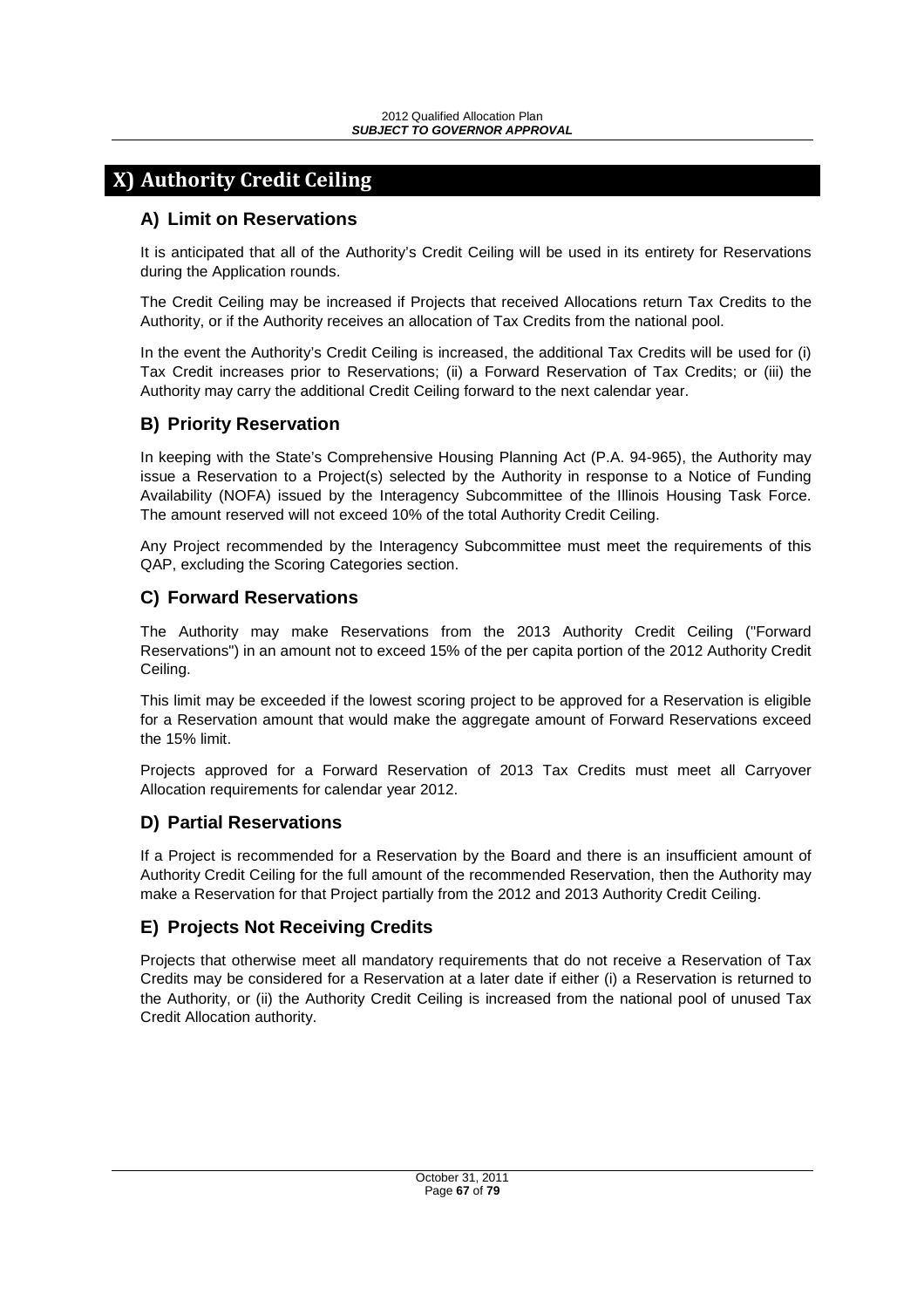# **XI) Carryover Allocation, 10% Test, and Placed in Service**

# **A) Carryover Allocation**

A Carryover Allocation is required for all Projects that will not be Placed in Service during the year in which a Reservation Letter is issued.

### **1) Carryover Allocation Letter**

Projects that will not be Placed in Service during the year in which a Reservation Letter is issued will receive an Authority-prepared Carryover Allocation Letter. See the "Carryover Allocation Letter form" available on the Authority's website (www.ihda.org). The Carryover Allocation Letter will be forwarded to each Owner near the end of the year in which the Project has received a Tax Credit Reservation.

### **2) Outstanding Fees**

The Authority will not issue a Carryover Allocation Letter until ALL outstanding fees and payments owed to the Authority have been paid. These fees and payments include any fees owed to the Authority in connection with any Authority program, and any outstanding debt service payments owed to the Authority.

#### **3) Documentation**

The Carryover Allocation Letter will contain all conditions and documentation required to make the Carryover Allocation as well as an Authority deadline date by which all required documentation must be submitted. In general, this deadline will be no later than the December Board meeting.

Required documentation will include, but is not limited to the following:

- "Carryover Allocation Checklist" available on the Authority's website (www.ihda.org)
- "BIN Assignment Form" available on the Authority's website (www.ihda.org)
- "Gross Rent Floor Election Form" available on the Authority's website (www.ihda.org)
- "Reasonably Expected Basis Form" available on the Authority's website (www.ihda.org)
- Evidence of current site control satisfactory to the Authority

If all conditions and documentation of the Carryover Allocation Letter are not met, then the Authority reserves the right to reevaluate the Project and revoke the Tax Credit Reservation.

### **4) Request for Extension**

If an Owner is unable to submit Carryover Allocation documentation by the Authority deadline, then a written request for an extension of the deadline indicating the reason for the extension must be submitted to the Authority. The Authority will review extension requests, and reserves the right to approve or deny a request for extension.

### **5) Carryover Allocation Late Fee**

Owners that do not submit Carryover Allocation documentation by the Authority deadline must pay a late fee. In addition, Owners must pay a supplementary fee for each business day from that date, through the date on which the Authority receives all required Carryover Allocation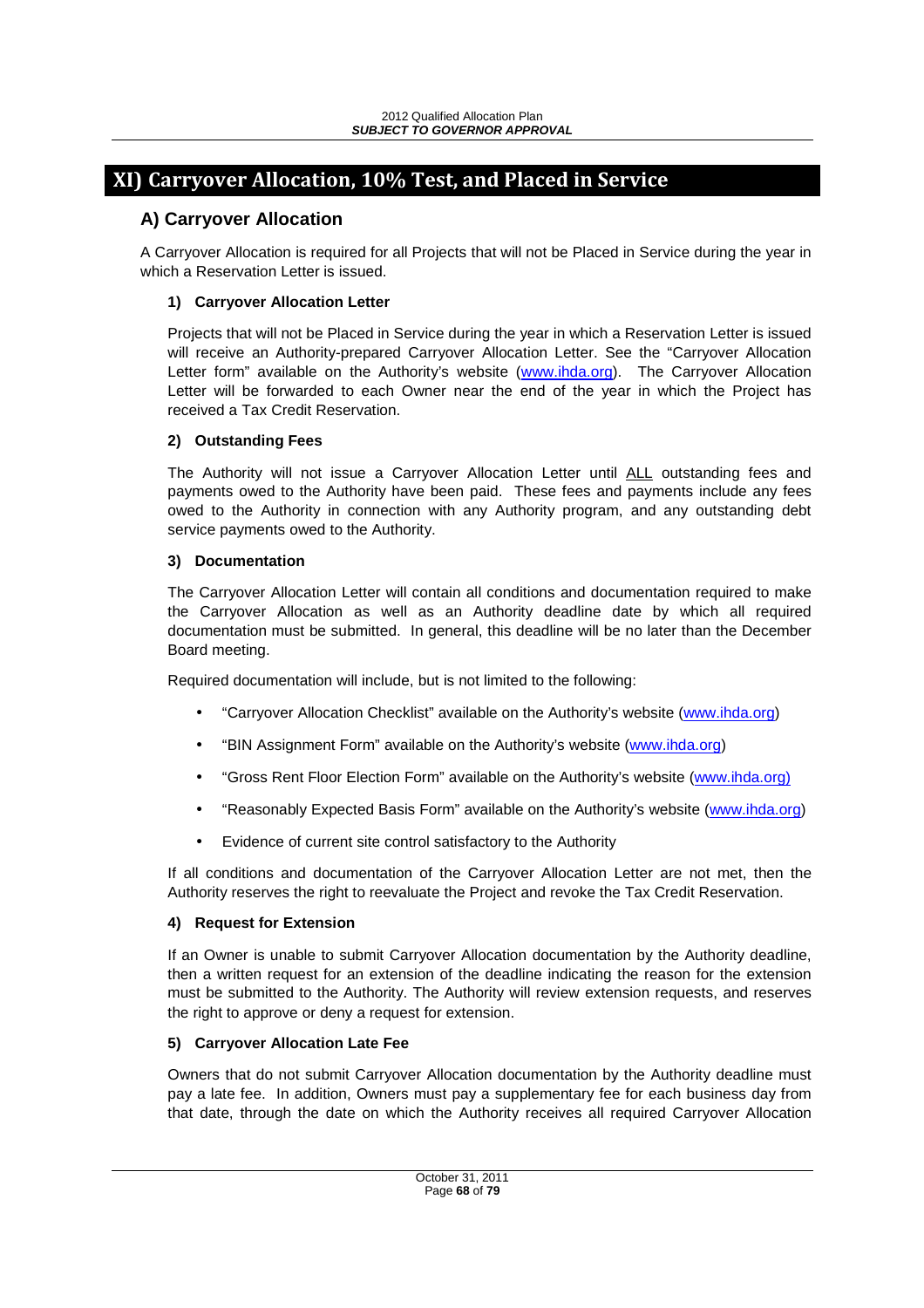documentation. The fee is listed on the "Multifamily Fee Payment Form", available on the Authority's website (www.ihda.org).

# **B) Status Report Prior to Meeting the 10% Test**

Prior to meeting the 10% Test, Owners that are issued a Carryover Allocation Letter must submit a completed "Project Status Report Form" to the Authority by June 1, 2013, available on the Authority's website (www.ihda.org), and all required documentation including evidence of current site control extending through December 31, 2012 satisfactory to the Authority. The Authority reserves the right to modify this deadline.

# **C) 10% Test**

Each Owner issued a Carryover Allocation Letter must provide evidence to the satisfaction of the Authority that the Project will expend more than 10% of the Project's reasonably expected basis ("10% Test") no later than December 1, 2013. The Authority reserves the right to modify this deadline.

# **1) Outstanding Fees**

The Authority will not issue a 10% Test determination until **ALL** outstanding fees and payments owed to the Authority have been paid. These fees and payments include any fees owed to the Authority in connection with any Authority program, and any outstanding debt service payments owed to the Authority.

### **2) Documentation**

The Authority will notify each Owner of all the conditions and submissions required to meet the 10% Test.

Required documentation will include, but is not limited to the following:

- "Ten Percent Checklist" available on the Authority's website (www.ihda.org)
- "Ten Percent Test BIN Form" available on the Authority's website (www.ihda.org)
- "Ten Percent Test Reasonably Expected Basis Form" available on the Authority's website (www.ihda.org)
- "Certification of Costs Incurred for 10 Percent Test" available on the Authority's website (www.ihda.org)
- Evidence of current site control satisfactory to the Authority

If an Owner does not meet all conditions and submissions required for the 10% Test, the Authority reserves the right to reevaluate the Project and revoke the Tax Credit Reservation.

# **3) Request for Extension**

If an Owner is unable to meet the Authority deadline for a 10% Test submission, then a written request for an extension of the deadlines indicating the reason for the extension must be submitted to the Authority. The Authority will review extension requests, and reserves the right to approve or deny a request for extension.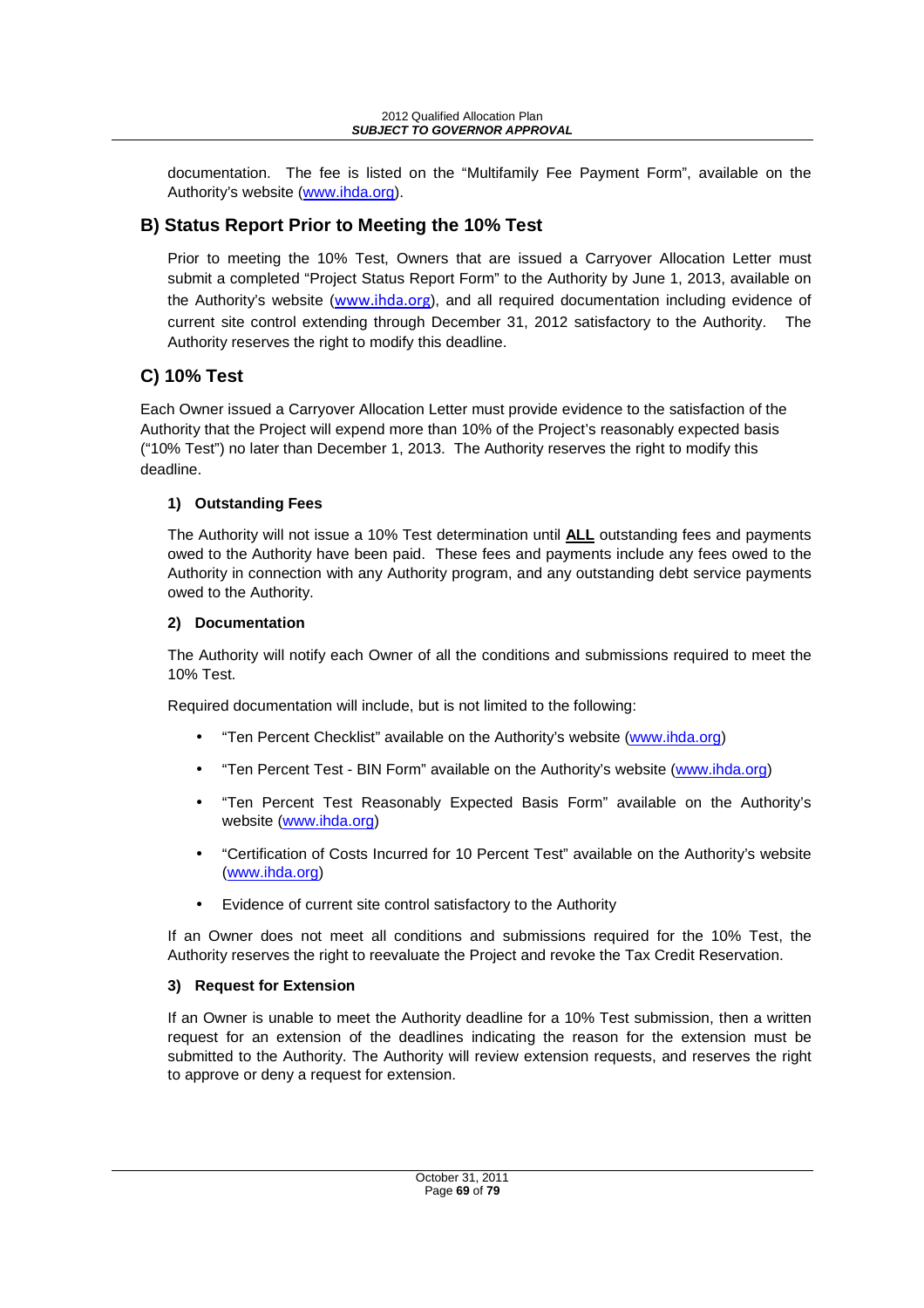#### **4) 10% Test Late Fee**

Owners that do not submit a 10% Test documentation by the Authority deadline must pay a late fee. In addition, Owners must pay a supplementary fee for each business day from that date, through the date on which the Authority receives all required 10% Test documentation. The fee is listed on the "Multifamily Fee Payment Form", available on the Authority's website (www.ihda.org).

# **D) Placed in Service**

Projects are expected to be Placed in Service no later than the end of the second year following the year in which the Reservation Letter is issued.

If an Owner believes that a Project may not meet this requirement, then the Owner must submit written documentation to the Authority demonstrating all of the following:

- Clear and convincing evidence of all efforts to meet the Placed in Service deadline;
- The specific circumstances causing the delay; and
- All attempted remedial measures taken by the Owner in order to mitigate the delay.

The Authority may, based upon documentation submitted by the Owner, make a determination that the failure to place such Project in Service is due to circumstances beyond the Owner's control.

If the Authority makes such a determination, then the Authority may revoke the Reservation without penalty to the Owner. In turn, the Project may also be given first priority for either a Reservation in the current year or a Forward Reservation for an Allocation in the following calendar year. Any such priority will be conditioned on a determination by the Authority that the Project continues to be desirable in terms of meeting the affordable housing needs of Illinois, and such other terms and conditions as the Authority determines appropriate under the circumstances. Any Reservation or Forward Reservation will be subject to all conditions described in the Reservation section, including reservation fee.

The Authority anticipates that Reservations and Forward Reservations under this subsection will be rare.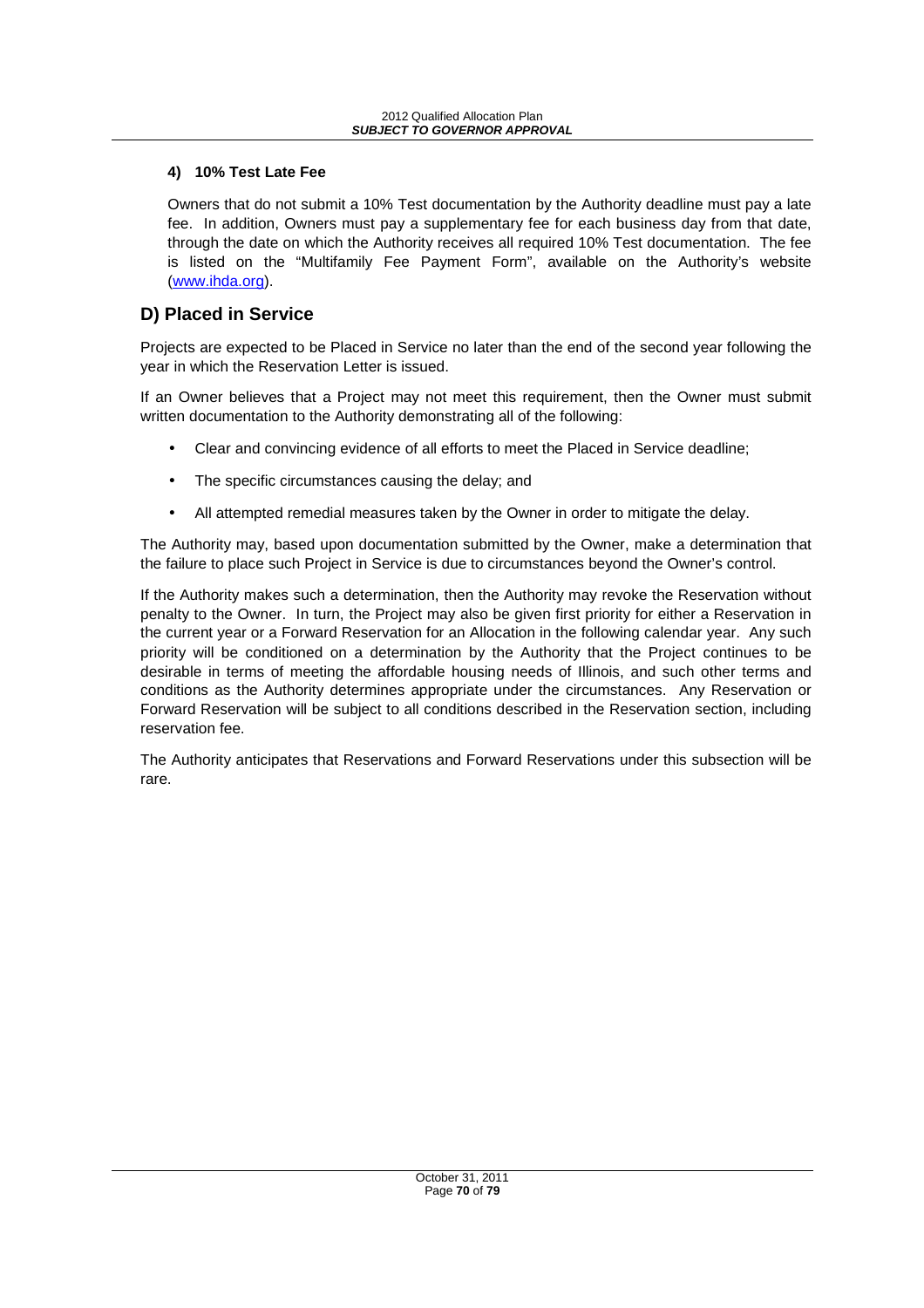# **XII) Extended Use Agreement**

# **A) Overview**

All Owners issued either a Reservation Letter or Determination Letter must enter into an Extended Use Agreement ("EUA") with the Authority at the initial financial closing for the Project. The EUA shall be binding upon the Owner and all successors to the Owner. The EUA shall set forth, among other things, a Project's income and occupancy restrictions, and any special conditions under scoring categories as set forth in the Application.

The EUA **must** be recorded by the Owner **prior to all other documents** evidencing or securing the financing provided in connection with the Project. Recording of the EUA must occur in the office of the Recorder of Deeds in the County where the Project is located as a restrictive covenant on the real estate on which the Project is located.

# **B) EUA Checklist**

The following documents must be submitted and approved by the Authority prior to the issuance of the EUA. The Authority reserves the right to modify this list at its sole discretion.

- 1) Board Approval of Allocation of Tax Credits
- 2) Reservation Letter or Determination Letter
- 3) Compliance Monitoring Fee Agreement
- 4) Evidence of Election of Tax Credit Rate
- 5) Gross Rent Election Form
- 6) Identity of Interest Affidavit
- 7) Authority Approval of Final Plans and Specifications
- 8) Certification of No Changes to Plans and Specifications (Authority form)
- 9) Approval of Building Permit
- 10) Certification of Consistency with Consolidated Plan
- 11) Owner's Attorney Opinion of Eligibility for Acquisition Tax Credits (if applicable)
- 12) Wetland Permit (if applicable)
- 13) Subsidy Layering Review (if applicable)
- 14) Supportive Housing Plan (if applicable)
- 15) Relocation Plan (if applicable)
- 16) Third Party Studies and Reliance letters, such as Appraisal and Phase II Environmental Review
- 17) Ownership Structure Certificate(Authority form)
- 18) Organizational Documents as appropriate as listed on Ownership Structure and Organizational Documents Checklist (Authority form), and as necessary to document any Development Team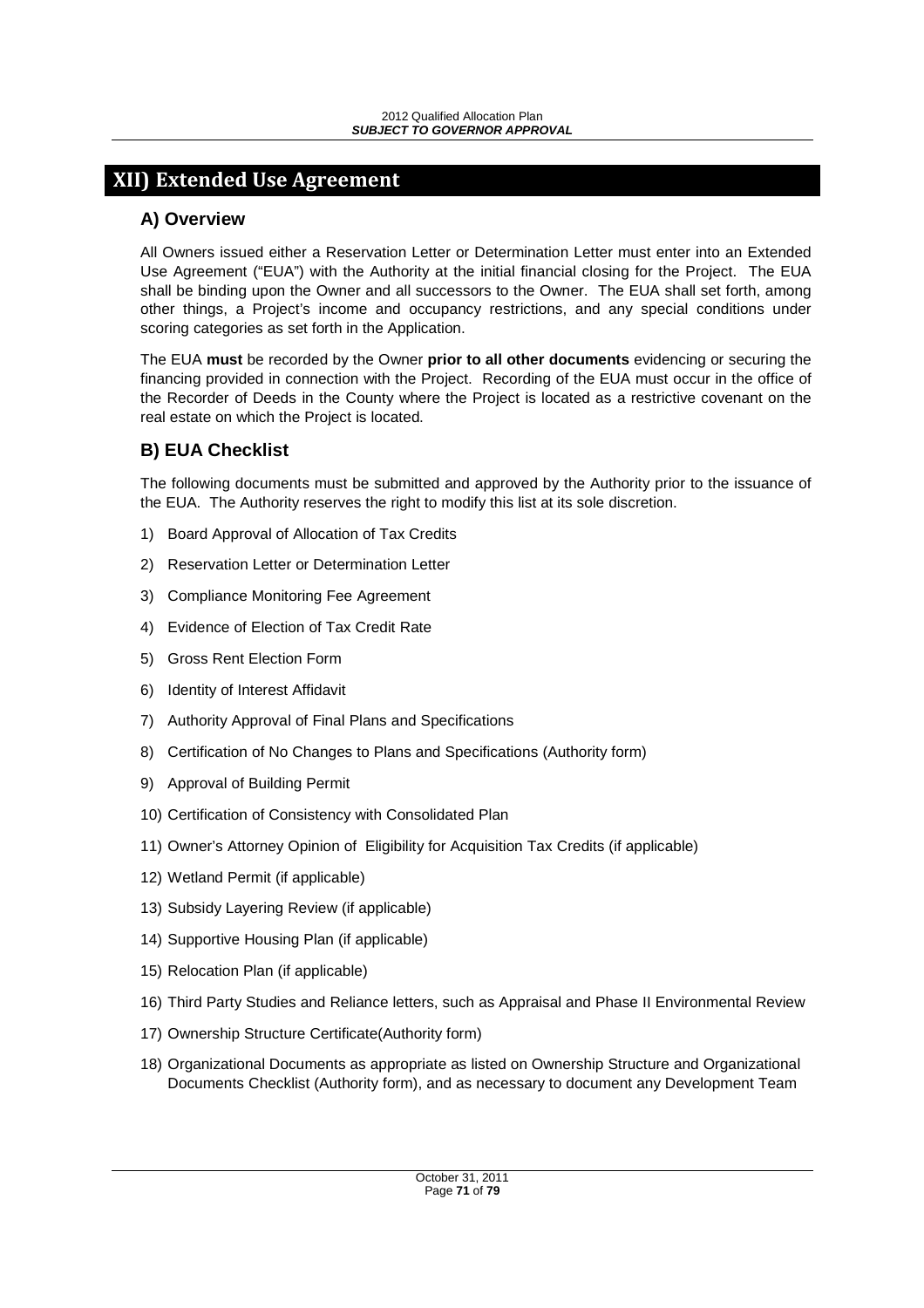Characteristics for which points were received in scoring categories, such as MAFBE or Nonprofit corporation participation.

- 19) Copy of Owner's Title Insurance Commitment and Final Policy
- 20) Copy of Recorded Title Exceptions
- 21) Copy of Recorded Deed
- 22) Architect's Certificate (Authority form)
- 23) Fair Housing Certificate (Authority form)
- 24) Final Financing Form (Authority form)
- 25) Carryover Allocation Letter (if applicable)
- 26) Tenant Selection Plan (Authority form)
- 27) Affirmative Fair Housing Marketing Plan (Authority form)
- 28) Approval from Illinois Historic Preservation Agency
- 29) Form Tenant Lease
- 30) Property Management Agreement
- 31) Owner's Sworn Statement
- 32) Contractor's Sworn Statement
- 33) Owner/Contractor and Subcontractor Agreements, including wage standard used
- 34) Executed Copies of Other Lender Financing Documents
- 35) Documentation that Project has been listed on Illinois Housing Locator
- 36) IRS Form 990 (if Applicable)
- 37) Evidence of Availability of Bond Cap (4% Bond deals)
- 38) Resolution(s) for Committing or Ceding Bonds (4% Bond deals)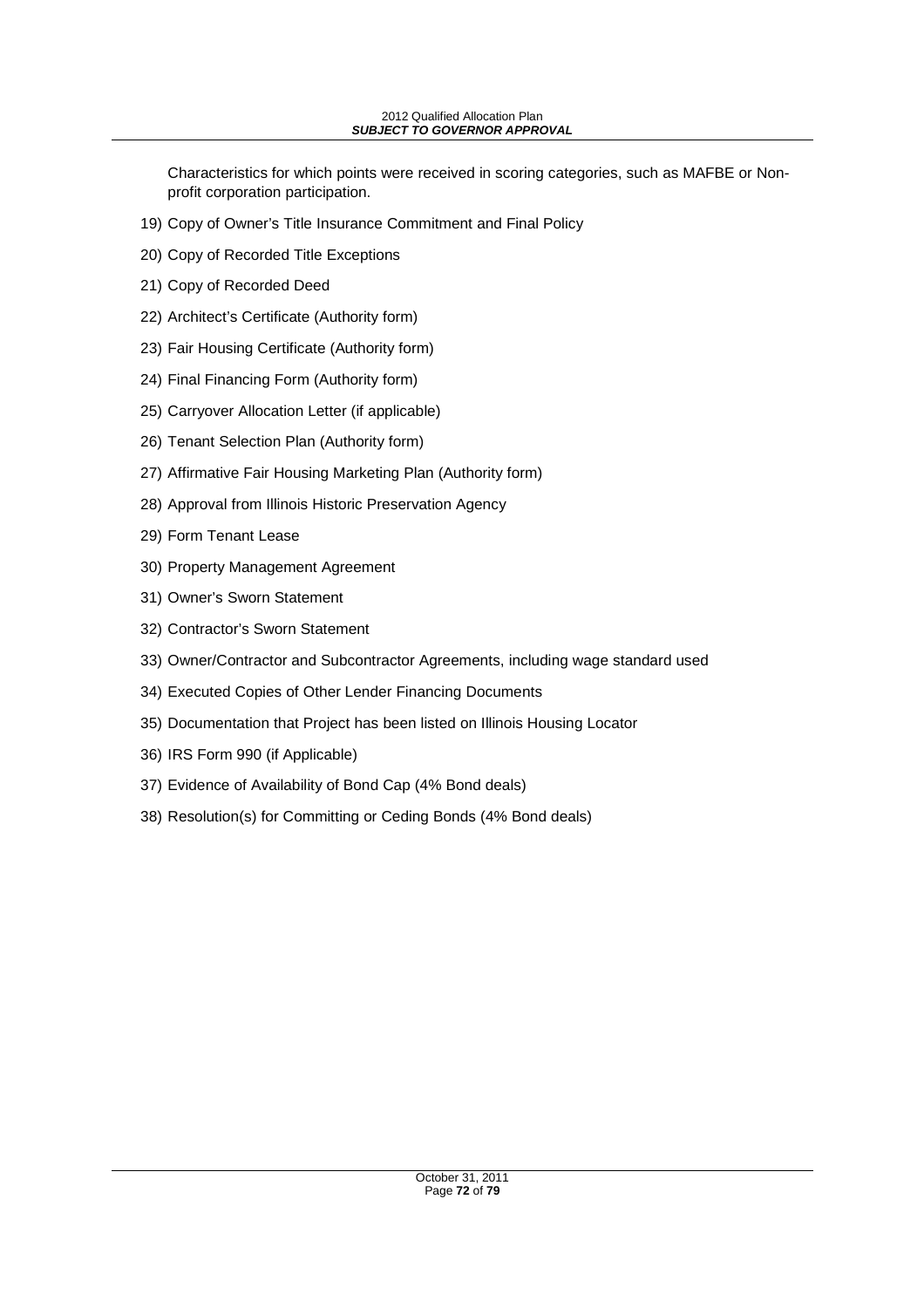# **XIII) Issuance of 8609s**

#### **A) Requirements**

The Authority will issue IRS Form(s) 8609 ("8609") to all Projects which are Placed in Service within the time period required under the Code or the QAP, contingent upon receipt and approval of all the documents listed on the "8609 Issuance Checklist" and all requested documentation on that form. The form is available on the Authority's website (www.ihda.org);

The Authority will not issue 8609(s) until the final draw request has been submitted and approved by the Authority. The Authority also will not issue 8609(s) unless **ALL** fees and payments due to the Authority in connection with any Authority program have been paid. In general, the Authority will not issue 8609(s) for Projects with multiple buildings until all of the buildings in the Project have been Placed in Service.

The Authority will review all submitted documentation and conduct a final financial analysis based on submitted documentation. When the review and analysis are complete, the Authority will send the 8609(s) to the Owner, per IRS guidelines. The Authority will notify the IRS once a year of 8609(s) issued by both the Authority and the City of Chicago by filing a form 8610.

All documentation listed below must be submitted by hard copy **and** disk or flash drive. Hard copy documentation should be submitted in an **unbound package** with original signatures in **blue** ink. Electronic documentation should be in PDF formant and include **all** hard copy documentation.

- 1) "Form 8609 Issuance Checklist", available on the Authority's website (www.ihda.org);
- 2) 8609 Issuance Fee as outlined on the "Multifamily Fee Payment Form" available on the Authority's website (www.ihda.org);
- 3) Color photograph(s) of each building of the completed Project identified with correct street address(es) and Building Identification Number ("BIN");
- 4) Completed "Owner Certification for Form 8609" (both pages 1 and 2) available on the Authority's website (www.ihda.org);
- 5) For new construction Projects: Certificate of Occupancy (one for each building) from local municipality attached to appropriate Owner Certification for Form 8609;
- 6) Completed "Final Financing Form" available on the Authority's website (www.ihda.org);
- 7) Financing documents verifying each source listed on the "Final Financing Form";
- 8) Cost certification prepared by an independent third-party certified public accountant in a format acceptable to the Authority, based on such accountant's audit of the Project that certifies to the total Project costs, total eligible basis, and all sources of financing used for the Project;
- 9) Executed original Extended Use Agreement that has been properly recorded with the recorder of deeds in the county in which the project is located;
- 10) Copy of Owner's title policy evidencing the recording order of the Extended Use Agreement;
- 11) Documentation satisfactory to the Authority that all criteria required under the Green Design Requirements in the Mandatory Section of the QAP has been met;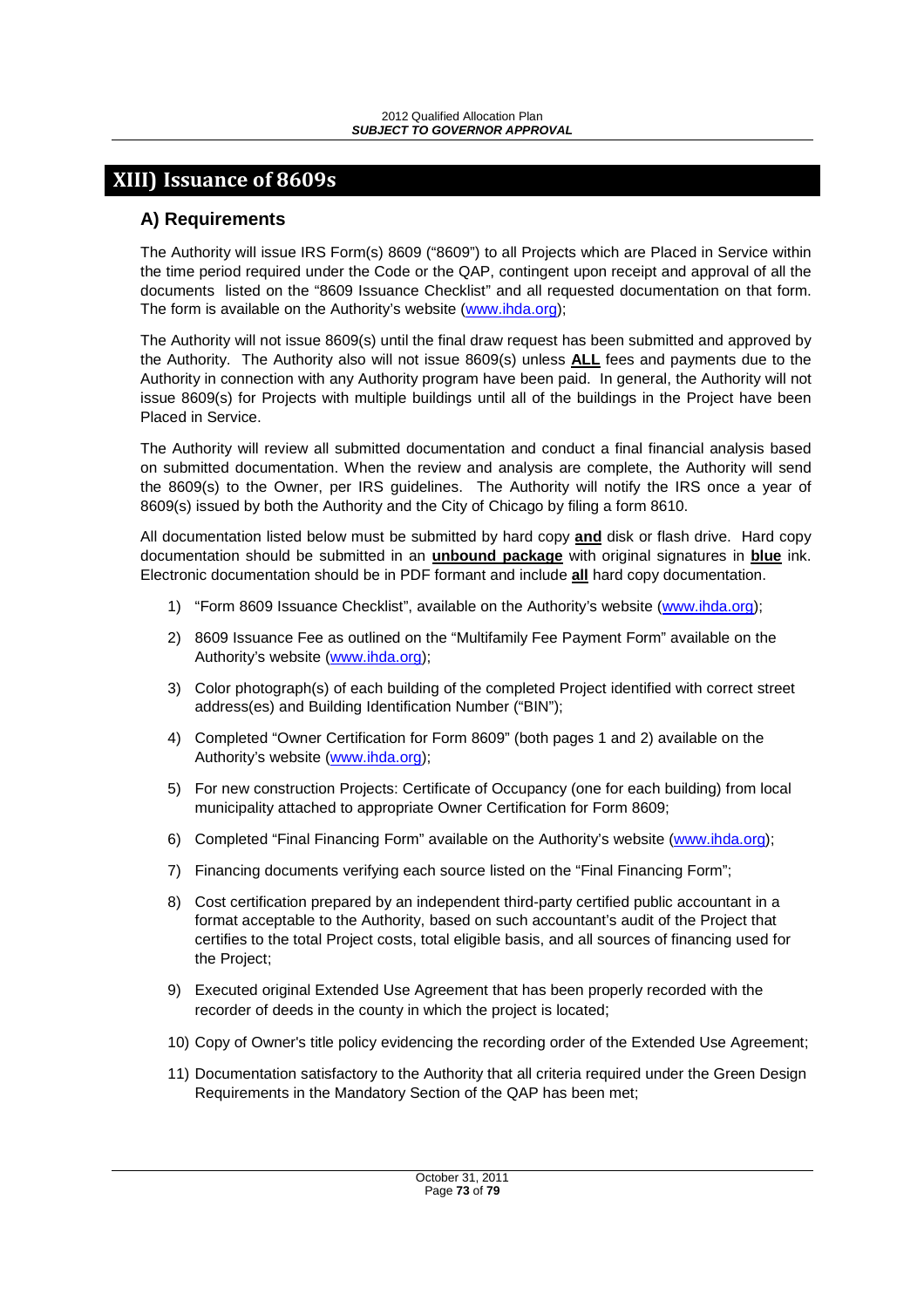- 12) Documentation satisfactory to the Authority demonstrating the Project's conformance with any Scoring Sections of the QAP where points were received;
- 13) Documentation that Project has been listed on Illinois Housing Locator;
- 14) Subsidy Layering Review and Fee (if applicable);
- 15) Certification of 50% test for tax-exempt bond Projects (if applicable);
- 16) Written attorney's opinion for tax-exempt bond Projects involving acquisition Tax Credits (if applicable);
- 17) Any documentation the Authority may require to determine the amount of Tax Credits to be allocated to the Project or to demonstrate the Project's conformance with the requirements of Section 42;

#### **B) Deadlines**

Owners receiving a Reservation of Tax Credits for a Project that will be Placed in Service in the same calendar year must submit all required documentation listed above to the Authority no later than November 1 of that year.

Owners receiving a Reservation of Tax Credits for Project that has been issued a Carryover Allocation Letter must submit all required documentation listed above to the Authority no later than six (6) months after the end of the year following the deadline to be Placed in Service.

Owners receiving a Determination Letter must submit all required documentation listed above to the Authority no later than six (6) months of Placed in Service.

#### **C) Penalties**

#### **1) Late Fee**

Owners that do not meet the Authority deadlines must pay a late fee. In addition, Owners must pay a supplementary fee for each month from the deadline date through the date on which the Authority receives all required documentation. The fee is listed on the "Multifamily Fee Payment Form", available on the Authority's website (www.ihda.org).

#### **2) Filing of Non-Agency Approved 8609 with the IRS**

If the Authority becomes aware that an Owner has filed any 8609(s) with the IRS in advance of the Owner's receipt of the Authority signed version of the approved 8609(s), or if the Owner files any 8609(s) with the IRS which does not accurately reflect the information contained on the Authority signed version of the approved 8609(s), then the Authority will file an 8823 Notice of Non-Compliance with the IRS. This applies to Tax Credits issued by the Authority, suballocators, and in conjunction with tax-exempt bonds. In addition, Owners may also be penalized in future Application rounds in the "Unacceptable Practices" scoring category and may fail to meet the Authority's mandatory development team requirements.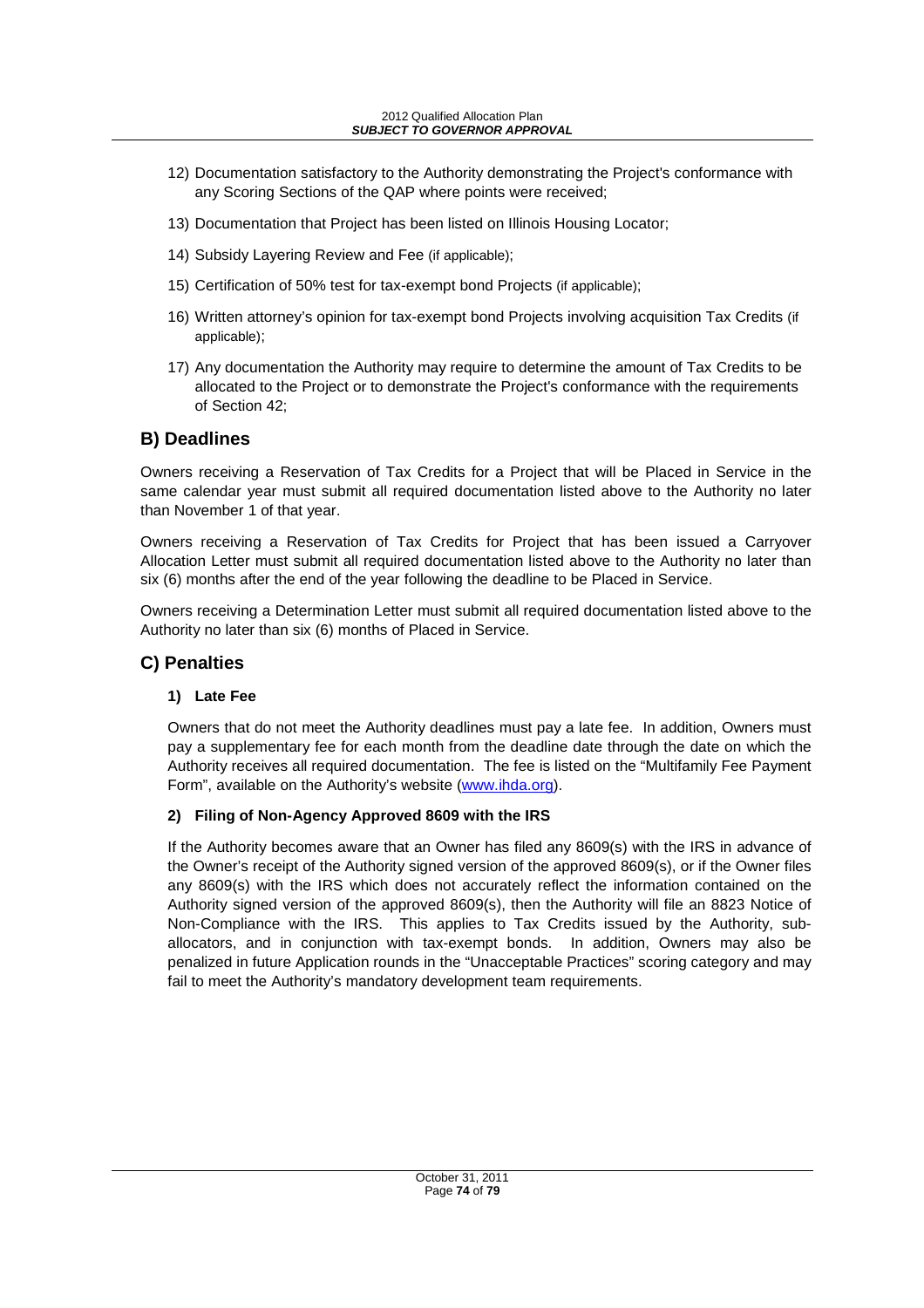## **XIV) Increase Requests**

#### **A) Overview**

The Authority will review requests for an increase of a Project's Tax Credit Allocation on a case-bycase basis. The Authority will grant an increase only when such an increase is necessary to make a Project financially feasible, and then only in extenuating circumstances, which must be documented to the satisfaction of the Authority.

Generally, the Authority will provide an increase only for unforeseeable increases in the costs of the Project. If a request for an increase calls into question the accuracy of the Sponsor's or Owner's original Application and documentation, or any related documentation subsequently submitted, then the Authority reserves the right to modify or revoke the Project's Reservation or Allocation.

In determining a Project's qualification for an increase of Tax Credits, the Authority will closely examine the revised Project budget to ensure that additional Tax Credits are not used to cover increases in the developer fee. An Owner must defer a substantial portion of the Project's developer fee prior to requesting an increase. Except for unusual circumstances, the portion of the developer fee deferred at the time of the Board's initial approval of a Reservation will not be reduced, but may be increased.

If the Reservation Letter for the Project contains conditions, then the Authority will not grant an increase until those conditions have been met to the Authority's satisfaction. Furthermore, the Authority will approve only one (1) Tax Credit increase per Project.

#### **B) Timing**

The Authority will accept a request for an increase in Tax Credits at any time after the Authority has issued a Reservation Letter for the Project, but no later than the end of the calendar year during which the Project is or will be Placed in Service. Tax Credits cannot be allocated for any building in a Project that has been Placed in Service during a previous calendar year.

#### **C) Required Submissions**

For increase requests, the Owner must submit all of the following:

- 1) An updated Application;
- 2) A narrative detailing the reasons for the request and specifically identifying any unforeseeable increases in Project costs;
- 3) A letter from an independent, third-party certified public accountant stating that he/she has reviewed the revised Project budget, which provides the amounts of the revised total eligible basis and total Project cost;
- 4) Both the initial and the most recent owner's and general contractor's sworn statements; and
- 5) An increase request fee as outlined in the "Multifamily Fee Payment Form", available on the Authority's website (www.ihda.org).

The Authority will review all submitted documentation and conduct a final financial analysis. The Authority reserves the right to request additional documentation as needed.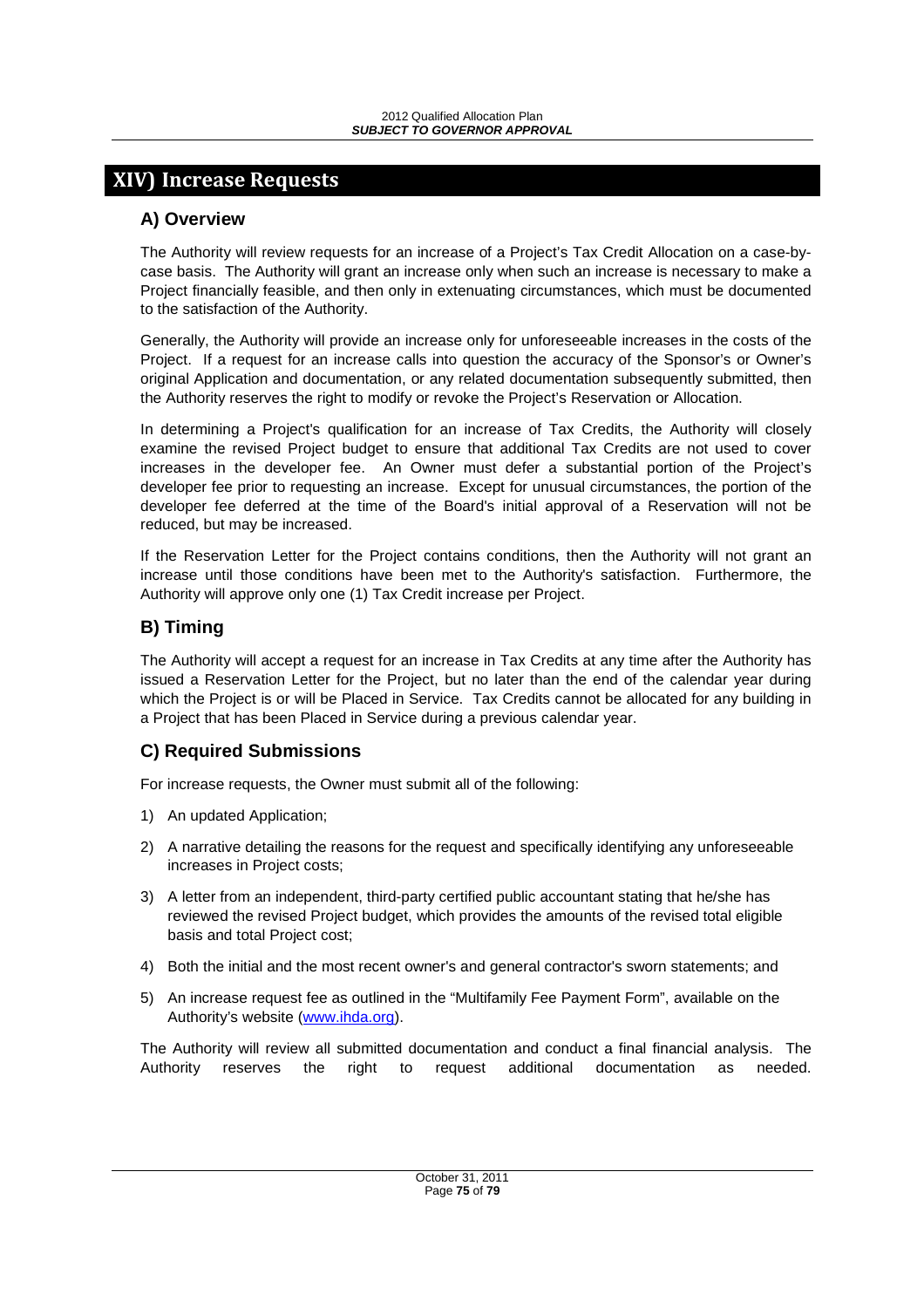# **XV) 4% Determination Letters**

Pursuant to Section 42 (h)(4), Projects to be financed with the proceeds of tax-exempt bonds are not required to receive a Reservation from the Authority Credit Ceiling. Rather, the Authority will accept Applications for a Determination Letter. The Application for a Determination Letter is exclusive of a request for an allocation of the Authority's volume cap.

## **A) Application Requirements**

Any Application for a Determination Letter must meet the requirements of **ALL** sections of this QAP, including Preliminary Project Assessment (PPA) requirement (under the Mandatory Section), **with the exception of**:

- Scoring Categories,
- Reservations, and
- Carryover Allocation and 10% Test, but including Placed in Service.

## **B) Application Process and Timing**

The Authority will accept Applications for a Determination Letter for Projects to be financed with the proceeds of tax-exempt bonds at any time, whether or not the Authority is the issuer of such bonds.

While the Authority will accept Applications for a Determination Letter at any time, the Preliminary Project Assessment (PPA) requirement (under the Mandatory Section) must be submitted to the Authority **at least a month prior** to an Application for a Determination Letter. Any approval of a PPA will be valid for only 3 months from the date of issuance.

## **C) Application Documentation**

The Application must be submitted on original Authority forms or photocopies of such forms. All submission materials are available on the Authority's website (www.ihda.org) or directly from the Authority, upon request. The Application must comply with the format and content requirements of this QAP and present to the Authority a clear, unambiguous, and complete Application. The Authority may reject any Application that does not conform to the requirements of this QAP. The Authority will not begin processing any requests for a Determination Letter prior to the submission of all the Application materials listed below.

The Application submission to the Authority **MUST**:

- Be placed in an adequately sized accordion file folder tabbed to correspond with the enumeration outlined in the "Application Checklist", available on the Authority's website (www.ihda.org); **and**
- Include the completed "Application Checklist"; **and**
- Include **ALL** documentation requested in the QAP and outlined on the "Application Checklist", including all applicable attachments and supporting materials; **and**
- Include the non-refundable Application fee in the amount required on the "Multifamily Fee Payment Form" available on the Authority's website (www.ihda.org); **and**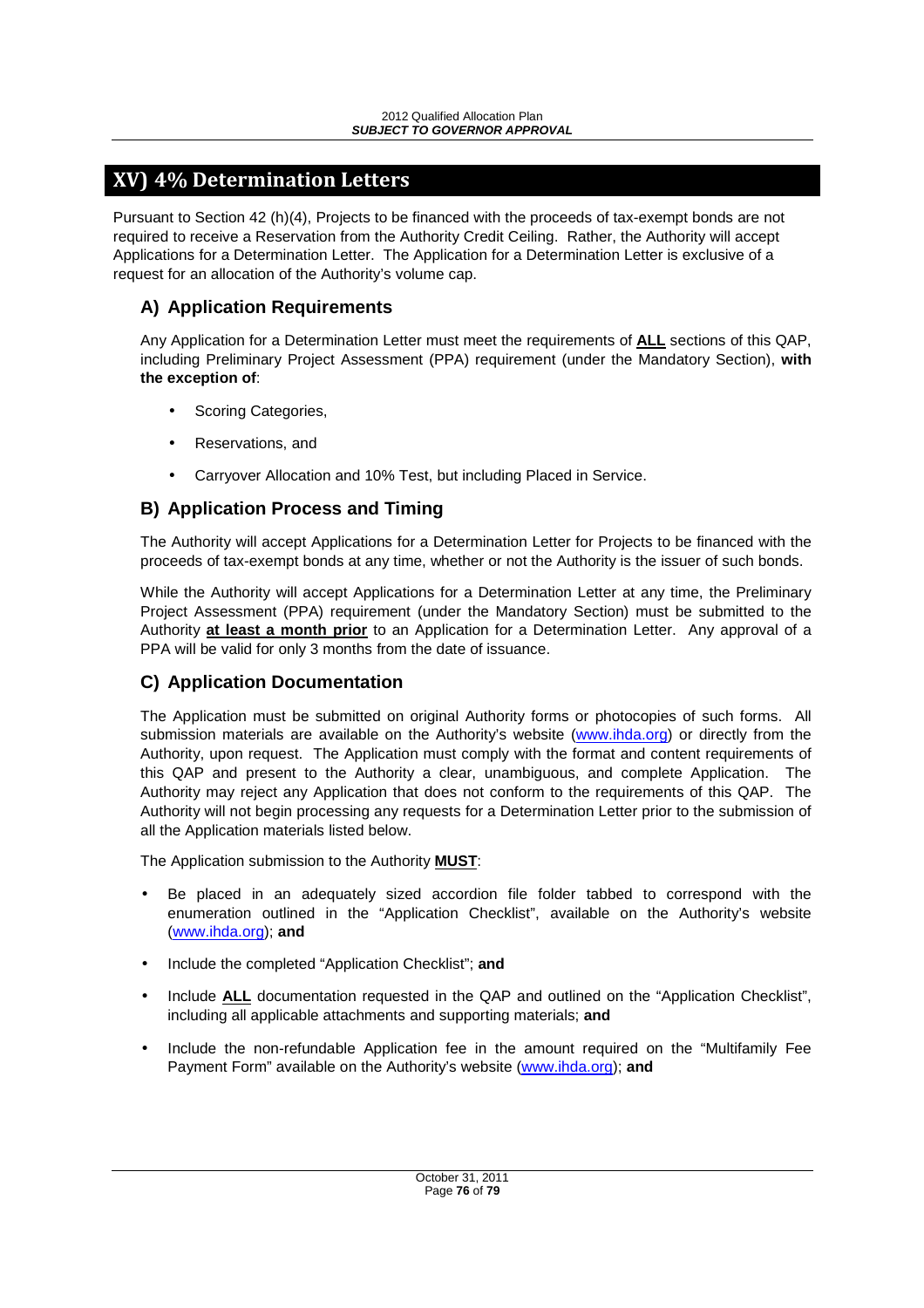- Include an electronic version of the "Common Application" in Excel format on a disk or flash drive; **and**
- Include electronic PDF file versions of **ALL** Application materials on a disk or flash drive, including all applicable attachments and supporting materials. **Each mandatory and scoring tab section of the Application Checklist must be saved as a separate PDF file with a meaningful file name.**

## **D) Determination Letter**

If the Authority determines that the Project conforms to all the applicable sections of the QAP, the Authority will notify the Owner within 60 days of complete Application for Determination Letter which meets **ALL** of the requirements above.

In order for the Authority to issue an executed Determination Letter, the Owner must submit all required documentation, including but not limited to:

- Payment of the non-refundable determination fee of 1% of the estimated ten year Tax Credit amount.
- "BIN Assignment Form" available on the Authority's website (www.ihda.org); and
- "Gross Rent Floor Election Form" available on the Authority's website (www.ihda.org); and
- "Low Income Housing Tax Credit Rate Election Form for Tax Exempt Projects" available on the Authority's website (www.ihda.org).

## **E) Status Report**

At six months after issuance of a Determination Letter, Owners must submit a completed "Project Status Report Form", available on the Authority's website (www.ihda.org) to the Authority.

## **F) Extended Use Agreement**

All requirements of the Extended Use Agreement Section of this QAP, including execution of an Extended Use Agreement, must be met within in one year of issuance of a Determination Letter. If the Extended Use Agreement requirements are not met within that timeframe, the Determination Letter will be considered expired.

## **G) Placed in Service**

All Projects will have two years, as of December 31, after the issuance of a Determination Letter to be Placed in Service. If the Placed in Service requirements are not met within that timeframe, the Determination Letter will be considered expired.

If an Owner believes that a Project may not meet this requirement, the Owner must submit written documentation to the Authority demonstrating all of the following:

- Clear and convincing evidence of all efforts to meet the Placed in Service deadline;
- The specific circumstances causing the delay; and
- All attempted remedial measures taken by the Owner in order to mitigate the delay.

The Authority may, based upon documentation submitted by the Owner, make a determination that the failure to place such Project in Service is due to circumstances beyond the Owner's control.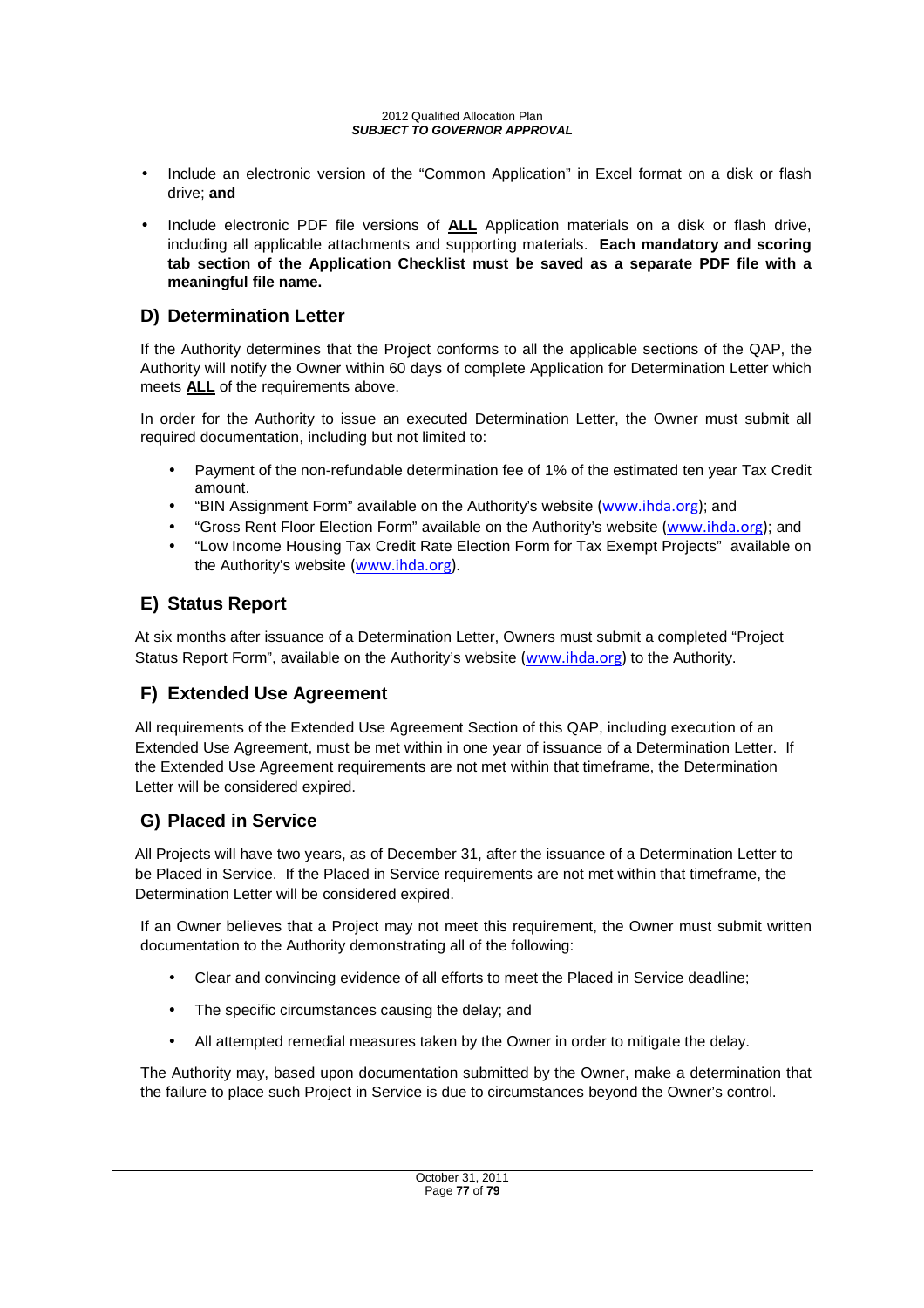If the Authority makes such a determination, the Authority may revoke the Determination Letter without penalty to the Owner. In turn, the Project may be issued a revised Determination Letter conditioned on the Authority's decision that the Project continues to be desirable in terms of meeting the affordable housing needs of Illinois, and such other terms and conditions as the Authority determines appropriate under the circumstances. Any revised Determination Letter will be subject to all conditions described in this 4% Determination Section, including the determination fee.

## **H) Issuance of 8609**

The Authority will issue form(s) 8609 for Projects that qualify under Section 42(h)(4) of the Code once all of the conditions set forth in the Determination Letter and all requirements in the QAP Section Issuance of 8609s have been met to the satisfaction of the Authority.

If based on the final cost certification submitted for the form(s) 8609, a Project qualifies for additional Tax Credits above the amount in the Determination Letter, the Owner must pay to the Authority an increase request fee and additional Determination Letter fees, as applicable.

Owners must meet all the conditions for issuance of form(s) 8609 within six (6) months of Placed in Service, including submission of all required items outlined in the Issuance of 8609s Section of this QAP.

Owners that do not meet this Authority deadline must pay a late fee. In addition, Owners must pay a supplementary fee for each month from the deadline date through the date on which the Authority receives all required documentation. The fee is listed on the "Multifamily Fee Payment Form", available on the Authority's website (www.ihda.org).